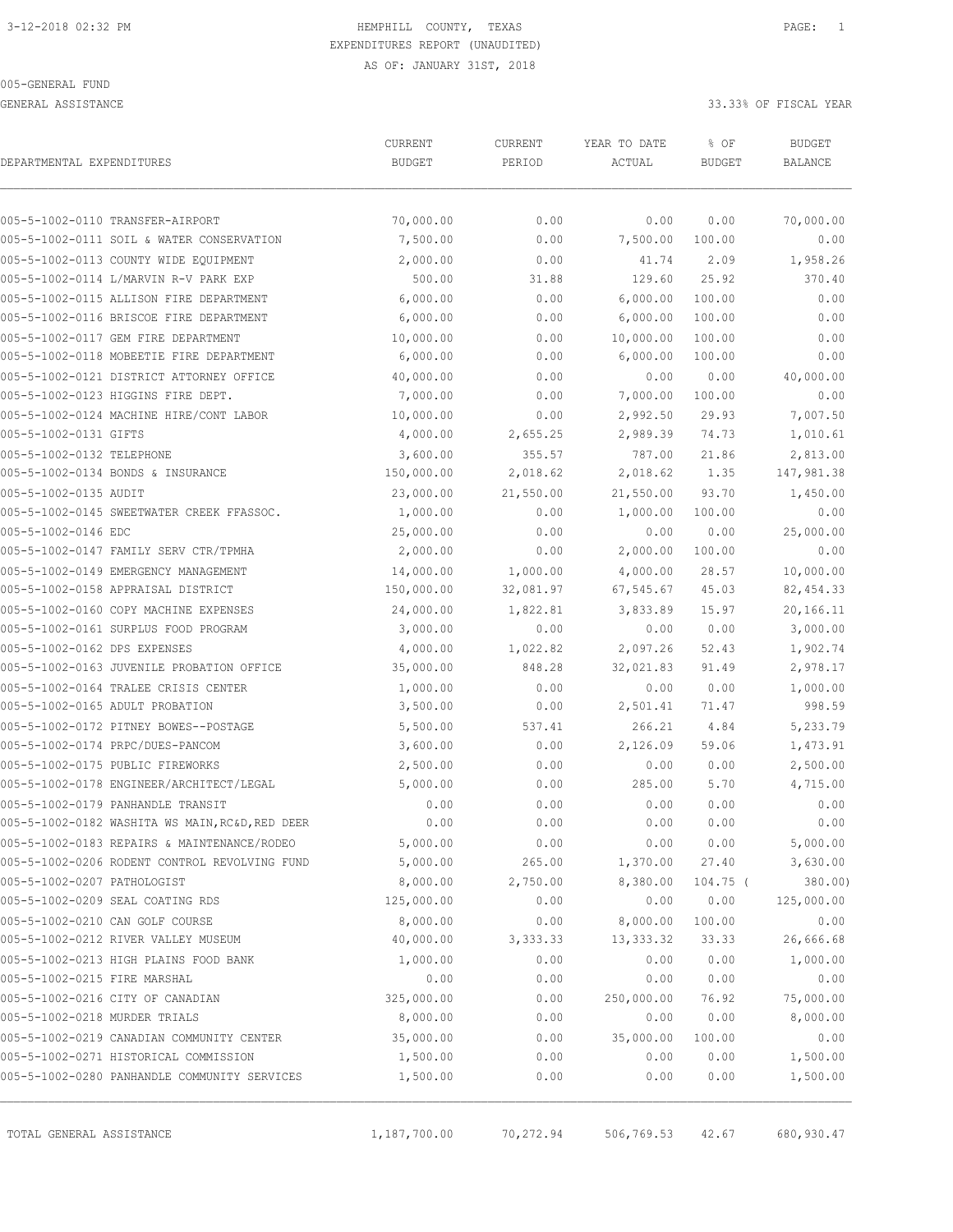COUNTY & DISTRICT CLERK 33.33% OF FISCAL YEAR

|                                               | CURRENT    | CURRENT   | YEAR TO DATE | % OF          | <b>BUDGET</b>  |
|-----------------------------------------------|------------|-----------|--------------|---------------|----------------|
| DEPARTMENTAL EXPENDITURES                     | BUDGET     | PERIOD    | ACTUAL       | <b>BUDGET</b> | <b>BALANCE</b> |
|                                               |            |           |              |               |                |
| 005-5-1510-0090 CO & DISTRICT CLK             | 58,595.00  | 4,882.92  | 19,531.68    | 33.33         | 39,063.32      |
| 005-5-1510-0094 DEPUTY CLERK-GANDARA          | 38,007.00  | 3,167.26  | 12,669.04    | 33.33         | 25, 337.96     |
| 005-5-1510-0095 DEPUTY CLERK-OGLE             | 38,007.00  | 3,167.26  | 12,669.04    | 33.33         | 25,337.96      |
| 005-5-1510-0096 LONGEVITY                     | 1,450.00   | 110.00    | 440.00       | 30.34         | 1,010.00       |
| 005-5-1510-0097 CHIEF DEPUTY CLERK-GUERRERO   | 40,119.00  | 3,343.26  | 13,373.04    | 33.33         | 26,745.96      |
| 005-5-1510-0098 PART TIME                     | 0.00       | 0.00      | 40.63        | $0.00$ (      | 40.63)         |
| 005-5-1510-0101 SOCIAL SECURITY/MEDICARE      | 13,500.00  | 994.12    | 3,954.31     | 29.29         | 9,545.69       |
| 005-5-1510-0102 RETIREMENT                    | 17,800.00  | 1,467.06  | 5,868.24     | 32.97         | 11,931.76      |
| 005-5-1510-0103 GROUP TERM LIFE               | 600.00     | 39.60     | 145.20       | 24.20         | 454.80         |
| 005-5-1510-0104 GROUP INSURANCE               | 30,000.00  | 2,552.08  | 9,921.68     | 33.07         | 20,078.32      |
| 005-5-1510-0105 UNEMPLOYMENT INSURANCE        | 1,000.00   | 15.70     | 27.37        | 2.74          | 972.63         |
| 005-5-1510-0106 WORKERS' COMPENSATION         | 2,600.00   | 0.00      | 592.00       | 22.77         | 2,008.00       |
| 005-5-1510-0109 POSTAGE                       | 1,800.00   | 83.38     | 515.06       | 28.61         | 1,284.94       |
| 005-5-1510-0112 TRAVEL                        | 7,000.00   | 235.82    | 2, 113.31    | 30.19         | 4,886.69       |
| 005-5-1510-0119 DUES & SUBSCRIPTIONS          | 250.00     | 50.00     | 50.00        | 20.00         | 200.00         |
| 005-5-1510-0132 TELEPHONE                     | 3,800.00   | 542.35    | 1,144.01     | 30.11         | 2,655.99       |
| 005-5-1510-0142 SOFTWARE SUPPORT              | 28,000.00  | 1,335.00  | 5,630.00     | 20.11         | 22,370.00      |
| 005-5-1510-0183 OFFICE EQUIP. REPAIRS & MAIN. | 500.00     | 0.00      | 2,200.00     | 440.00 (      | 1,700.00)      |
| 005-5-1510-0188 OFFICE SUPPLIES               | 6,000.00   | 179.20    | 930.30       | 15.51         | 5,069.70       |
| 005-5-1510-0189 INVENTORY                     | 2,000.00   | 3,255.44  | 3,605.44     | $180.27$ (    | 1,605.44)      |
| 005-5-1510-0510 CAPITAL OUTLAY                | 56,000.00  | 0.00      | 49,834.58    | 88.99         | 6, 165.42      |
| TOTAL COUNTY & DISTRICT CLERK                 | 347,028.00 | 25,420.45 | 145,254.93   | 41.86         | 201,773.07     |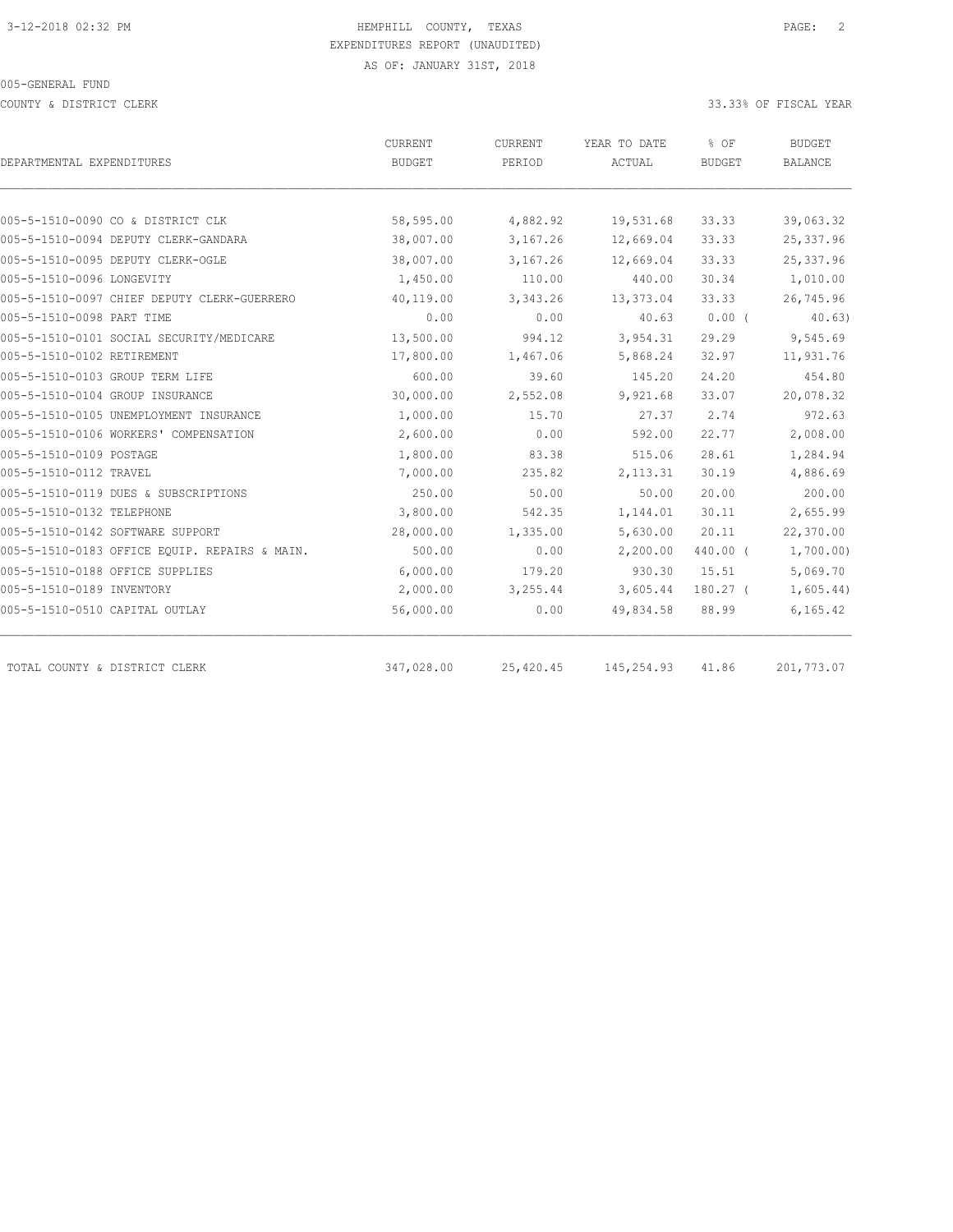COUNTY EXTENSION SERVICE 33.33% OF FISCAL YEAR

| DEPARTMENTAL EXPENDITURES                     | <b>CURRENT</b><br><b>BUDGET</b> | CURRENT<br>PERIOD | YEAR TO DATE<br>ACTUAL | % OF<br><b>BUDGET</b> | <b>BUDGET</b><br><b>BALANCE</b> |
|-----------------------------------------------|---------------------------------|-------------------|------------------------|-----------------------|---------------------------------|
|                                               |                                 |                   |                        |                       |                                 |
| 005-5-1520-0091 CEA-AG/A. HOLLOWAY            | 35,627.00                       | 2,968.92          | 11,875.68              | 33.33                 | 23,751.32                       |
| 005-5-1520-0092 CEA-FCS/T. HOLLOWAY           | 35,627.00                       | 2,968.92          | 11,875.68              | 33.33                 | 23,751.32                       |
| 005-5-1520-0096 LONGEVITY                     | 1,000.00                        | 70.00             | 255.00                 | 25.50                 | 745.00                          |
| 005-5-1520-0097 CEA SECRETARY-PERRY           | 40,119.00                       | 3,343.26          | 13,373.04              | 33.33                 | 26,745.96                       |
| 005-5-1520-0098 PART-TIME SECRETARY           | 1,500.00                        | 0.00              | 0.00                   | 0.00                  | 1,500.00                        |
| 005-5-1520-0101 SOCIAL SECURITY/MEDICARE      | 9,000.00                        | 626.31            | 2,534.87               | 28.17                 | 6,465.13                        |
| 005-5-1520-0102 RETIREMENT                    | 4,020.00                        | 334.32            | 1,337.28               | 33.27                 | 2,682.72                        |
| 005-5-1520-0103 GROUP TERM LIFE               | 150.00                          | 9.02              | 33.08                  | 22.05                 | 116.92                          |
| 005-5-1520-0104 GROUP INSURANCE               | 7,500.00                        | 638.02            | 2,472.80               | 32.97                 | 5,027.20                        |
| 005-5-1520-0105 UNEMPLOYMENT INSURANCE        | 500.00                          | 14.10             | 28.25                  | 5.65                  | 471.75                          |
| 005-5-1520-0106 WORKERS' COMPENSATION         | 1,800.00                        | 0.00              | 150.00                 | 8.33                  | 1,650.00                        |
| 005-5-1520-0109 POSTAGE                       | 1,000.00                        | 21.55             | 264.13                 | 26.41                 | 735.87                          |
| 005-5-1520-0112 TRAVEL/AG- A. HOLLOWAY        | $7,500.00$ (                    | 18.86)            | 2,137.46               | 28.50                 | 5,362.54                        |
| 005-5-1520-0114 TRAVEL/FCS-T. HOLLOWAY        | 2,500.00                        | 0.00              | 117.57                 | 4.70                  | 2,382.43                        |
| 005-5-1520-0119 DUES & SUBSCRIPTIONS          | 1,000.00                        | 290.00            | 610.00                 | 61.00                 | 390.00                          |
| 005-5-1520-0122 FUEL & OIL                    | 3,500.00                        | 276.05            | 1,700.00               | 48.57                 | 1,800.00                        |
| 005-5-1520-0132 TELEPHONE                     | 3,500.00                        | 369.52            | 1,193.79               | 34.11                 | 2,306.21                        |
| 005-5-1520-0137 VEHICLE REPAIRS & MAINTENANCE | 2,500.00                        | 1,600.66          | 1,631.16               | 65.25                 | 868.84                          |
| 005-5-1520-0142 IT TECH SUPPORT               | 1,500.00                        | 231.90            | 463.80                 | 30.92                 | 1,036.20                        |
| 005-5-1520-0183 OFFICE EQUIP.REPAIRS & MAIN.  | 500.00                          | 0.00              | 0.00                   | 0.00                  | 500.00                          |
| 005-5-1520-0188 OFFICE SUPPLIES               | 2,500.00                        | 112.37            | 486.87                 | 19.47                 | 2,013.13                        |
| 005-5-1520-0189 INVENTORY/EQUIPMENT           | 2,000.00                        | 0.00              | 18.09                  | 0.90                  | 1,981.91                        |
| 005-5-1520-0201 COMPUTER SUPPLIES & MAINT.    | 500.00                          | 0.00              | 0.00                   | 0.00                  | 500.00                          |
| 005-5-1520-0202 STOCK SHOW                    | 1,500.00                        | 1,500.00          | 1,500.00               | 100.00                | 0.00                            |
| 005-5-1520-0203 4-H FUND                      | 1,500.00                        | 1,500.00          | 1,500.00               | 100.00                | 0.00                            |
| 005-5-1520-0204 TRAVEL-SECRETARY              | 500.00                          | 0.00              | 106.11                 | 21.22                 | 393.89                          |
| 005-5-1520-0205 4-H FARM PROJECTS & MAINT.    | 3,000.00                        | 382.33            | 421.58                 | 14.05                 | 2,578.42                        |
| 005-5-1520-0510 CAPITAL OUTLAY                | 30,000.00                       | 0.00              | 0.00                   | 0.00                  | 30,000.00                       |
| TOTAL COUNTY EXTENSION SERVICE                | 201,843.00                      | 17,238.39         | 56,086.24              | 27.79                 | 145,756.76                      |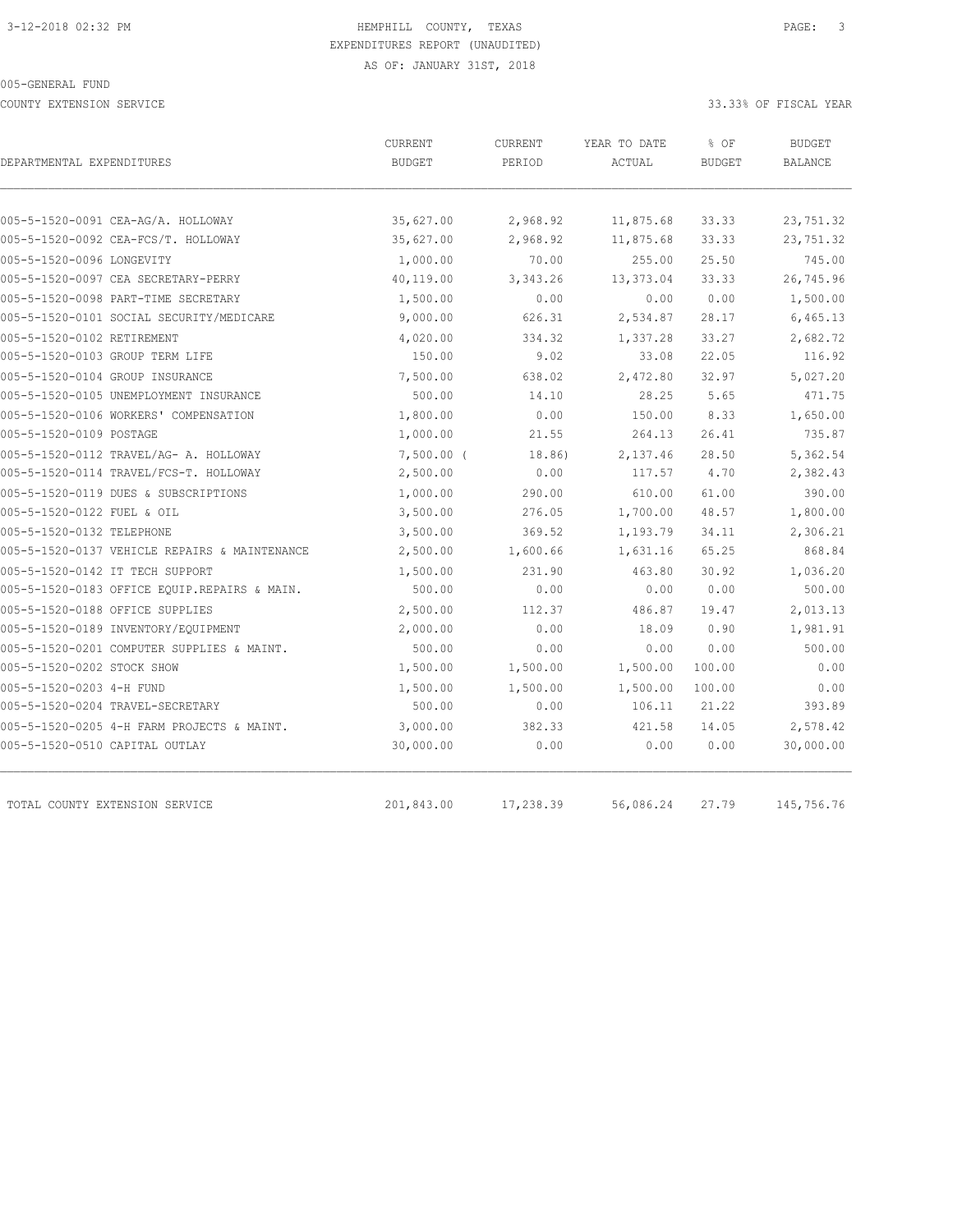COUNTY TREASURER SERVICES AND THE SERVICES OF SERVICES AND THE SERVICES OF STRUCK AND SOMETHEAR COUNTY TREASURER

|                                            | CURRENT       | CURRENT  | YEAR TO DATE | % OF          | <b>BUDGET</b>  |
|--------------------------------------------|---------------|----------|--------------|---------------|----------------|
| DEPARTMENTAL EXPENDITURES                  | <b>BUDGET</b> | PERIOD   | ACTUAL       | <b>BUDGET</b> | <b>BALANCE</b> |
|                                            |               |          |              |               |                |
| 005-5-1530-0090 COUNTY TREASURER           | 58,595.00     | 4,882.92 | 19,531.68    | 33.33         | 39,063.32      |
| 005-5-1530-0095 CHIEF DEP TREASURER-REED   | 20,060.00     | 1,671.62 | 6,686.48     | 33.33         | 13,373.52      |
| 005-5-1530-0096 LONGEVITY                  | 1,120.00      | 45.00    | 180.00       | 16.07         | 940.00         |
| 005-5-1530-0098 DEPUTY TREASURER/PART-TIME | 500.00        | 0.00     | 0.00         | 0.00          | 500.00         |
| 005-5-1530-0101 SOCIAL SECURITY/MEDICARE   | 6,200.00      | 448.93   | 1,784.54     | 28.78         | 4,415.46       |
| 005-5-1530-0102 RETIREMENT                 | 8,030.00      | 659.96   | 2,639.84     | 32.87         | 5,390.16       |
| 005-5-1530-0103 GROUP TERM LIFE            | 250.00        | 17.80    | 65.32        | 26.13         | 184.68         |
| 005-5-1530-0104 GROUP INSURANCE            | 11,250.00     | 957.03   | 3,720.63     | 33.07         | 7,529.37       |
| 005-5-1530-0105 UNEMPLOYMENT INSURANCE     | 200.00        | 2.57     | 5.08         | 2.54          | 194.92         |
| 005-5-1530-0106 WORKERS' COMPENSATION      | 1,500.00      | 0.00     | 225.00       | 15.00         | 1,275.00       |
| 005-5-1530-0107 AirMedCare GROUP           | 0.00          | 0.00     | 0.00         | 0.00          | 0.00           |
| 005-5-1530-0109 POSTAGE                    | 1,800.00      | 2.62     | 1,149.97     | 63.89         | 650.03         |
| 005-5-1530-0112 TRAVEL                     | 2,500.00      | 0.00     | 212.00       | 8.48          | 2,288.00       |
| 005-5-1530-0119 DUES & SUBSCRIPTIONS       | 1,100.00      | 369.20   | 369.20       | 33.56         | 730.80         |
| 005-5-1530-0132 TELEPHONE                  | 1,650.00      | 215.98   | 414.21       | 25.10         | 1,235.79       |
| 005-5-1530-0140 OFFICE EOUIPMENT REPAIR    | 2,000.00      | 0.00     | 50.00        | 2.50          | 1,950.00       |
| 005-5-1530-0142 MAINTENANCE CONTRACTS      | 15,000.00     | 0.00     | 15,346.70    | $102.31$ (    | 346.70)        |
| 005-5-1530-0188 OFFICE SUPPLIES            | 2,500.00      | 122.99   | 158.08       | 6.32          | 2,341.92       |
| 005-5-1530-0189 INVENTORY/EQUIPMENT        | 5,000.00      | 0.00     | 0.00         | 0.00          | 5,000.00       |
| TOTAL COUNTY TREASURER                     | 139,255.00    | 9,396.62 | 52, 538.73   | 37.73         | 86,716.27      |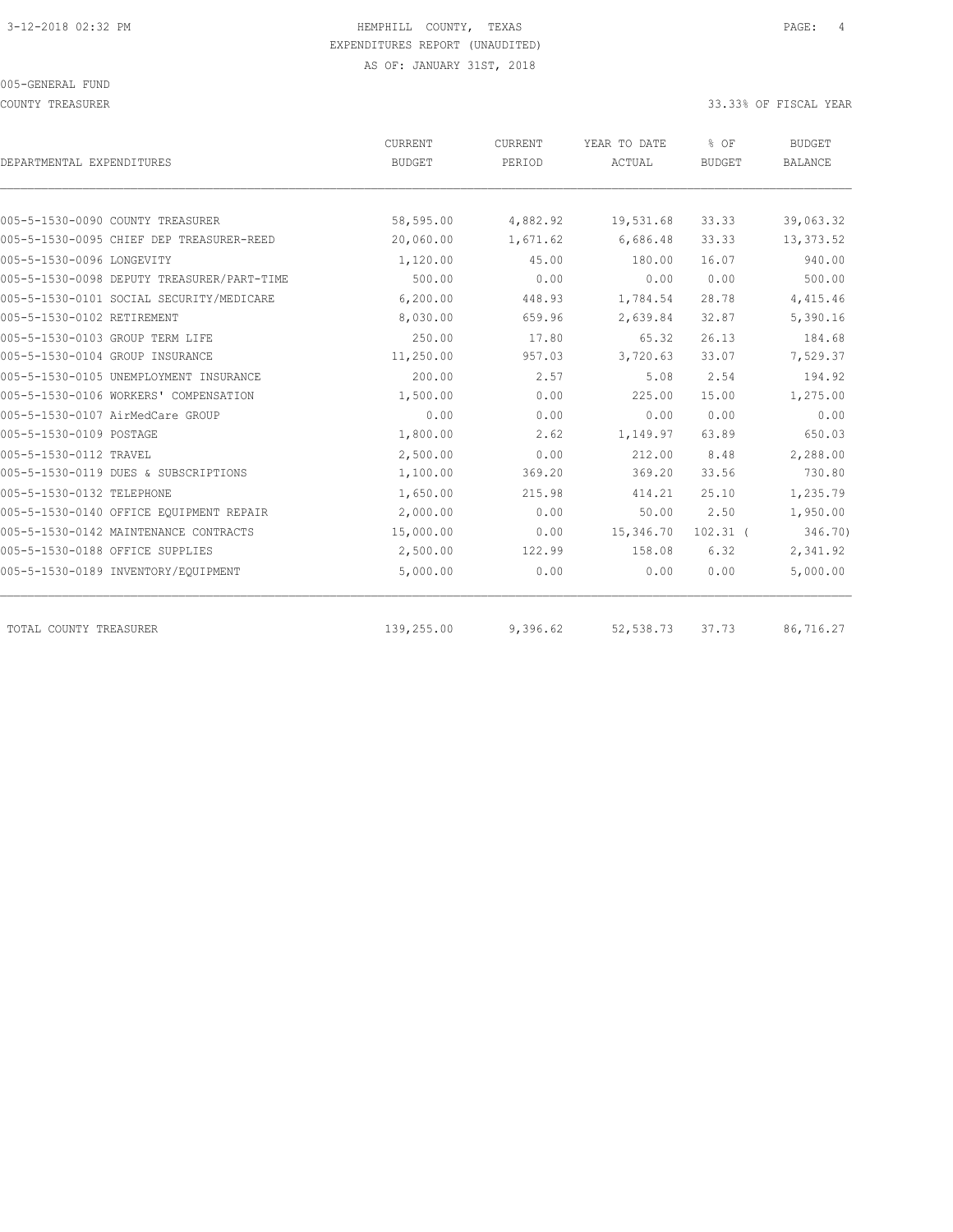COUNTY TAX COLLECTOR 33.33% OF FISCAL YEAR

| DEPARTMENTAL EXPENDITURES                | CURRENT<br><b>BUDGET</b> | CURRENT<br>PERIOD | YEAR TO DATE<br>ACTUAL | % OF<br><b>BUDGET</b> | <b>BUDGET</b><br><b>BALANCE</b> |
|------------------------------------------|--------------------------|-------------------|------------------------|-----------------------|---------------------------------|
|                                          |                          |                   |                        |                       |                                 |
| 005-5-1540-0090 COUNTY TAX COLLECTOR     | 58,595.00                | 4,882.92          | 19,531.68              | 33.33                 | 39,063.32                       |
| 005-5-1540-0094 PART TIME HELP           | 1,500.00                 | 0.00              | 0.00                   | 0.00                  | 1,500.00                        |
| 005-5-1540-0095 CHIEF DEPUTY TAC/JACKSON | 40,119.00                | 3,343.26          | 13,373.04              | 33.33                 | 26,745.96                       |
| 005-5-1540-0096 LONGEVITY                | 3,200.00                 | 250.00            | 970.00                 | 30.31                 | 2,230.00                        |
| 005-5-1540-0097 DEPUTY TAC/BENTLEY       | 38,007.00                | 3,167.26          | 12,669.04              | 33.33                 | 25, 337.96                      |
| 005-5-1540-0098 DEPUTY TAC/CLARK         | 38,007.00                | 3,167.26          | 12,669.04              | 33.33                 | 25, 337.96                      |
| 005-5-1540-0101 SOCIAL SECURITY/MEDICARE | 14,000.00                | 1,072.55          | 4,295.32               | 30.68                 | 9,704.68                        |
| 005-5-1540-0102 RETIREMENT               | 18,000.00                | 1,481.06          | 5,921.24               | 32.90                 | 12,078.76                       |
| 005-5-1540-0103 GROUP TERM LIFE          | 600.00                   | 39.98             | 146.54                 | 24.42                 | 453.46                          |
| 005-5-1540-0104 GROUP INSURANCE          | 30,000.00                | 2,552.08          | 9,921.68               | 33.07                 | 20,078.32                       |
| 005-5-1540-0105 UNEMPLOYMENT INSURANCE   | 1,500.00                 | 14.88             | 29.39                  | 1.96                  | 1,470.61                        |
| 005-5-1540-0106 WORKERS' COMPENSATION    | 2,400.00                 | 0.00              | 600.00                 | 25.00                 | 1,800.00                        |
| 005-5-1540-0109 POSTAGE                  | 10,000.00                | 0.00              | 5,875.75               | 58.76                 | 4,124.25                        |
| 005-5-1540-0112 TRAVEL                   | 4,000.00                 | 0.00              | 1,193.75               | 29.84                 | 2,806.25                        |
| 005-5-1540-0119 DUES & SUBSCRIPTIONS     | 1,000.00                 | 25.00             | 47.00                  | 4.70                  | 953.00                          |
| 005-5-1540-0132 TELEPHONE                | 3,200.00                 | 362.14            | 727.21                 | 22.73                 | 2,472.79                        |
| 005-5-1540-0134 BONDS & INSURANCE        | 0.00                     | 0.00              | 0.00                   | 0.00                  | 0.00                            |
| 005-5-1540-0138 DATA PROCESSING          | 48,000.00                | 0.00              | 10,693.75              | 22.28                 | 37,306.25                       |
| 005-5-1540-0142 IT/MAINTENANCE CONTRACTS | 3,000.00                 | 0.00              | 0.00                   | 0.00                  | 3,000.00                        |
| 005-5-1540-0148 ADVERTISING              | 1,000.00                 | 152.88            | 152.88                 | 15.29                 | 847.12                          |
| 005-5-1540-0150 JUDGEMENTS               | 0.00                     | 0.00              | 0.00                   | 0.00                  | 0.00                            |
| 005-5-1540-0181 CITATIONS & SUBPOENAS    | 800.00                   | 0.00              | 175.00                 | 21.88                 | 625.00                          |
| 005-5-1540-0188 OFFICE SUPPLIES          | 7,000.00                 | 828.14            | 1,105.95               | 15.80                 | 5,894.05                        |
| 005-5-1540-0189 INVENTORY/EQUIPMENT      | 3,000.00                 | 0.00              | 0.00                   | 0.00                  | 3,000.00                        |
| 005-5-1540-0510 CAPITAL OUTLAY           | 6,000.00                 | 0.00              | 0.00                   | 0.00                  | 6,000.00                        |
| TOTAL COUNTY TAX COLLECTOR               | 332,928.00               | 21,339.41         | 100,098.26             | 30.07                 | 232,829.74                      |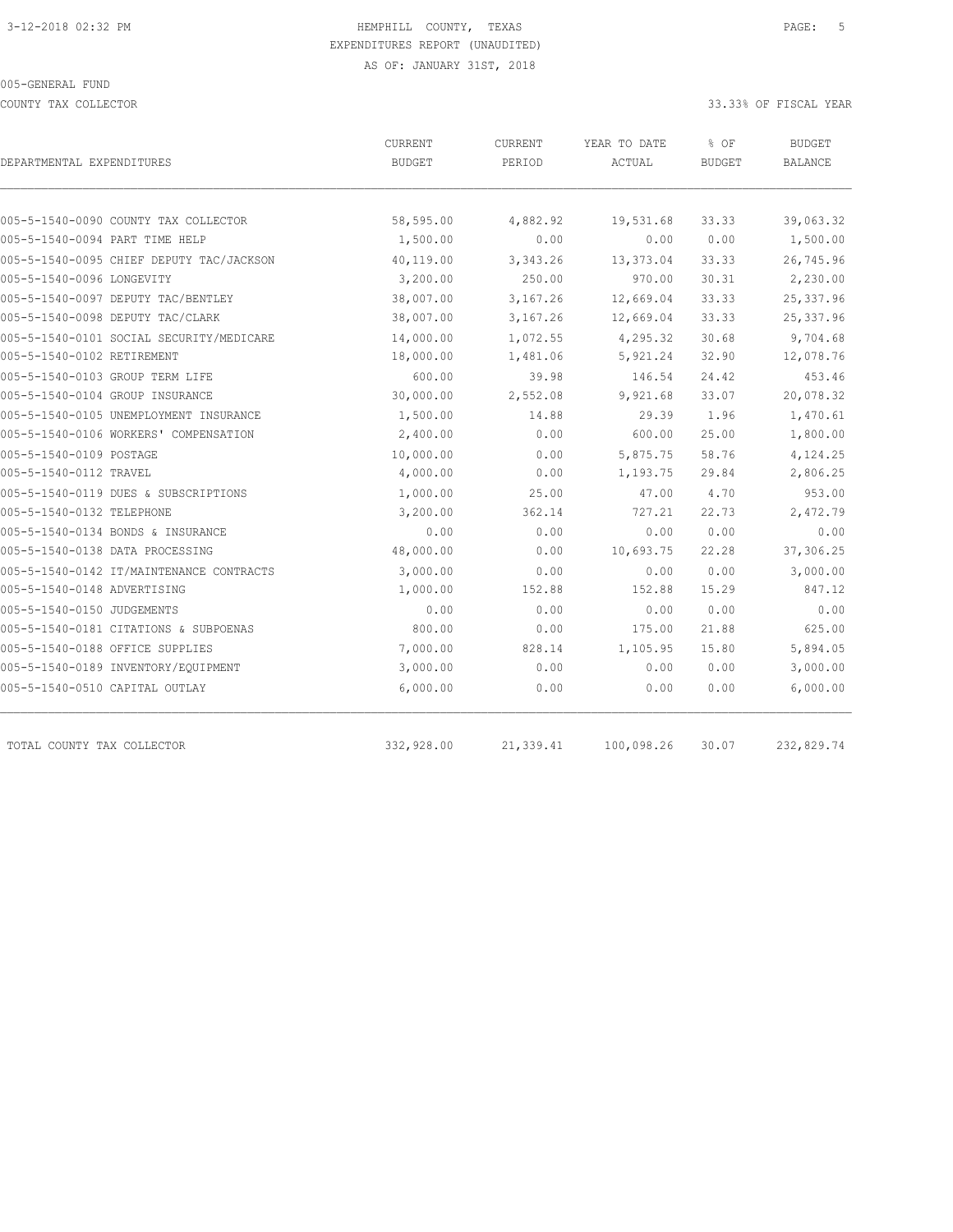JURY & ELECTION 33.33% OF FISCAL YEAR

| DEPARTMENTAL EXPENDITURES                      | <b>CURRENT</b><br><b>BUDGET</b> | <b>CURRENT</b><br>PERIOD | YEAR TO DATE<br>ACTUAL | % OF<br><b>BUDGET</b> | <b>BUDGET</b><br><b>BALANCE</b> |
|------------------------------------------------|---------------------------------|--------------------------|------------------------|-----------------------|---------------------------------|
|                                                |                                 |                          |                        |                       |                                 |
| 005-5-2400-0101 SOCIAL SECURITY/MEDICARE       | 300.00                          | 0.00                     | 155.63                 | 51.88                 | 144.37                          |
| 005-5-2400-0106 WORKERS' COMPENSATION          | 2,500.00                        | 0.00                     | 186.00                 | 7.44                  | 2,314.00                        |
| 005-5-2400-0114 COUNTY COURT EXPENSES          | 2,500.00                        | 46.42                    | 656.90                 | 26.28                 | 1,843.10                        |
| 005-5-2400-0115 CO.CRT. CONT LAB-REPORTER      | 1,500.00                        | 0.00                     | 0.00                   | 0.00                  | 1,500.00                        |
| 005-5-2400-0116 CO.CRT.CONT LAB-CRT APP ATTNY  | 25,000.00                       | 6,250.00                 | 9,500.00               | 38.00                 | 15,500.00                       |
| 005-5-2400-0117 ELECTION EXPENSES              | 15,000.00                       | 3,532.67                 | 7,131.12               | 47.54                 | 7,868.88                        |
| 005-5-2400-0118 RLECTION JUDGES                | 7,000.00                        | 0.00                     | 3, 313.15              | 47.33                 | 3,686.85                        |
| 005-5-2400-0124 CONTRACT LABOR - CRT INTERPRET | 2,500.00                        | 0.00                     | 0.00                   | 0.00                  | 2,500.00                        |
| 005-5-2400-0131 OTHER EXPENSE                  | 0.00                            | 0.00                     | 0.00                   | 0.00                  | 0.00                            |
| 005-5-2400-0150 GRAND JURORS                   | 2,500.00                        | 0.00                     | 280.00                 | 11.20                 | 2,220.00                        |
| 005-5-2400-0151 PETIT JURORS                   | 2,500.00                        | 0.00                     | 1,630.00               | 65.20                 | 870.00                          |
| 005-5-2400-0152 JUSTICE COURT JURORS           | 500.00                          | 0.00                     | 0.00                   | 0.00                  | 500.00                          |
| 005-5-2400-0196 CHILD PROT SER CRT APP ATTY    | 16,000.00                       | 0.00                     | 553.00                 | 3.46                  | 15,447.00                       |
| 005-5-2400-0197 CHILD PROT SER CRT REPORTER    | 1,500.00                        | 0.00                     | 277.70                 | 18.51                 | 1,222.30                        |
| TOTAL JURY & ELECTION                          | 79,300.00                       | 9,829.09                 | 23,683.50              | 29.87                 | 55,616.50                       |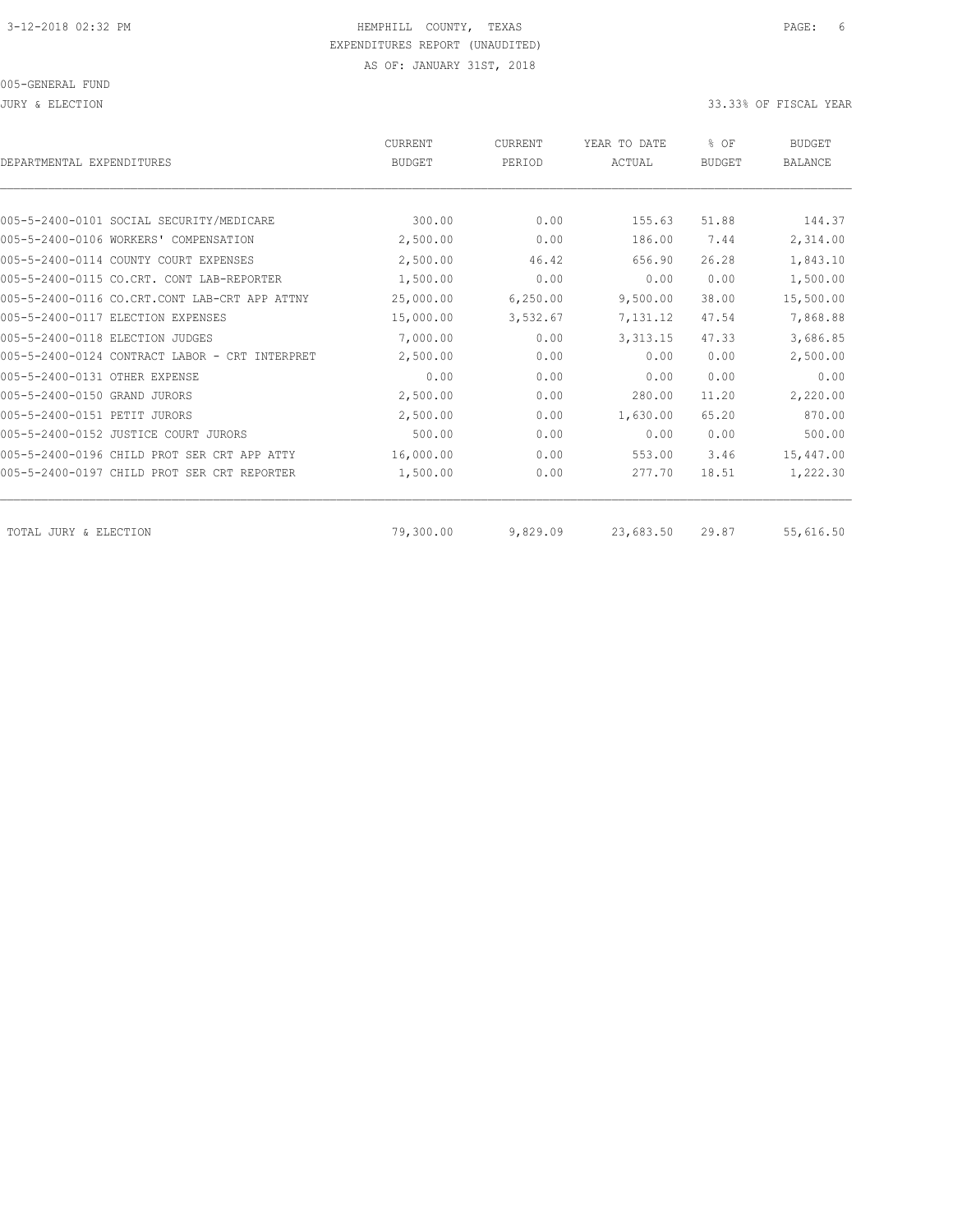DISTRICT COURT COURT COURT COURT COURT COURT COURT COURT COURT COURT COURT COURT COURT COURT COURT COURT COURT

| DEPARTMENTAL EXPENDITURES                      | <b>CURRENT</b><br><b>BUDGET</b> | CURRENT<br>PERIOD | YEAR TO DATE<br>ACTUAL | % OF<br><b>BUDGET</b> | <b>BUDGET</b><br><b>BALANCE</b> |
|------------------------------------------------|---------------------------------|-------------------|------------------------|-----------------------|---------------------------------|
|                                                |                                 |                   |                        |                       |                                 |
| 005-5-2410-0090 JUDGE-EMMERT                   | 1,897.00                        | 158.08            | 632.32                 | 33.33                 | 1,264.68                        |
| 005-5-2410-0095 COURT BAILIFF-HOLLAND          | 11,787.00                       | 982.26            | 3,929.04               | 33.33                 | 7,857.96                        |
| 005-5-2410-0096 LONGEVITY SPECIAL              | 900.00                          | 52.92             | 211.68                 | 23.52                 | 688.32                          |
| 005-5-2410-0097 COURT REPORTER-MCCLENDON       | 16,000.00                       | 1,313.48          | 5,253.92               | 32.84                 | 10,746.08                       |
| 005-5-2410-0098 COURT ADMINISTRATOR-BURCH      | 8,522.00                        | 710.16            | 2,840.64               | 33.33                 | 5,681.36                        |
| 005-5-2410-0101 SOCIAL SECURITY/MEDICARE       | 3,000.00                        | 246.07            | 984.28                 | 32.81                 | 2,015.72                        |
| 005-5-2410-0102 RETIREMENT                     | 3,900.00                        | 321.71            | 1,286.84               | 33.00                 | 2,613.16                        |
| 005-5-2410-0103 GROUP TERM LIFE                | 150.00                          | 8.69              | 31.85                  | 21.23                 | 118.15                          |
| 005-5-2410-0104 GROUP INSURANCE                | 6,000.00                        | 0.00              | 1,710.00               | 28.50                 | 4,290.00                        |
| 005-5-2410-0105 UNEMPLOYMENT INSURANCE         | 200.00                          | 4.59              | 9.07                   | 4.54                  | 190.93                          |
| 005-5-2410-0106 WORKERS' COMPENSATION          | 2,400.00                        | 0.00              | 560.00                 | 23.33                 | 1,840.00                        |
| 005-5-2410-0116 DIST CRT-CONT LAB-CRT APP ATTN | 24,500.00                       | 5,700.00          | 9,204.10               | 37.57                 | 15,295.90                       |
| 005-5-2410-0124 CONTRACT LABOR                 | 2,000.00                        | 0.00              | 0.00                   | 0.00                  | 2,000.00                        |
| 005-5-2410-0154 JUDICIAL DISTRICT ASSESSMENT   | 500.00                          | 0.00              | 0.00                   | 0.00                  | 500.00                          |
| 005-5-2410-0155 BUDGET REIMBURSEMENT           | 8,000.00                        | 0.00              | 0.00                   | 0.00                  | 8,000.00                        |
| 005-5-2410-0219 STATEMENT OF FACTS             | 4,000.00                        | 0.00              | 0.00                   | 0.00                  | 4,000.00                        |
| TOTAL DISTRICT COURT                           | 93,756.00                       | 9,497.96          | 26,653.74              | 28.43                 | 67,102.26                       |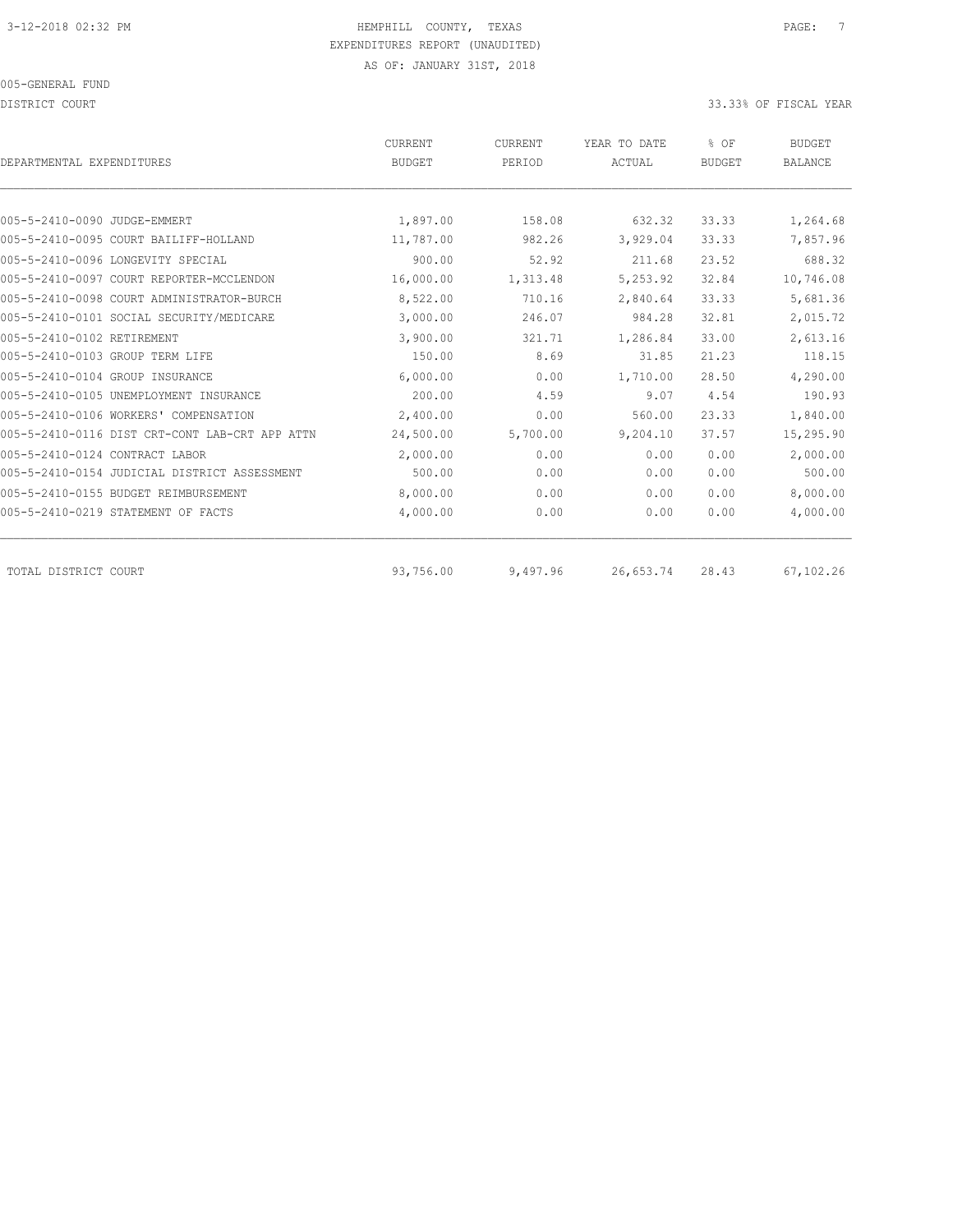COUNTY JUDGE 33.33% OF FISCAL YEAR

| DEPARTMENTAL EXPENDITURES                     | CURRENT<br><b>BUDGET</b> | CURRENT<br>PERIOD | YEAR TO DATE<br>ACTUAL | % OF<br><b>BUDGET</b> | <b>BUDGET</b><br><b>BALANCE</b> |
|-----------------------------------------------|--------------------------|-------------------|------------------------|-----------------------|---------------------------------|
|                                               |                          |                   |                        |                       |                                 |
| 005-5-2500-0082 OVERTIME                      | 1,500.00                 | 0.00              | 0.00                   | 0.00                  | 1,500.00                        |
| 005-5-2500-0090 JUDGE SALARY                  | 61,022.00                | 5,085.16          | 20,340.64              | 33.33                 | 40,681.36                       |
| 005-5-2500-0091 JUVENILE CRT JUDGE (1)        | 3,081.00                 | 256.76            | 1,027.04               | 33.33                 | 2,053.96                        |
| 005-5-2500-0092 STATE/CO JUDGE SAL SUPPLEMENT | 25,200.00                | 2,100.00          | 8,400.00               | 33.33                 | 16,800.00                       |
| 005-5-2500-0094 JANITOR/LONGORIA              | 38,950.00                | 3,245.84          | 12,983.36              | 33.33                 | 25,966.64                       |
| 005-5-2500-0095 JANITOR/JOHNSON               | 42,230.00                | 3,519.16          | 14,076.64              | 33.33                 | 28, 153. 36                     |
| 005-5-2500-0096 LONGEVITY                     | 2,690.00                 | 220.00            | 875.00                 | 32.53                 | 1,815.00                        |
| 005-5-2500-0097 ADMIN ASST-KENDALL            | 42,819.00                | 3,343.26          | 13,373.04              | 31.23                 | 29,445.96                       |
| 005-5-2500-0098 PART-TIME SECRETARY           | 1,500.00                 | 0.00              | 753.13                 | 50.21                 | 746.87                          |
| 005-5-2500-0101 SOCIAL SECURITY/MEDICARE      | 16,660.00                | 1,233.44          | 5,109.17               | 30.67                 | 11,550.83                       |
| 005-5-2500-0102 RETIREMENT                    | 21,670.00                | 1,780.02          | 7,119.58               | 32.85                 | 14,550.42                       |
| 005-5-2500-0103 GROUP TERM LIFE               | 550.00                   | 48.08             | 176.17                 | 32.03                 | 373.83                          |
| 005-5-2500-0104 GROUP INSURANCE               | 30,000.00                | 2,549.62          | 8,716.96               | 29.06                 | 21,283.04                       |
| 005-5-2500-0105 UNEMPLOYMENT INSURANCE        | 300.00                   | 15.93             | 31.53                  | 10.51                 | 268.47                          |
| 005-5-2500-0106 WORKERS' COMPENSATION         | 2,300.00                 | 0.00              | 780.00                 | 33.91                 | 1,520.00                        |
| 005-5-2500-0109 POSTAGE                       | 600.00                   | 21.20             | 86.72                  | 14.45                 | 513.28                          |
| 005-5-2500-0112 TRAVEL                        | 7,000.00                 | 80.00             | 80.00                  | 1.14                  | 6,920.00                        |
| 005-5-2500-0119 DUES & SUBSCRIPTIONS          | 4,000.00                 | 585.00            | 735.00                 | 18.38                 | 3,265.00                        |
| 005-5-2500-0122 FUEL & OIL                    | 0.00                     | 0.00              | 0.00                   | 0.00                  | 0.00                            |
| 005-5-2500-0130 COMMUNICATION REPAIRS         | 0.00                     | 0.00              | 0.00                   | 0.00                  | 0.00                            |
| 005-5-2500-0132 TELEPHONE                     | 3,000.00                 | 457.17            | 870.66                 | 29.02                 | 2,129.34                        |
| 005-5-2500-0139 TRAINING SEMINARS             | 2,000.00                 | 0.00              | 0.00                   | 0.00                  | 2,000.00                        |
| 005-5-2500-0148 ADVERTISING                   | 2,000.00                 | 504.97            | 504.97                 | 25.25                 | 1,495.03                        |
| 005-5-2500-0183 OFFICE EQUIP-R&M              | 500.00                   | 0.00              | 100.00                 | 20.00                 | 400.00                          |
| 005-5-2500-0188 OFFICE SUPPLIES               | 2,500.00                 | 98.98             | 561.40                 | 22.46                 | 1,938.60                        |
| 005-5-2500-0189 INVENTORY/EQUIPMENT           | 0.00                     | 0.00              | 0.00                   | 0.00                  | 0.00                            |
| TOTAL COUNTY JUDGE                            | 312,072.00               | 25, 144.59        | 96,701.01              | 30.99                 | 215,370.99                      |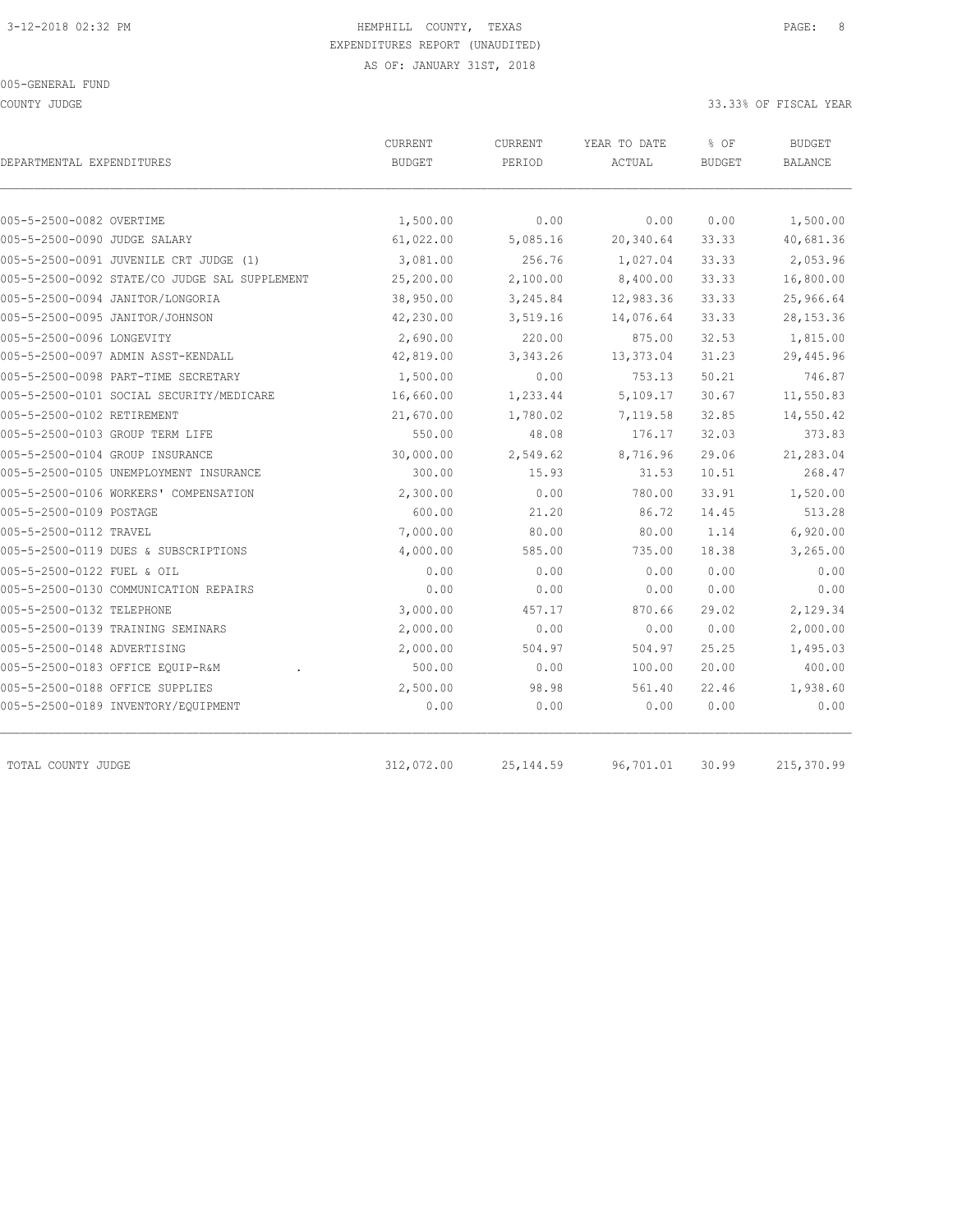JUVENILE PROBATION 33.33% OF FISCAL YEAR

| CURRENT<br><b>BUDGET</b> | CURRENT<br>PERIOD | YEAR TO DATE<br>ACTUAL | % OF<br>BUDGET | BUDGET<br>BALANCE |
|--------------------------|-------------------|------------------------|----------------|-------------------|
|                          |                   |                        |                |                   |
| 63,324.00                | 5,277.00          | 21,108.00              | 33.33          | 42,216.00         |
| 740.00                   | 60.00             | 240.00                 | 32.43          | 500.00            |
| 4,780.00                 | 410.58            | 1,642.32               | 34.36          | 3,137.68          |
| 6,340.00                 | 536.70            | 2,146.80               | 33.86          | 4,193.20          |
| 230.00                   | 14.50             | 53.14                  | 23.10          | 176.86            |
| 7,500.00                 | 638.02            | 2,480.42               | 33.07          | 5,019.58          |
| 100.00                   | 8.05              | 15.94                  | 15.94          | 84.06             |
| 580.00                   | 0.00              | 150.00                 | 25.86          | 430.00            |
| 360.00                   | 30.00             | 120.00                 | 33.33          | 240.00            |
|                          |                   |                        |                | 55,997.38         |
|                          | 83,954.00         | 6,974.85               | 27,956.62      | 33.30             |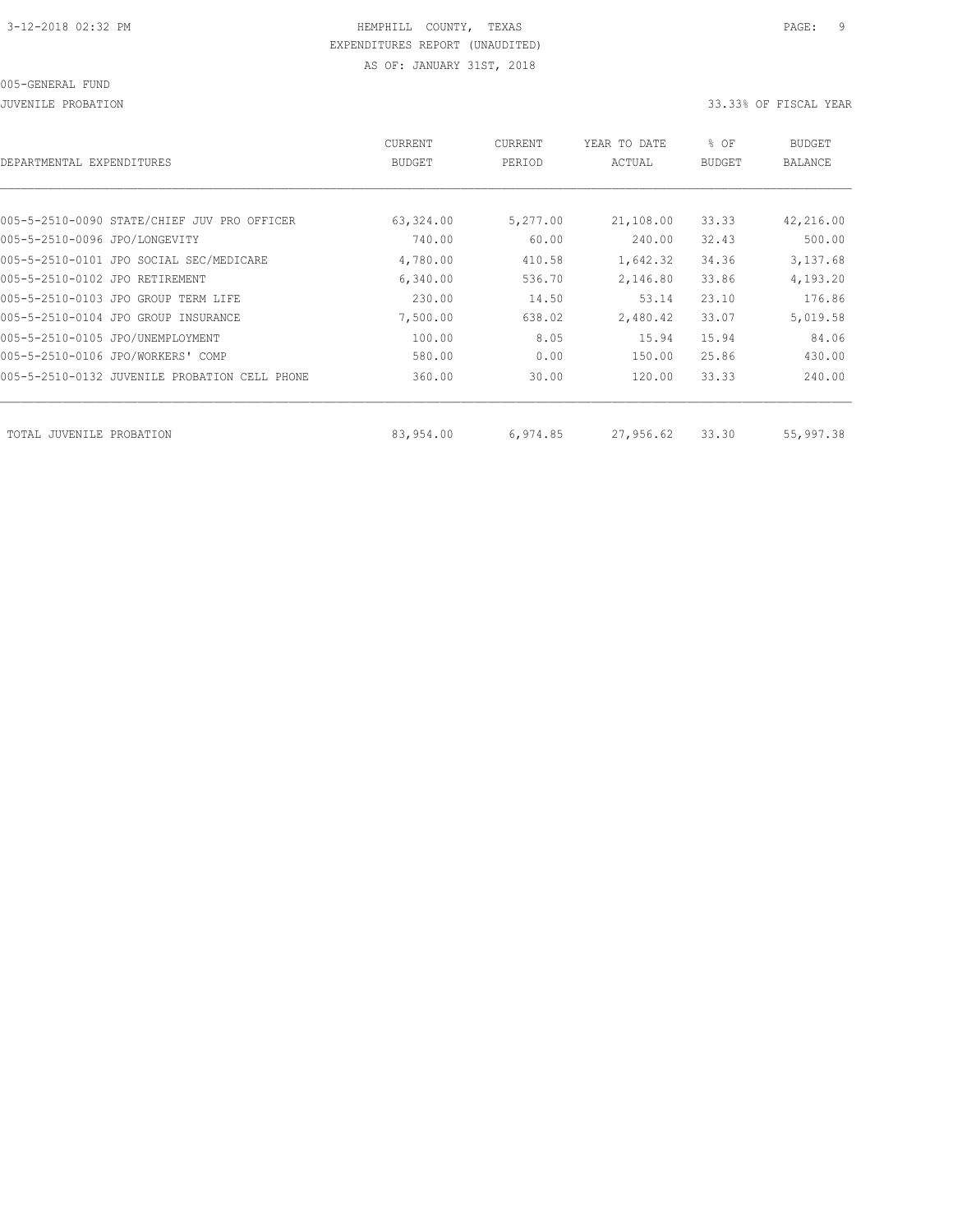LOCAL JUVENILE PROBATION 33.33% OF FISCAL YEAR

| DEPARTMENTAL EXPENDITURES                     | <b>CURRENT</b><br><b>BUDGET</b> | CURRENT<br>PERIOD | YEAR TO DATE<br>ACTUAL | % OF<br><b>BUDGET</b> | BUDGET<br><b>BALANCE</b> |
|-----------------------------------------------|---------------------------------|-------------------|------------------------|-----------------------|--------------------------|
|                                               |                                 |                   |                        |                       |                          |
| 005-5-2520-0090 31ST DISTRICT JUV PRO OFFICER | 53,498.00                       | 4,458.16          | 17,832.64              | 33.33                 | 35,665.36                |
| 005-5-2520-0096 JPO LOCAL/LONGEVITY           | 500.00                          | 40.00             | 160.00                 | 32.00                 | 340.00                   |
| 005-5-2520-0101 LOCAL JPO SS/MEDICARE         | 4,050.00                        | 346.40            | 1,385.60               | 34.21                 | 2,664.40                 |
| 005-5-2520-0102 LOCAL JPO RETIREMENT          | 5,350.00                        | 452.82            | 1,811.28               | 33.86                 | 3,538.72                 |
| 005-5-2520-0103 LOCAL JPO GROUP TERM LIFE     | 200.00                          | 12.22             | 44.80                  | 22.40                 | 155.20                   |
| 005-5-2520-0104 LOCAL JPO GROUP INSURANCE     | 7,500.00                        | 638.02            | 2,480.42               | 33.07                 | 5,019.58                 |
| 005-5-2520-0105 JPO LOCAL/UNEMPLOYMENT        | 100.00                          | 6.79              | 13.45                  | 13.45                 | 86.55                    |
| 005-5-2520-0106 JPO LOCAL/WORKERS' COMP       | 580.00                          | 0.00              | 150.00                 | 25.86                 | 430.00                   |
| 005-5-2520-0132 LOCAL JPO CELL PHONE          | 360.00                          | 30.00             | 120.00                 | 33.33                 | 240.00                   |
| TOTAL LOCAL JUVENILE PROBATION                | 72,138.00                       | 5,984.41          | 23,998.19              | 33.27                 | 48, 139.81               |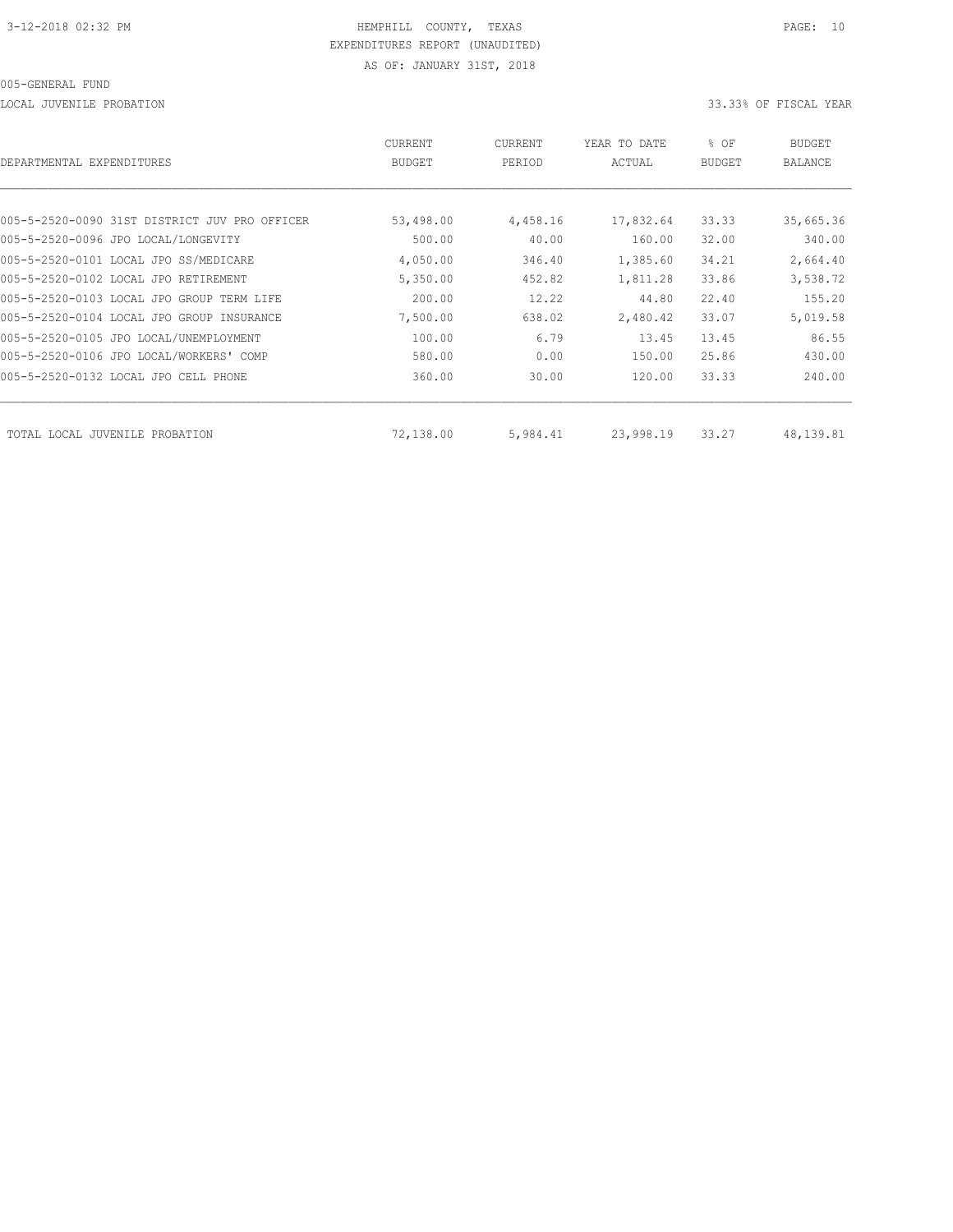COUNTY ATTORNEY 33.33% OF FISCAL YEAR

| DEPARTMENTAL EXPENDITURES                     | <b>CURRENT</b><br><b>BUDGET</b> | <b>CURRENT</b><br>PERIOD | YEAR TO DATE<br>ACTUAL | % OF<br><b>BUDGET</b> | <b>BUDGET</b><br><b>BALANCE</b> |
|-----------------------------------------------|---------------------------------|--------------------------|------------------------|-----------------------|---------------------------------|
|                                               |                                 |                          |                        |                       |                                 |
| 005-5-2550-0090 COUNTY ATTORNEY               | 58,595.00                       | 4,882.92                 | 19,531.68              | 33.33                 | 39,063.32                       |
| 005-5-2550-0091 CO ATTNY ST SALARY SUPPLEMENT | 23,333.00                       | 1,944.40                 | 7,777.60               | 33.33                 | 15,555.40                       |
| 005-5-2550-0095 LEGAL ASST/REED               | 20,059.00                       | 1,671.64                 | 6,686.56               | 33.33                 | 13,372.44                       |
| 005-5-2550-0096 LONGEVITY                     | 0.00                            | 45.00                    | 180.00                 | $0.00$ (              | 180.00)                         |
| 005-5-2550-0101 SOCIAL SECURITY/MEDICARE      | 7,820.00                        | 646.99                   | 2,580.01               | 32.99                 | 5,239.99                        |
| 005-5-2550-0102 RETIREMENT                    | 10,200.00                       | 854.40                   | 3,417.60               | 33.51                 | 6,782.40                        |
| 005-5-2550-0103 GROUP TERM LIFE               | 300.00                          | 23.08                    | 84.58                  | 28.19                 | 215.42                          |
| 005-5-2550-0104 GROUP INSURANCE               | 11,250.00                       | 957.03                   | 3,720.63               | 33.07                 | 7,529.37                        |
| 005-5-2550-0105 UNEMPLOYMENT INSURANCE        | 400.00                          | 2.57                     | 5.08                   | 1.27                  | 394.92                          |
| 005-5-2550-0106 WORKERS' COMPENSATION         | 1,500.00                        | 0.00                     | 225.00                 | 15.00                 | 1,275.00                        |
| 005-5-2550-0109 POSTAGE                       | 350.00                          | 22.37                    | 62.07                  | 17.73                 | 287.93                          |
| 005-5-2550-0112 TRAVEL/EDUCATION              | 5,000.00                        | 0.00                     | 1,701.00               | 34.02                 | 3,299.00                        |
| 005-5-2550-0119 DUES & SUBSCRIPTIONS          | 1,000.00                        | 75.00                    | 75.00                  | 7.50                  | 925.00                          |
| 005-5-2550-0132 TELEPHONE                     | 1,600.00                        | 186.13                   | 395.41                 | 24.71                 | 1,204.59                        |
| 005-5-2550-0140 OFFICE EQUIPMENT REPAIRS      | 1,500.00                        | 0.00                     | 50.00                  | 3.33                  | 1,450.00                        |
| 005-5-2550-0142 SOFTWARE SUPPORT              | 3,500.00                        | 636.00                   | 1,866.00               | 53.31                 | 1,634.00                        |
| 005-5-2550-0168 C/ATTY LAW LIB                | 2,200.00                        | 0.00                     | 330.00                 | 15.00                 | 1,870.00                        |
| 005-5-2550-0188 OFFICE SUPPLIES               | 3,500.00                        | 31.99                    | 811.37                 | 23.18                 | 2,688.63                        |
| 005-5-2550-0189 INVENTORY/EQUIPMENT           | 5,000.00                        | 0.00                     | 0.00                   | 0.00                  | 5,000.00                        |
| TOTAL COUNTY ATTORNEY                         | 157,107.00                      | 11,979.52                | 49,499.59              | 31.51                 | 107,607.41                      |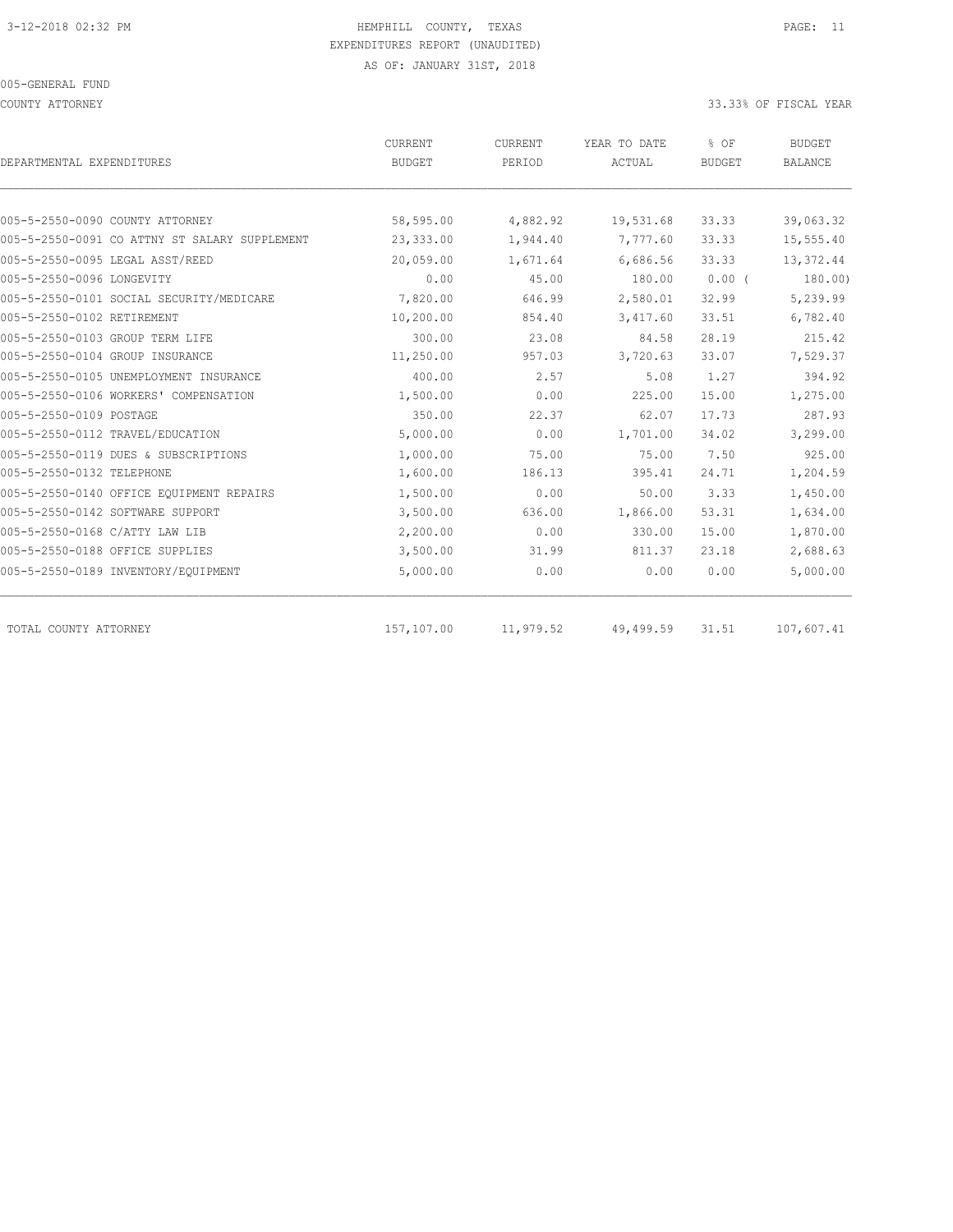COUNTY JUSTICE OF PEACE **33.33%** OF FISCAL YEAR

|                                          | CURRENT       | CURRENT    | YEAR TO DATE  | % OF          | <b>BUDGET</b>  |
|------------------------------------------|---------------|------------|---------------|---------------|----------------|
| DEPARTMENTAL EXPENDITURES                | <b>BUDGET</b> | PERIOD     | <b>ACTUAL</b> | <b>BUDGET</b> | <b>BALANCE</b> |
|                                          |               |            |               |               |                |
| 005-5-2560-0090 JUSTICE OF THE PEACE     | 58,595.00     | 4,882.92   | 19,531.68     | 33.33         | 39,063.32      |
| 005-5-2560-0096 LONGEVITY                | 770.00        | 60.00      | 210.00        | 27.27         | 560.00         |
| 005-5-2560-0097 JP SECRETARY-NAVARRO     | 40,119.00     | 3,343.26   | 13,373.04     | 33.33         | 26,745.96      |
| 005-5-2560-0098 PART-TIME                | 0.00          | 0.00       | 0.00          | 0.00          | 0.00           |
| 005-5-2560-0101 SOCIAL SECURITY/MEDICARE | 7,650.00      | 631.64     | 2,516.56      | 32.90         | 5,133.44       |
| 005-5-2560-0102 RETIREMENT               | 9,950.00      | 828.62     | 3, 311.48     | 33.28         | 6,638.52       |
| 005-5-2560-0103 GROUP TERM LIFE          | 350.00        | 22.36      | 81.94         | 23.41         | 268.06         |
| 005-5-2560-0104 GROUP INSURANCE          | 7,500.00      | 639.77     | 2,487.75      | 33.17         | 5,012.25       |
| 005-5-2560-0105 UNEMPLOYMENT INSURANCE   | 200.00        | 5.09       | 10.06         | 5.03          | 189.94         |
| 005-5-2560-0106 WORKERS' COMPENSATION    | 1,200.00      | 0.00       | 300.00        | 25.00         | 900.00         |
| 005-5-2560-0109 POSTAGE                  | 400.00        | 41.92      | 85.68         | 21.42         | 314.32         |
| 005-5-2560-0112 TRAVEL                   | 1,500.00      | 0.00       | 0.00          | 0.00          | 1,500.00       |
| 005-5-2560-0119 DUES & SUBSCRIPTIONS     | 1,000.00      | 0.00       | 469.00        | 46.90         | 531.00         |
| 005-5-2560-0131 OTHER EXPENSE            | 0.00          | 0.00       | 0.00          | 0.00          | 0.00           |
| 005-5-2560-0132 TELEPHONE                | 1,500.00      | 185.71     | 397.66        | 26.51         | 1,102.34       |
| 005-5-2560-0140 SOFTWARE                 | 3,600.00      | 0.00       | 100.00        | 2.78          | 3,500.00       |
| 005-5-2560-0188 OFFICE SUPPLIES          | 2,000.00      | 502.40     | 1,191.56      | 59.58         | 808.44         |
| TOTAL COUNTY JUSTICE OF PEACE            | 136,334.00    | 11, 143.69 | 44,066.41     | 32.32         | 92,267.59      |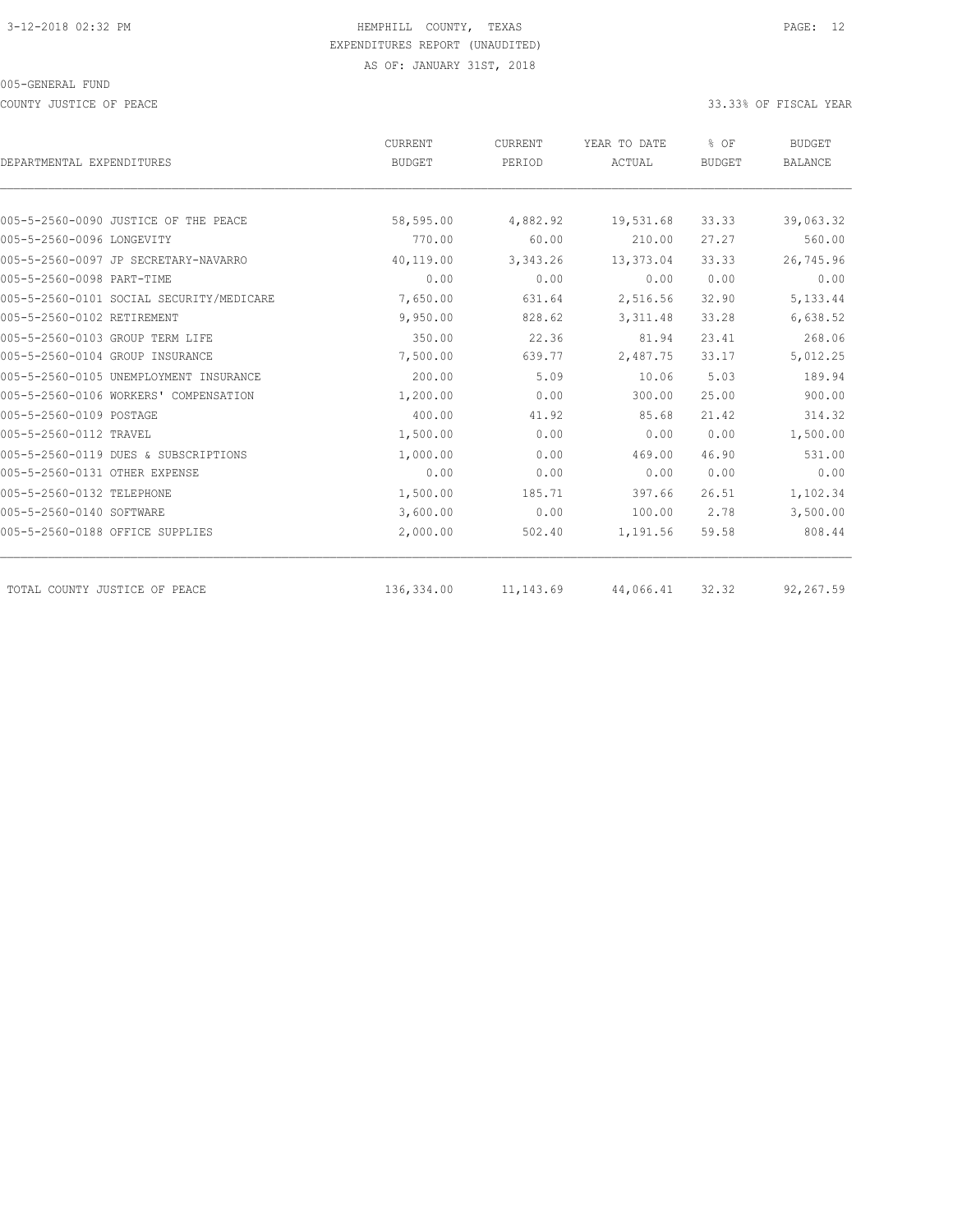CANADIAN FIRE DEPT 33.33% OF FISCAL YEAR

| DEPARTMENTAL EXPENDITURES      |                                       | CURRENT<br><b>BUDGET</b> | <b>CURRENT</b><br>PERIOD | YEAR TO DATE<br>ACTUAL | % OF<br><b>BUDGET</b> | <b>BUDGET</b><br><b>BALANCE</b> |
|--------------------------------|---------------------------------------|--------------------------|--------------------------|------------------------|-----------------------|---------------------------------|
|                                |                                       |                          |                          |                        |                       |                                 |
|                                | 005-5-3019-0119 DUES & SUBSCRIPTIONS  | 2,500.00                 | 0.00                     | 0.00                   | 0.00                  | 2,500.00                        |
| 005-5-3019-0122 FUEL & OIL     |                                       | 6,000.00                 | 1,931.71                 | 2,029.71               | 33.83                 | 3,970.29                        |
| 005-5-3019-0124 CONTRACT LABOR |                                       | 5,000.00                 | 0.00                     | 0.00                   | 0.00                  | 5,000.00                        |
| 005-5-3019-0125 TIRES & TUBES  |                                       | 5,000.00                 | 0.00                     | 0.00                   | 0.00                  | 5,000.00                        |
| 005-5-3019-0128 SUPPLIES       |                                       | 7,000.00                 | 136.51                   | 300.20                 | 4.29                  | 6,699.80                        |
|                                | 005-5-3019-0130 COMMUNICATION REPAIRS | 5,000.00                 | 611.70                   | 764.20                 | 15.28                 | 4,235.80                        |
| 005-5-3019-0137 VEHICLE R&M    |                                       | 13,000.00                | 32.49                    | 3,188.94               | 24.53                 | 9,811.06                        |
|                                | 005-5-3019-0139 TRAINING SEMINARS     | 5,000.00                 | 0.00                     | 0.00                   | 0.00                  | 5,000.00                        |
|                                | 005-5-3019-0141 UNIFORMS & CLOTHING   | 7,000.00                 | 0.00                     | 534.00                 | 7.63                  | 6,466.00                        |
| 005-5-3019-0185 BUILDING R&M   |                                       | 1,000.00                 | 0.00                     | 0.00                   | 0.00                  | 1,000.00                        |
| 005-5-3019-0187 PENSION FUND   |                                       | 18,000.00                | 0.00                     | 3,875.00               | 21.53                 | 14,125.00                       |
| 005-5-3019-0189 INVENTORY      |                                       | 8,000.00                 | 0.00                     | 0.00                   | 0.00                  | 8,000.00                        |
| 005-5-3019-0510 CAPITAL OUTLAY |                                       | 17,500.00                | 0.00                     | 0.00                   | 0.00                  | 17,500.00                       |
| TOTAL CANADIAN FIRE DEPT       |                                       | 100,000.00               | 2,712.41                 | 10,692.05              | 10.69                 | 89,307.95                       |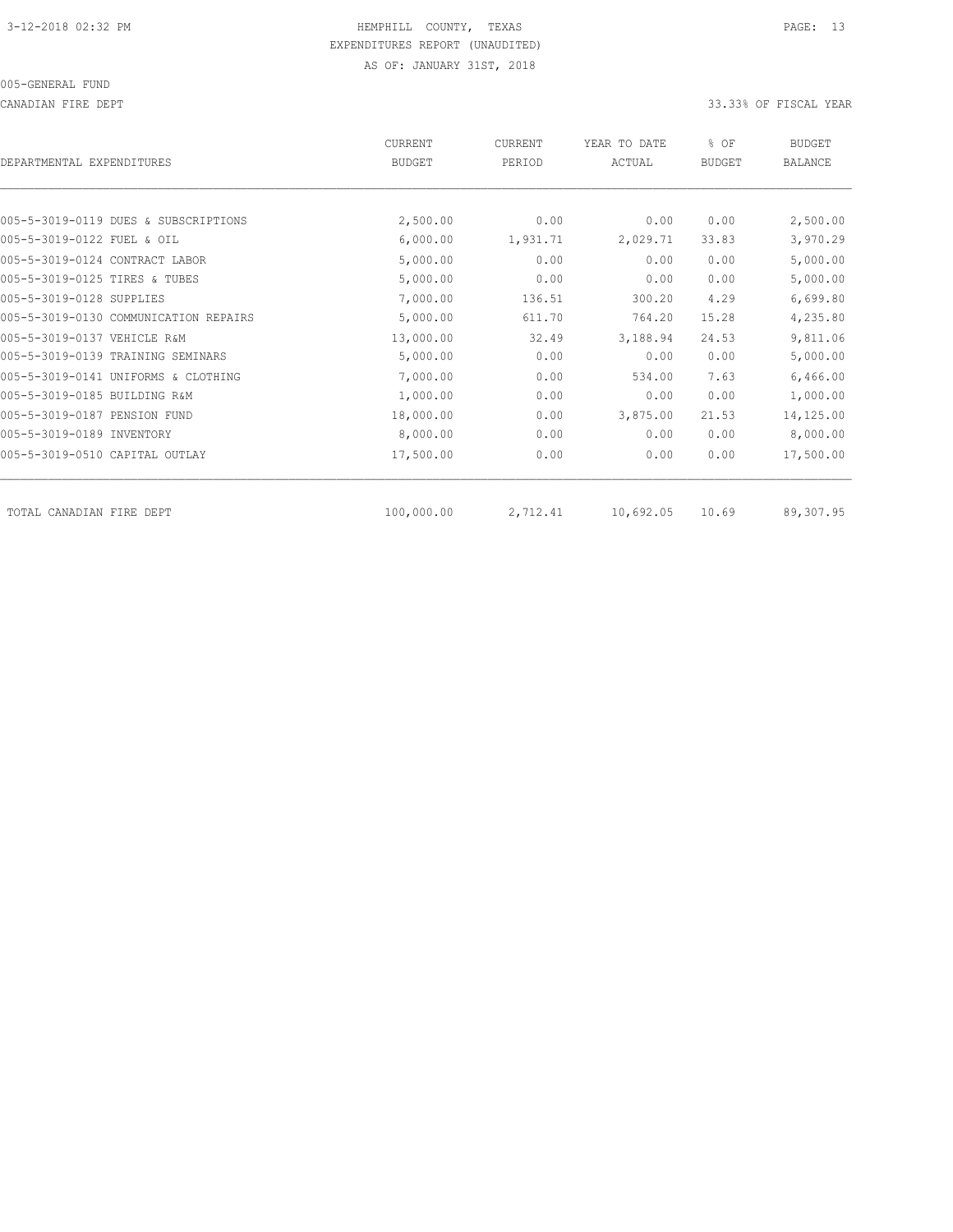LAW ENFORCEMENT 33.33% OF FISCAL YEAR

| DEPARTMENTAL EXPENDITURES                      | CURRENT<br><b>BUDGET</b> | CURRENT<br>PERIOD | YEAR TO DATE<br>ACTUAL | % OF<br><b>BUDGET</b> | <b>BUDGET</b><br>BALANCE |
|------------------------------------------------|--------------------------|-------------------|------------------------|-----------------------|--------------------------|
|                                                |                          |                   |                        |                       |                          |
| 005-5-3500-0080 SHERIFF-LEWIS                  | 65,600.00                | 5,466.66          | 21,866.64              | 33.33                 | 43,733.36                |
| 005-5-3500-0081 CHIEF DEPUTY-CLAPP             | 55,955.00                | 4,662.92          | 18,651.68              | 33.33                 | 37, 303.32               |
| 005-5-3500-0082 OVERTIME                       | 6,000.00                 | 0.00              | 0.00                   | 0.00                  | 6,000.00                 |
| 005-5-3500-0083 CERTIFICATE PAY                | 22,000.00                | 1,800.00          | 7,200.00               | 32.73                 | 14,800.00                |
| 005-5-3500-0084 OVERTIME FOREST SERVICE CONTRA | 3,500.00                 | 0.00              | 0.00                   | 0.00                  | 3,500.00                 |
| 005-5-3500-0087 DEPUTY-GREGORY                 | 50,676.00                | 4,223.00          | 16,892.00              | 33.33                 | 33,784.00                |
| 005-5-3500-0088 DEPUTY-JL ORTEGA               | 50,676.00                | 4,223.00          | 16,892.00              | 33.33                 | 33,784.00                |
| 005-5-3500-0089 DEPUTY-O. ORTEGA               | 50,676.00                | 4,223.00          | 16,892.00              | 33.33                 | 33,784.00                |
| 005-5-3500-0090 LT.-MOSELEY                    | 52,500.00                | 4,375.00          | 17,500.00              | 33.33                 | 35,000.00                |
| 005-5-3500-0091 DEPUTY- J. T. MOORE            | 50,676.00                | 4,223.00          | 16,892.00              | 33.33                 | 33,784.00                |
| 005-5-3500-0092 DEPUTY- FISHER                 | 50,676.00                | 4,223.00          | 16,892.00              | 33.33                 | 33,784.00                |
| 005-5-3500-0093 DEPUTY- HARRIS                 | 50,676.00                | 4,223.00          | 16,892.00              | 33.33                 | 33,784.00                |
| 005-5-3500-0096 LONGEVITY                      | 1,000.00                 | 40.00             | 160.00                 | 16.00                 | 840.00                   |
| 005-5-3500-0097 ADMINISTRATIVE ASST-SPENCER    | 38,007.00                | 3,167.26          | 12,669.04              | 33.33                 | 25, 337.96               |
| 005-5-3500-0098 PART TIME HELP                 | 0.00                     | 0.00              | 0.00                   | 0.00                  | 0.00                     |
| 005-5-3500-0101 SOCIAL SECURITY/MEDICARE       | 41,000.00                | 3,299.32          | 13,230.76              | 32.27                 | 27,769.24                |
| 005-5-3500-0102 RETIREMENT                     | 55,000.00                | 4,484.98          | 17,939.92              | 32.62                 | 37,060.08                |
| 005-5-3500-0103 GROUP TERM LIFE                | 2,100.00                 | 121.08            | 444.06                 | 21.15                 | 1,655.94                 |
| 005-5-3500-0104 GROUP INSURANCE                | 75,000.00                | 6,380.20          | 24,158.84              | 32.21                 | 50,841.16                |
| 005-5-3500-0105 UNEMPLOYMENT INSURANCE         | 3,000.00                 | 67.27             | 127.70                 | 4.26                  | 2,872.30                 |
| 005-5-3500-0106 WORKERS' COMPENSATION          | 9,000.00                 | 0.00              | 2,654.00               | 29.49                 | 6,346.00                 |
| 005-5-3500-0109 POSTAGE                        | 1,100.00                 | 103.49            | 422.78                 | 38.43                 | 677.22                   |
| 005-5-3500-0112 TRAVEL & EDUCATION             | 10,000.00                | 3,369.87          | 8,203.69               | 82.04                 | 1,796.31                 |
| 005-5-3500-0114 LAW TRAINING CENTER            | 15,000.00                | 36.37             | 706.99                 | 4.71                  | 14,293.01                |
| 005-5-3500-0119 DUES & SUBSCRIPTIONS           | 1,100.00                 | 25.00             | 50.00                  | 4.55                  | 1,050.00                 |
| 005-5-3500-0122 FUEL & OIL                     | 40,000.00                | 3,658.37          | 9,633.75               | 24.08                 | 30,366.25                |
| 005-5-3500-0130 COMMUNICATION EXPENSES         | 1,000.00                 | 0.00              | 0.00                   | 0.00                  | 1,000.00                 |
| 005-5-3500-0131 OTHER EXPENSE                  | 2,500.00                 | 0.00              | 1,200.66               | 48.03                 | 1,299.34                 |
| 005-5-3500-0132 TELEPHONE                      | 14,000.00                | 1,273.46          | 3,251.76               | 23.23                 | 10,748.24                |
| 005-5-3500-0137 VEHICLE REPAIRS & MAIN.        | 12,000.00                | 1,070.61          | 10,413.27              | 86.78                 | 1,586.73                 |
| 005-5-3500-0141 UNIFORMS                       | 4,000.00                 | 652.29            | 2,904.46               | 72.61                 | 1,095.54                 |
| 005-5-3500-0142 MAINTENANCE CONTRACTS          | 35,000.00                | 1,759.00          | 10,039.17              | 28.68                 | 24,960.83                |
| 005-5-3500-0143 JANITORIAL SUPPLIES            | 200.00                   | 259.00            | 259.00                 | $129.50$ (            | 59.00                    |
| 005-5-3500-0150 LAB SERVICES                   | 2,000.00                 | 0.00              | 0.00                   | 0.00                  | 2,000.00                 |
| 005-5-3500-0160 YOUTH PROGRAM                  | 5,000.00                 | 844.51            | 2,350.50               | 47.01                 | 2,649.50                 |
| 005-5-3500-0165 K-9 MAINTENANCE                | 2,500.00                 | 253.15            | 807.49                 | 32.30                 | 1,692.51                 |
| 005-5-3500-0183 REPAIRS-MAINTENANCE            | 2,500.00                 | 127.50            | 450.53                 | 18.02                 | 2,049.47                 |
| 005-5-3500-0188 OFFICE SUPPLIES                | 3,000.00                 | 637.44            | 2,196.24               | 73.21                 | 803.76                   |
| 005-5-3500-0189 INVENTORY/EQUIPMENT            | 25,000.00                | 4,258.67          | 10,571.43              | 42.29                 | 14,428.57                |
| 005-5-3500-0510 CAPITAL OUTLAY                 | 70,000.00                | 11,092.64         | 17,305.11              | 24.72                 | 52,694.89                |
| TOTAL LAW ENFORCEMENT                          | 979,618.00               | 88,624.06         | 318,721.47             | 32.54                 | 660,896.53               |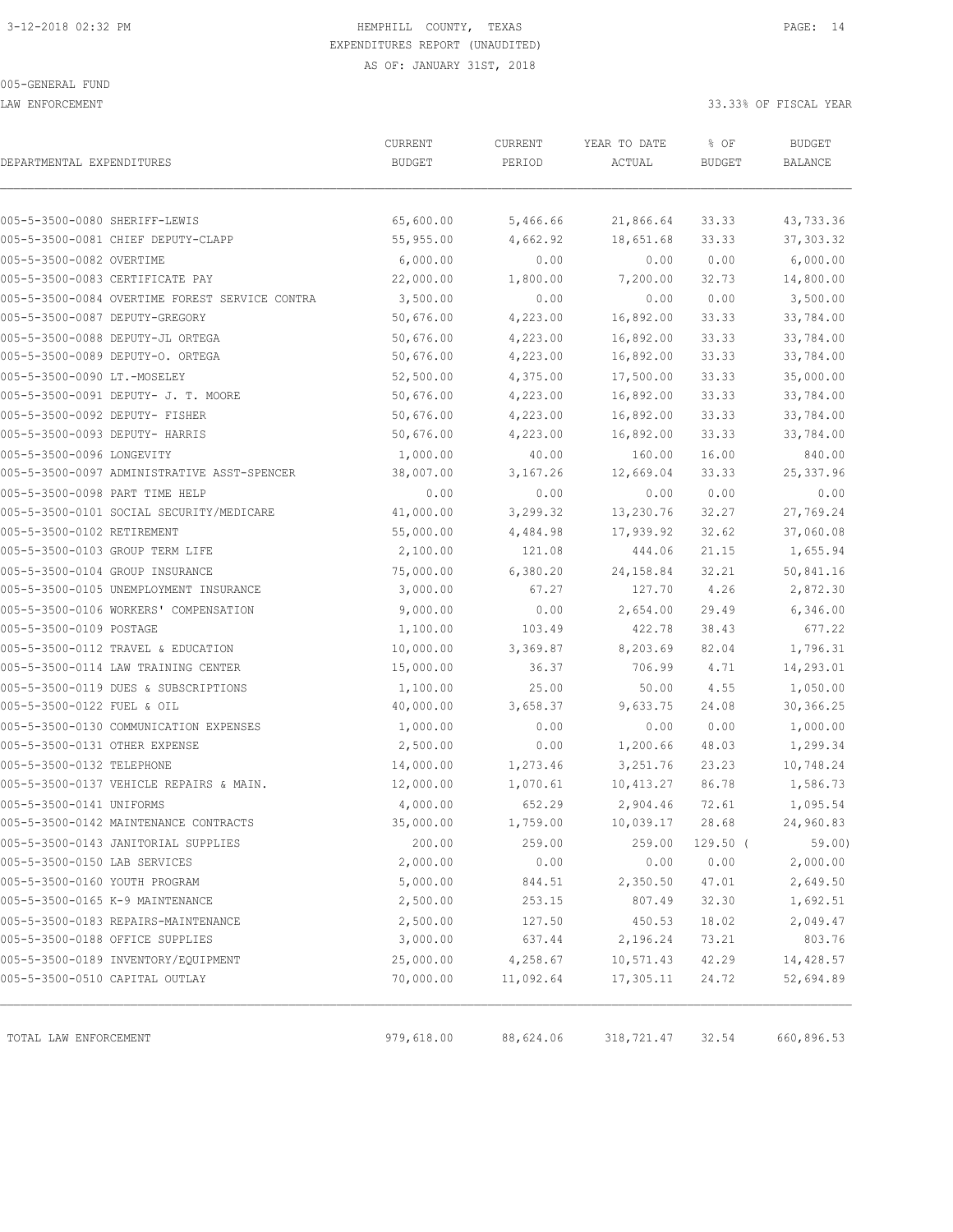LAW/JAIL OPERATIONS 33.33% OF FISCAL YEAR

| DEPARTMENTAL EXPENDITURES                 | CURRENT<br><b>BUDGET</b> | CURRENT<br>PERIOD | YEAR TO DATE<br>ACTUAL | % OF<br><b>BUDGET</b> | <b>BUDGET</b><br><b>BALANCE</b> |
|-------------------------------------------|--------------------------|-------------------|------------------------|-----------------------|---------------------------------|
|                                           |                          |                   |                        |                       |                                 |
| 005-5-3600-0082 OVERTIME PAY              | 2,000.00                 | 0.00              | 0.00                   | 0.00                  | 2,000.00                        |
| 005-5-3600-0083 CERTIFICATE PAY           | 6,000.00                 | 500.00            | 2,000.00               | 33.33                 | 4,000.00                        |
| 005-5-3600-0090 DISPATCHER-               | 41,703.00                | 3,475.26          | 13,901.04              | 33.33                 | 27,801.96                       |
| 005-5-3600-0091 CHIEF DISPATCH-WILLIAMSON | 45,398.00                | 3,783.16          | 15, 132.64             | 33.33                 | 30,265.36                       |
| 005-5-3600-0093 DISPATCHER-OATMAN         | 41,703.00                | 3,475.26          | 13,901.04              | 33.33                 | 27,801.96                       |
| 005-5-3600-0094 DISPATCHER-MCKNIGHT       | 41,703.00                | 3,475.26          | 13,901.04              | 33.33                 | 27,801.96                       |
| 005-5-3600-0095 DISPATCHER-HICKEY         | 41,703.00                | 3,475.26          | 13,901.04              | 33.33                 | 27,801.96                       |
| 005-5-3600-0096 LONGEVITY                 | 6,000.00                 | 340.00            | 1,340.00               | 22.33                 | 4,660.00                        |
| 005-5-3600-0097 JAIL ADMINISTRATOR-CANO   | 45,398.00                | 3,783.16          | 15, 132.64             | 33.33                 | 30,265.36                       |
| 005-5-3600-0098 PART TIME                 | 18,000.00                | 0.00              | 0.00                   | 0.00                  | 18,000.00                       |
| 005-5-3600-0101 SOCIAL SECURITY/MEDICARE  | 23,000.00                | 1,623.34          | 6,485.05               | 28.20                 | 16,514.95                       |
| 005-5-3600-0102 RETIREMENT                | 28,800.00                | 2,230.72          | 8,920.88               | 30.98                 | 19,879.12                       |
| 005-5-3600-0103 GROUP TERM LIFE           | 1,200.00                 | 60.24             | 220.76                 | 18.40                 | 979.24                          |
| 005-5-3600-0104 GROUP INSURANCE           | 45,000.00                | 3,828.12          | 14, 193.99             | 31.54                 | 30,806.01                       |
| 005-5-3600-0105 UNEMPLOYMENT INSURANCE    | 2,000.00                 | 33.45             | 73.23                  | 3.66                  | 1,926.77                        |
| 005-5-3600-0106 WORKERS' COMPENSATION     | 4,500.00                 | 0.00              | 900.00                 | 20.00                 | 3,600.00                        |
| 005-5-3600-0112 TRAVEL & EDUCATION        | 3,500.00                 | 440.00            | 451.89                 | 12.91                 | 3,048.11                        |
| 005-5-3600-0131 OTHER EXPENSE             | 2,000.00                 | 0.00              | 294.92                 | 14.75                 | 1,705.08                        |
| 005-5-3600-0141 UNIFORMS                  | 1,000.00                 | 0.00              | 0.00                   | 0.00                  | 1,000.00                        |
| 005-5-3600-0143 PRISONER EXPENSES         | 18,000.00                | 1,102.09          | 4,323.29               | 24.02                 | 13,676.71                       |
| 005-5-3600-0145 PRISONER MEALS            | 60,000.00                | 13,854.50         | 20,289.50              | 33.82                 | 39,710.50                       |
| 005-5-3600-0183 REPAIRS                   | 15,000.00                | 1,175.00          | 1,731.88               | 11.55                 | 13,268.12                       |
| 005-5-3600-0188 OFFICE SUPPLIES           | 2,000.00                 | 0.00              | 1,360.84               | 68.04                 | 639.16                          |
| 005-5-3600-0189 INVENTORY/EQUIPMENT       | 4,000.00                 | 0.00              | 2,387.77               | 59.69                 | 1,612.23                        |
| 005-5-3600-0510 CAPITAL OUTLAY            | 5,000.00                 | 0.00              | 0.00                   | 0.00                  | 5,000.00                        |
| TOTAL LAW/JAIL OPERATIONS                 | 504,608.00               | 46,654.82         | 150,843.44             | 29.89                 | 353,764.56                      |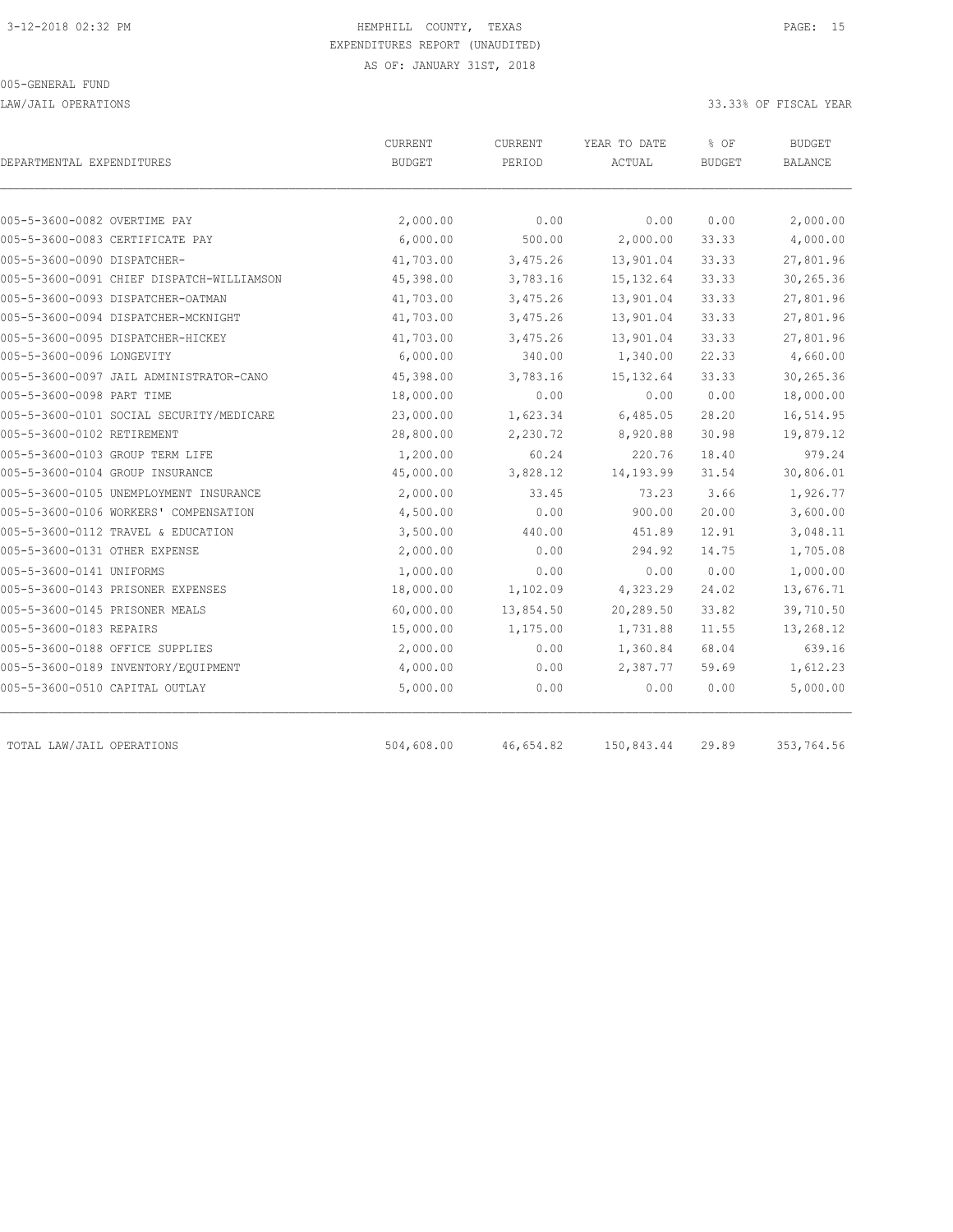| 3-12-2018 02:32 PM |  |
|--------------------|--|

## HEMPHILL COUNTY, TEXAS **PAGE:** 16 EXPENDITURES REPORT (UNAUDITED) AS OF: JANUARY 31ST, 2018

SOLID WASTE DISPOSAL 33.33% OF FISCAL YEAR

| DEPARTMENTAL EXPENDITURES      | CURRENT<br>BUDGET | CURRENT<br>PERIOD | YEAR TO DATE<br>ACTUAL | % OF<br>BUDGET | BUDGET<br><b>BALANCE</b> |
|--------------------------------|-------------------|-------------------|------------------------|----------------|--------------------------|
|                                |                   |                   |                        |                |                          |
| 005-5-6025-0122 FUEL & OIL     | 25,000.00         | 1,526.92          | 4, 144. 33             | 16.58          | 20,855.67                |
| 005-5-6025-0127 TIPPING FEES   | 155,000.00        | 17,317.04         | 48,721.63              | 31.43          | 106,278.37               |
| 005-5-6025-0510 CAPITAL OUTLAY | 0.00              | 0.00              | 0.00                   | 0.00           | 0.00                     |
| TOTAL SOLID WASTE DISPOSAL     | 180,000.00        | 18,843.96         | 52,865.96              | 29.37          | 127, 134.04              |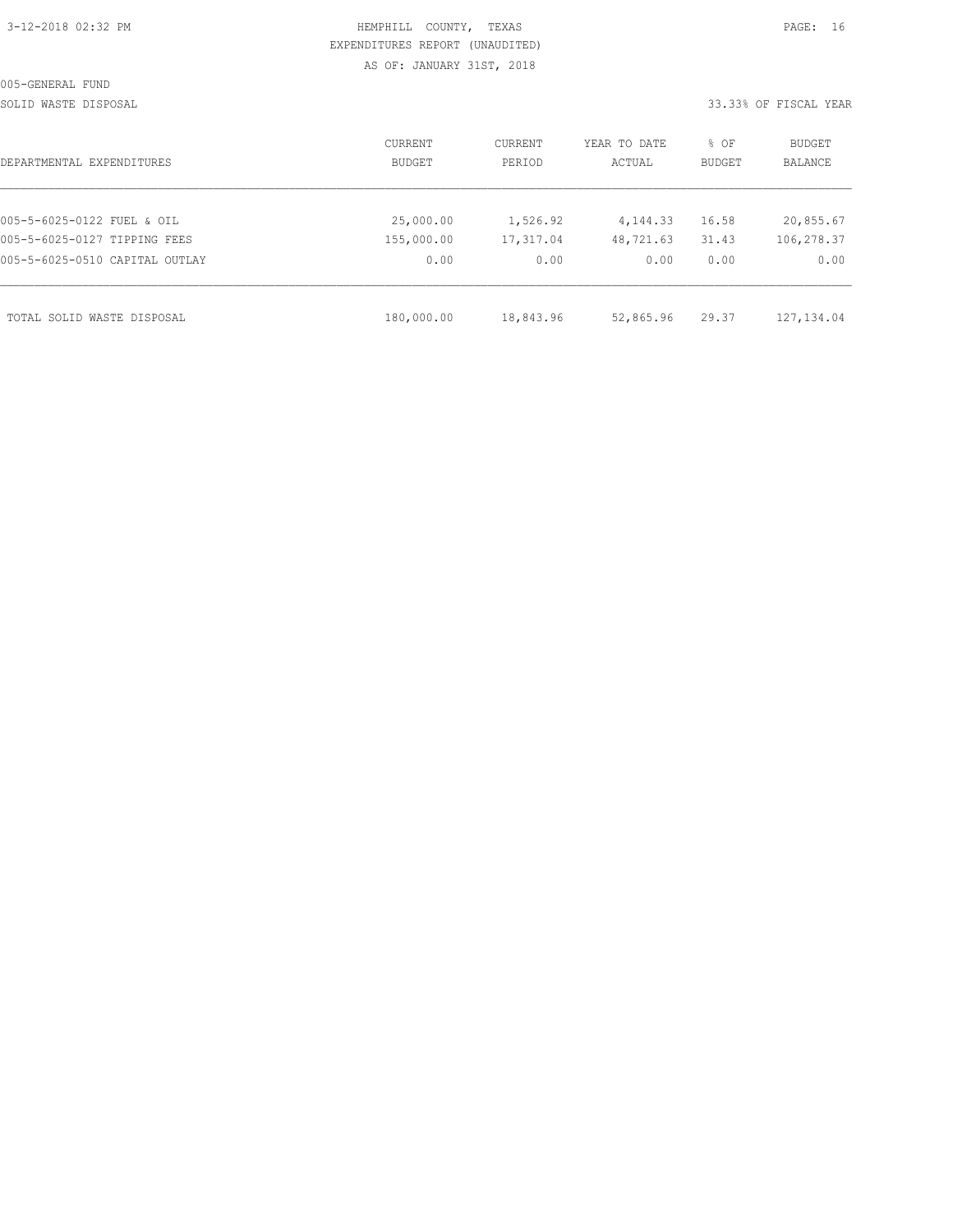PUBLIC FACILITIES 33.33% OF FISCAL YEAR

| DEPARTMENTAL EXPENDITURES               | CURRENT<br><b>BUDGET</b> | CURRENT<br>PERIOD | YEAR TO DATE<br>ACTUAL | % OF<br><b>BUDGET</b> | BUDGET<br><b>BALANCE</b> |
|-----------------------------------------|--------------------------|-------------------|------------------------|-----------------------|--------------------------|
|                                         |                          |                   |                        |                       |                          |
| 005-5-7001-0124 TECH SUPPORT CONTRACT   | 12,000.00                | 0.00              | 0.00                   | 0.00                  | 12,000.00                |
| 005-5-7001-0126 ROAD REPAIR             | 325,000.00               | 0.00              | 0.00                   | 0.00                  | 325,000.00               |
| 005-5-7001-0128 SUPPLIES                | 13,000.00                | 1,923.75          | 4,024.62               | 30.96                 | 8,975.38                 |
| 005-5-7001-0129 COKES & COFFEE          | 4,500.00                 | 625.03            | 1,794.28               | 39.87                 | 2,705.72                 |
| 005-5-7001-0133 UTILITIES/GENERAL       | 120,000.00               | 12, 132.51        | 31,810.56              | 26.51                 | 88,189.44                |
| 005-5-7001-0183 PUBLIC FACILITIES R&M   | 35,000.00                | 3,351.43          | 5,541.51               | 15.83                 | 29,458.49                |
| 005-5-7001-0185 COURTHOUSE R&M          | 15,000.00                | 23,073.93         | 32, 158.21             | $214.39$ (            | 17, 158.21               |
| 005-5-7001-0186 BRIDGE/DAM-REPAIR/SPRAY | 30,000.00                | 0.00              | 0.00                   | 0.00                  | 30,000.00                |
| 005-5-7001-0189 INVENTORY/EQUIPMENT     | 5,000.00                 | 0.00              | 46.63                  | 0.93                  | 4,953.37                 |
| 005-5-7001-0217 TRANSFER OUT            | 0.00                     | 0.00              | 0.00                   | 0.00                  | 0.00                     |
| 005-5-7001-0510 CAPITAL OUTLAY          | 935,620.00               | 9,946.15          | 17,005.87              | 1.82                  | 918,614.13               |
| TOTAL PUBLIC FACILITIES                 | 1,495,120.00             | 51,052.80         | 92,381.68              | 6.18                  | 1,402,738.32             |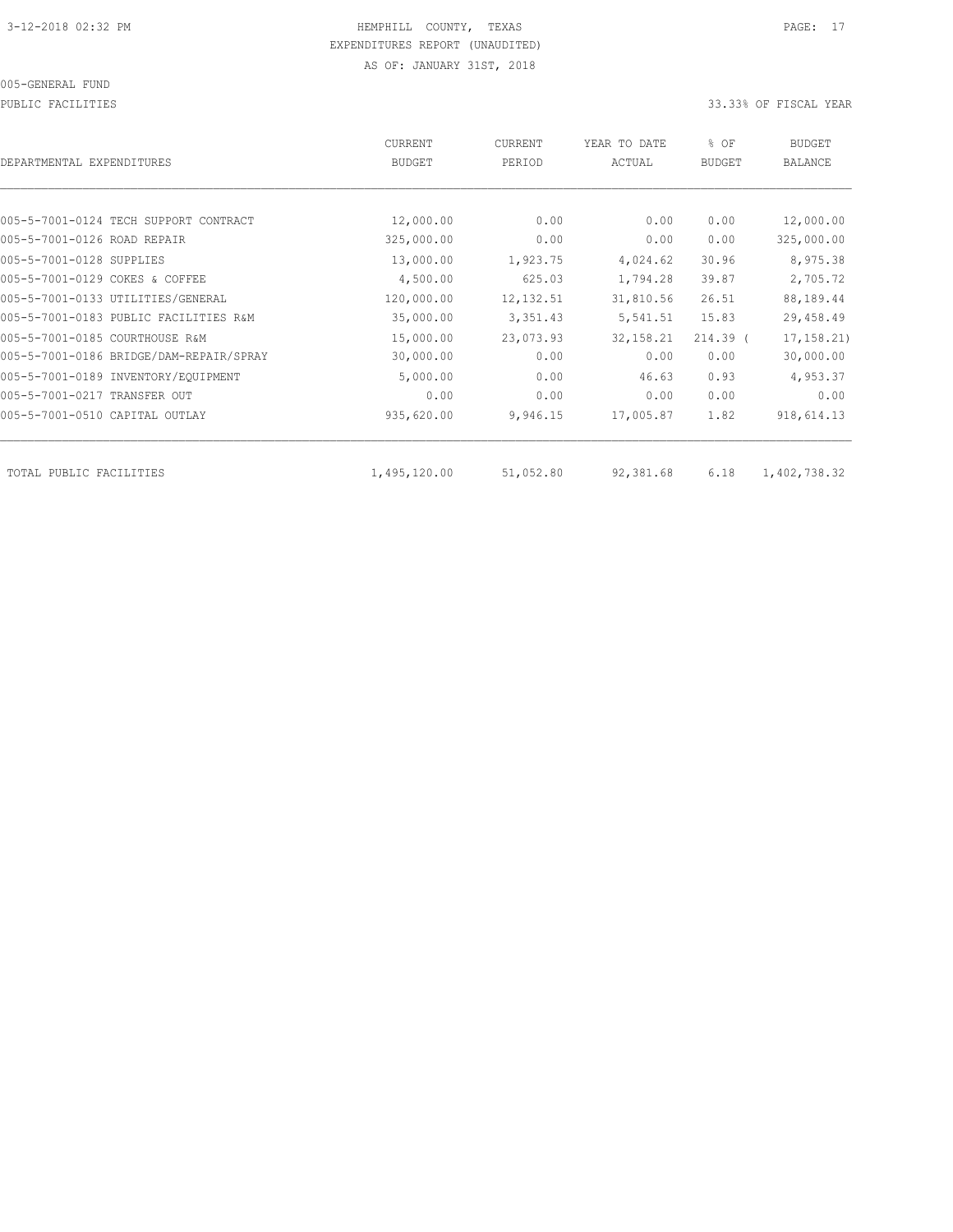CEMETERY 33.33% OF FISCAL YEAR

| DEPARTMENTAL EXPENDITURES                  | <b>CURRENT</b><br><b>BUDGET</b> | CURRENT<br>PERIOD | YEAR TO DATE<br>ACTUAL | % OF<br><b>BUDGET</b> | <b>BUDGET</b><br><b>BALANCE</b> |
|--------------------------------------------|---------------------------------|-------------------|------------------------|-----------------------|---------------------------------|
|                                            |                                 |                   |                        |                       |                                 |
| 005-5-7016-0097 CEMETERY ADM-JAHNEL        | 7,500.00                        | 0.00              | 0.00                   | 0.00                  | 7,500.00                        |
| 005-5-7016-0101 SOCIAL SECURITY/MEDICARE   | 600.00                          | 0.00              | 0.00                   | 0.00                  | 600.00                          |
| 005-5-7016-0105 UNEMPLOYMENT INSURANCE     | 100.00                          | 0.00              | 0.00                   | 0.00                  | 100.00                          |
| 005-5-7016-0114 VETERAN'S MARKERS          | 1,000.00                        | 0.00              | 150.00                 | 15.00                 | 850.00                          |
| 005-5-7016-0124 CONTRACT LABOR             | 15,000.00                       | 0.00              | 0.00                   | 0.00                  | 15,000.00                       |
| 005-5-7016-0128 SUPPLIES                   | 500.00                          | 0.00              | 0.00                   | 0.00                  | 500.00                          |
| 005-5-7016-0130 UNMARKED GRAVES            | 1,000.00                        | 0.00              | 0.00                   | 0.00                  | 1,000.00                        |
| 005-5-7016-0133 UTILITIES                  | 300.00                          | 11.92             | 37.42                  | 12.47                 | 262.58                          |
| 005-5-7016-0140 LANDSCAPING                | 2,000.00                        | 0.00              | 0.00                   | 0.00                  | 2,000.00                        |
| 005-5-7016-0142 CONTRACT MOWING & PCTs 3&4 | 46,000.00                       | 3,737.50          | 12,637.50              | 27.47                 | 33, 362.50                      |
| 005-5-7016-0510 CAPITAL OUTLAY             | 0.00                            | 0.00              | 0.00                   | 0.00                  | 0.00                            |
|                                            |                                 |                   |                        |                       |                                 |
| TOTAL CEMETERY                             | 74,000.00                       | 3,749.42          | 12,824.92              | 17.33                 | 61,175.08                       |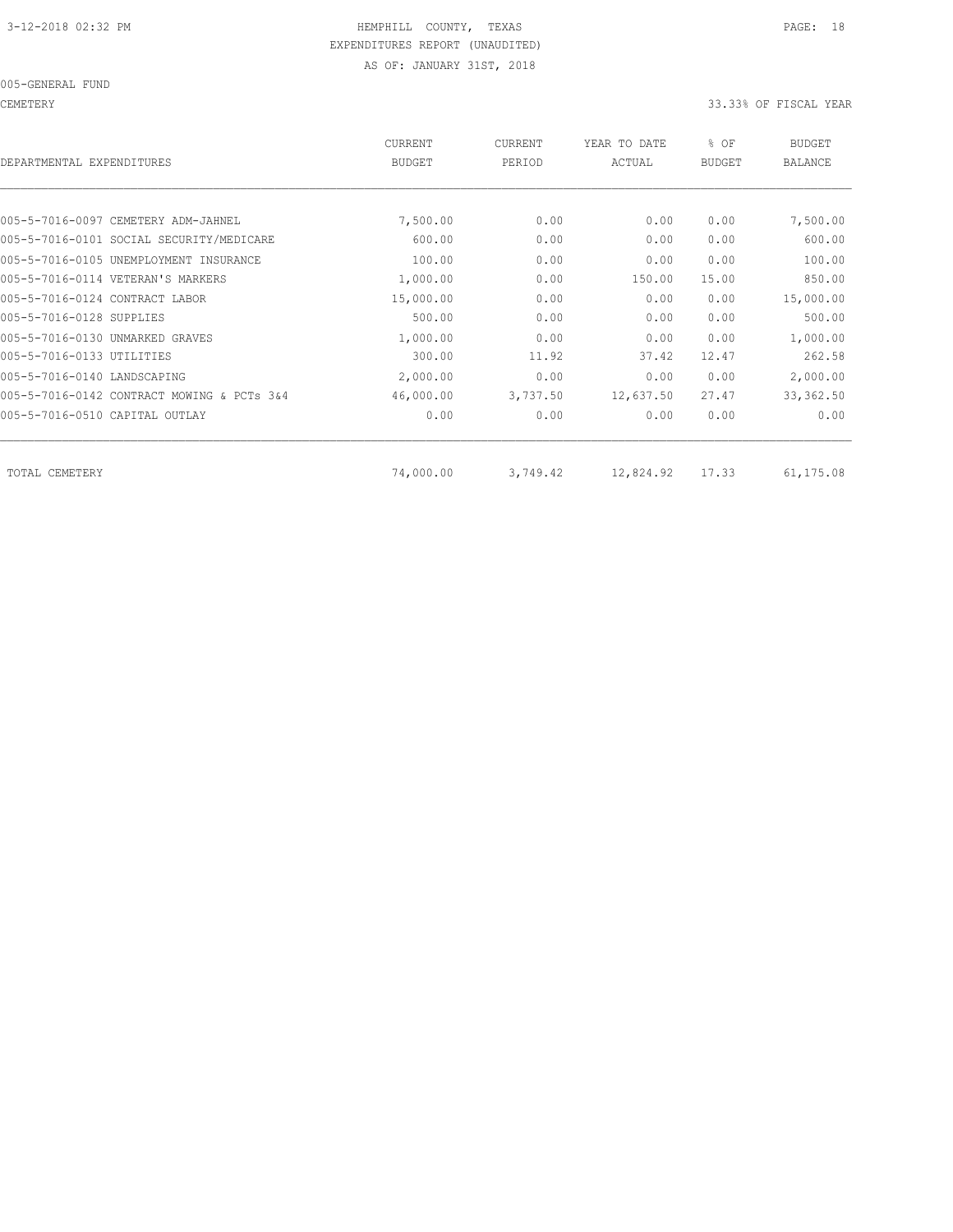OTHER COMPLEXES 33.33% OF FISCAL YEAR

| DEPARTMENTAL EXPENDITURES                | <b>CURRENT</b><br><b>BUDGET</b> | <b>CURRENT</b><br>PERIOD | YEAR TO DATE<br>ACTUAL | % OF<br><b>BUDGET</b> | <b>BUDGET</b><br><b>BALANCE</b> |
|------------------------------------------|---------------------------------|--------------------------|------------------------|-----------------------|---------------------------------|
|                                          |                                 |                          |                        |                       |                                 |
| 005-5-7018-0082 OVERTIME                 | 1,500.00                        | 0.00                     | 0.00                   | 0.00                  | 1,500.00                        |
| 005-5-7018-0091 COMPLEX SUPERVISOR-LYNCH | 53,844.00                       | 4,487.00                 | 17,948.00              | 33.33                 | 35,896.00                       |
| 005-5-7018-0092 COMPLEX ROADHAND-YARNOLD | 48,565.00                       | 4,047.08                 | 16,188.32              | 33.33                 | 32, 376.68                      |
| 005-5-7018-0096 LONGEVITY                | 4,300.00                        | 350.00                   | 1,370.00               | 31.86                 | 2,930.00                        |
| 005-5-7018-0098 PART-TIME HELP           | 8,000.00                        | 0.00                     | 0.00                   | 0.00                  | 8,000.00                        |
| 005-5-7018-0101 SOCIAL SECURITY/MEDICARE | 8,900.00                        | 679.66                   | 2,716.36               | 30.52                 | 6,183.64                        |
| 005-5-7018-0102 RETIREMENT               | 12,000.00                       | 891.40                   | 3,562.60               | 29.69                 | 8,437.40                        |
| 005-5-7018-0103 GROUP TERM LIFE          | 400.00                          | 24.08                    | 88.22                  | 22.06                 | 311.78                          |
| 005-5-7018-0104 GROUP INSURANCE          | 15,000.00                       | 1,274.81                 | 4,955.72               | 33.04                 | 10,044.28                       |
| 005-5-7018-0105 UNEMPLOYMENT INSURANCE   | 500.00                          | 13.36                    | 27.08                  | 5.42                  | 472.92                          |
| 005-5-7018-0106 WORKERS' COMPENSATION    | 2,000.00                        | 0.00                     | 500.00                 | 25.00                 | 1,500.00                        |
| 005-5-7018-0122 FUEL & OIL               | 15,000.00                       | 648.82                   | 1,470.56               | 9.80                  | 13,529.44                       |
| 005-5-7018-0124 MACHINE HIRE/CONT LABOR  | 2,000.00                        | 0.00                     | 100.00                 | 5.00                  | 1,900.00                        |
| 005-5-7018-0125 TIRES & TUBES            | 1,500.00                        | 0.00                     | 0.00                   | 0.00                  | 1,500.00                        |
| 005-5-7018-0128 MATERIAL & SUPPLIES      | 10,000.00                       | 355.28                   | 651.79                 | 6.52                  | 9,348.21                        |
| 005-5-7018-0132 TELEPHONE                | 700.00                          | 30.00                    | 120.00                 | 17.14                 | 580.00                          |
| 005-5-7018-0183 REPAIRS & MAINTENANCE    | 15,000.00                       | 211.59                   | 211.59                 | 1.41                  | 14,788.41                       |
| 005-5-7018-0185 TREES                    | 0.00                            | 0.00                     | 0.00                   | 0.00                  | 0.00                            |
| 005-5-7018-0189 INVENTORY                | 12,000.00                       | 0.00                     | 29.44                  | 0.25                  | 11,970.56                       |
| 005-5-7018-0206 CHEMICALS                | 3,000.00                        | 0.00                     | 0.00                   | 0.00                  | 3,000.00                        |
| 005-5-7018-0510 CAPITAL OUTLAY           | 20,000.00                       | 0.00                     | 0.00                   | 0.00                  | 20,000.00                       |
| TOTAL OTHER COMPLEXES                    | 234,209.00                      | 13,013.08                | 49,939.68              | 21.32                 | 184,269.32                      |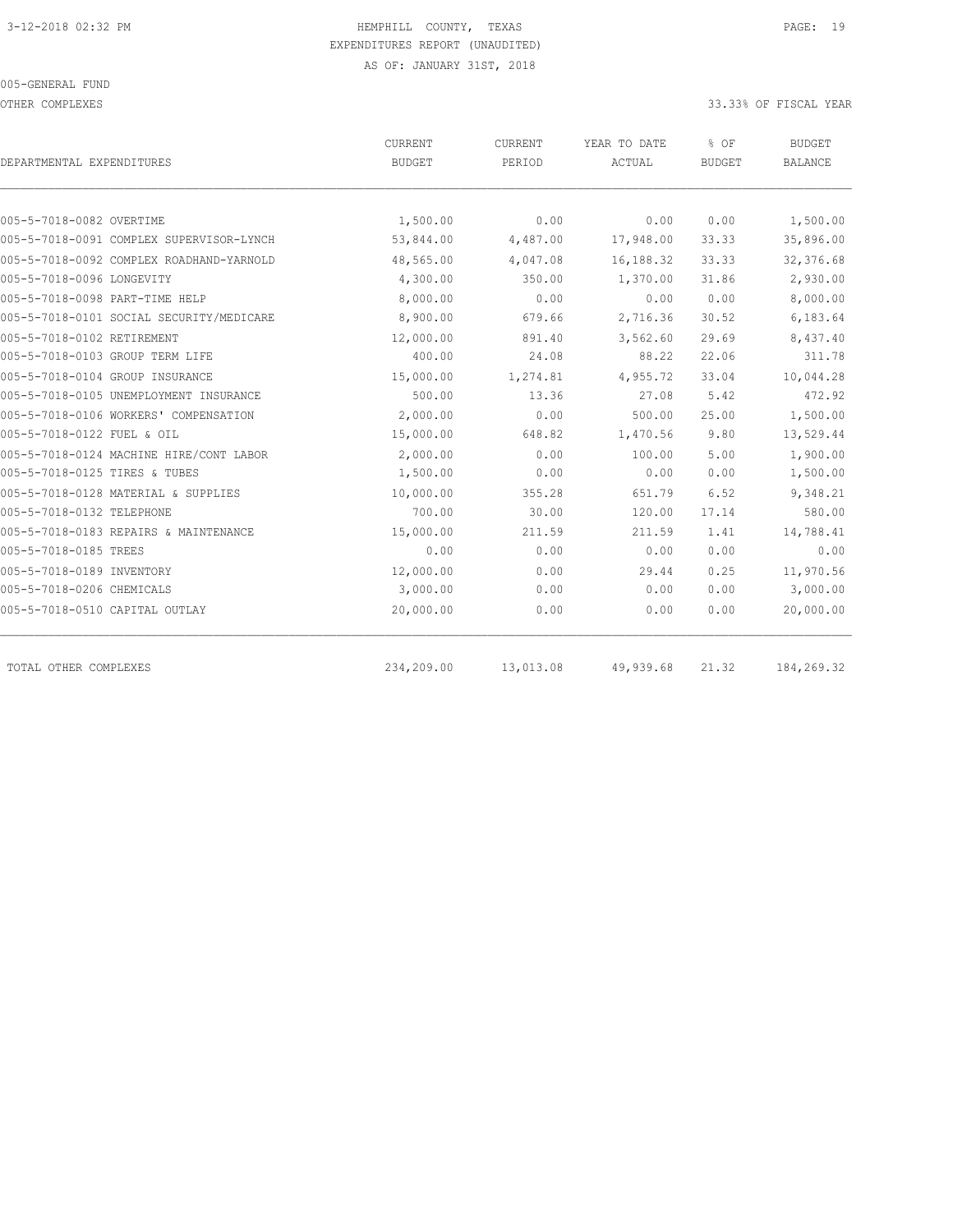LIBRARY 33.33% OF FISCAL YEAR

| DEPARTMENTAL EXPENDITURES                   | CURRENT<br><b>BUDGET</b> | CURRENT<br>PERIOD | YEAR TO DATE<br>ACTUAL | % OF<br><b>BUDGET</b> | <b>BUDGET</b><br><b>BALANCE</b> |
|---------------------------------------------|--------------------------|-------------------|------------------------|-----------------------|---------------------------------|
| 005-5-7041-0090 LIBRARIAN-DILLON            | 53,844.00                | 4,487.00          | 17,948.00              | 33.33                 | 35,896.00                       |
| 005-5-7041-0095 CLERK-GARCIA                | 33,825.00                | 2,818.76          | 11,275.04              | 33.33                 | 22,549.96                       |
| 005-5-7041-0096 LONGEVITY                   | 3,900.00                 | 300.00            | 1,170.00               | 30.00                 | 2,730.00                        |
| 005-5-7041-0097 CLERK/PT-LIBRARY CLERK      | 35,000.00                | 2,516.94          | 9,666.54               | 27.62                 | 25, 333.46                      |
| 005-5-7041-0098 CLERK-POWELL                | 32,306.00                | 2,692.16          | 10,768.64              | 33.33                 | 21,537.36                       |
| 005-5-7041-0101 SOCIAL SECURITY/MEDICARE    | 12,200.00                | 937.21            | 3,704.85               | 30.37                 | 8,495.15                        |
| 005-5-7041-0102 RETIREMENT                  | 16,000.00                | 1,229.21          | 4,951.39               | 30.95                 | 11,048.61                       |
| 005-5-7041-0103 GROUP TERM LIFE             | 600.00                   | 33.19             | 122.55                 | 20.43                 | 477.45                          |
| 005-5-7041-0104 GROUP INSURANCE             | 22,500.00                | 1,914.06          | 7,441.26               | 33.07                 | 15,058.74                       |
| 005-5-7041-0105 UNEMPLOYMENT INSURANCE      | 1,000.00                 | 19.01             | 39.37                  | 3.94                  | 960.63                          |
| 005-5-7041-0106 WORKERS' COMPENSATION       | 2,500.00                 | 0.00              | 675.00                 | 27.00                 | 1,825.00                        |
| 005-5-7041-0112 TRAVEL                      | 2,250.00                 | 0.00              | 100.41                 | 4.46                  | 2,149.59                        |
| 005-5-7041-0119 DUES                        | 2,100.00                 | 696.28            | 1,068.45               | 50.88                 | 1,031.55                        |
| 005-5-7041-0128 SUPPLIES                    | 8,000.00                 | 1,039.88          | 3,509.68               | 43.87                 | 4,490.32                        |
| 005-5-7041-0132 TELEPHONE                   | 7,800.00                 | 1,180.04          | 2,139.85               | 27.43                 | 5,660.15                        |
| 005-5-7041-0142 HARRINGTON L. CONSORTIUM    | 10,300.00                | 0.00              | 10,413.05              | $101.10$ (            | 113.05                          |
| 005-5-7041-0168 BOOKS                       | 22,000.00                | 2,258.19          | 9,089.29               | 41.31                 | 12,910.71                       |
| 005-5-7041-0169 LIBRARY MEMORIALS/DONATIONS | 4,000.00                 | 959.40            | 1,010.84               | 25.27                 | 2,989.16                        |
| 005-5-7041-0181 TECH SUPPORT                | 4,500.00                 | 0.00              | 4,588.80               | $101.97$ (            | 88.80)                          |
| 005-5-7041-0189 INVENTORY                   | 3,000.00                 | 0.00              | 1,814.93               | 60.50                 | 1,185.07                        |
| TOTAL LIBRARY                               | 277,625.00               | 23,081.33         | 101,497.94             | 36.56                 | 176, 127.06                     |
| TOTAL EXPENDITURES                          | 6,988,595.00             | 471,953.80        | 1,943,073.89           | 27.80                 | 5,045,521.11                    |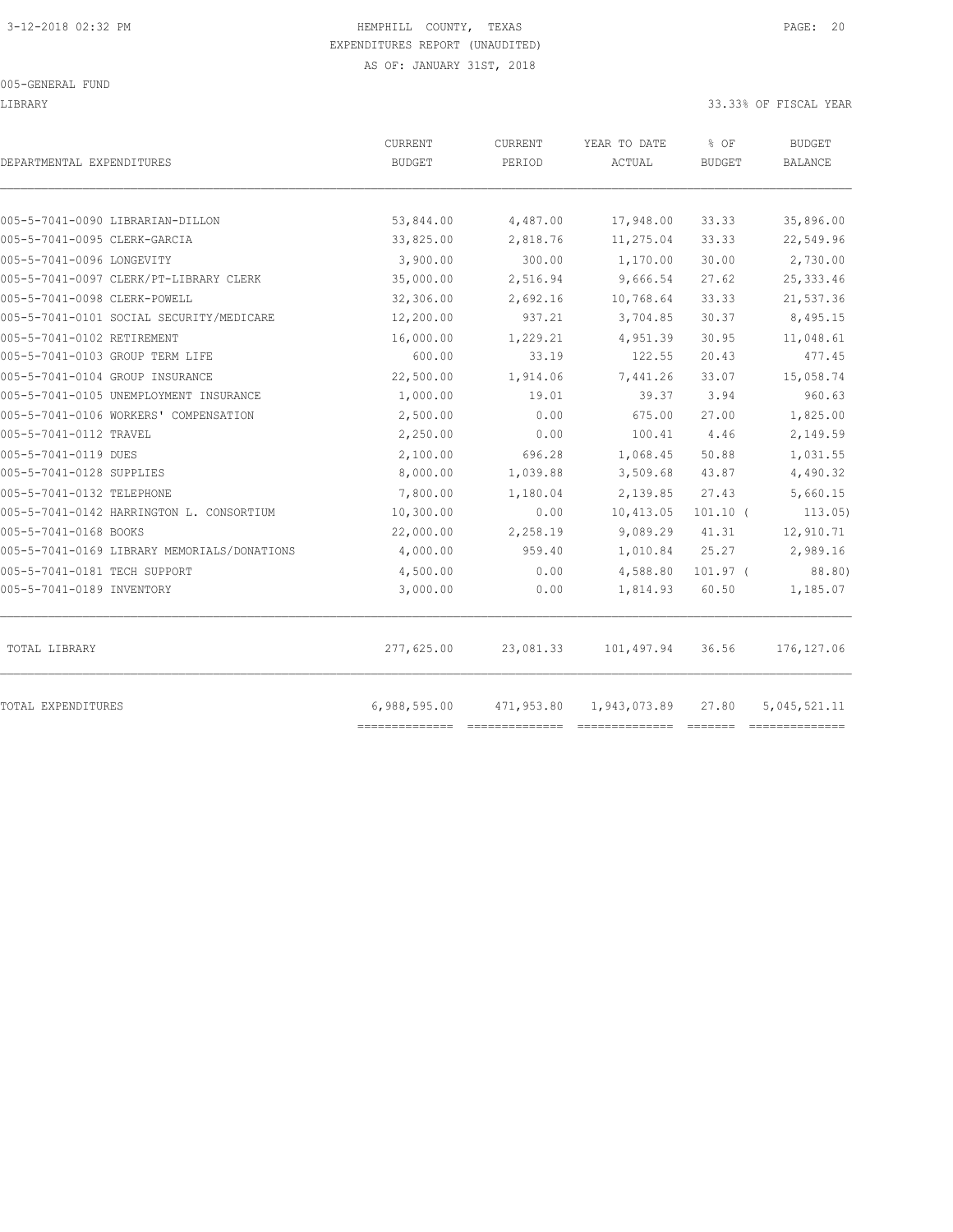#### LAW LIBRARY 33.33% OF FISCAL YEAR

| DEPARTMENTAL EXPENDITURES            | CURRENT<br><b>BUDGET</b> | CURRENT<br>PERIOD | YEAR TO DATE<br>ACTUAL | % OF<br>BUDGET | BUDGET<br>BALANCE      |
|--------------------------------------|--------------------------|-------------------|------------------------|----------------|------------------------|
| 008-5-2008-0114 LAW LIBRARY EXPENSES | 7,000.00                 | 0.00              | 0.00                   | 0.00           | 7,000.00               |
| TOTAL LAW LIBRARY                    | 7,000.00                 | 0.00              | 0.00                   | 0.00           | 7,000.00               |
| TOTAL EXPENDITURES                   | 7,000.00<br>___________  | 0.00              | 0.00                   | 0.00           | 7,000.00<br>__________ |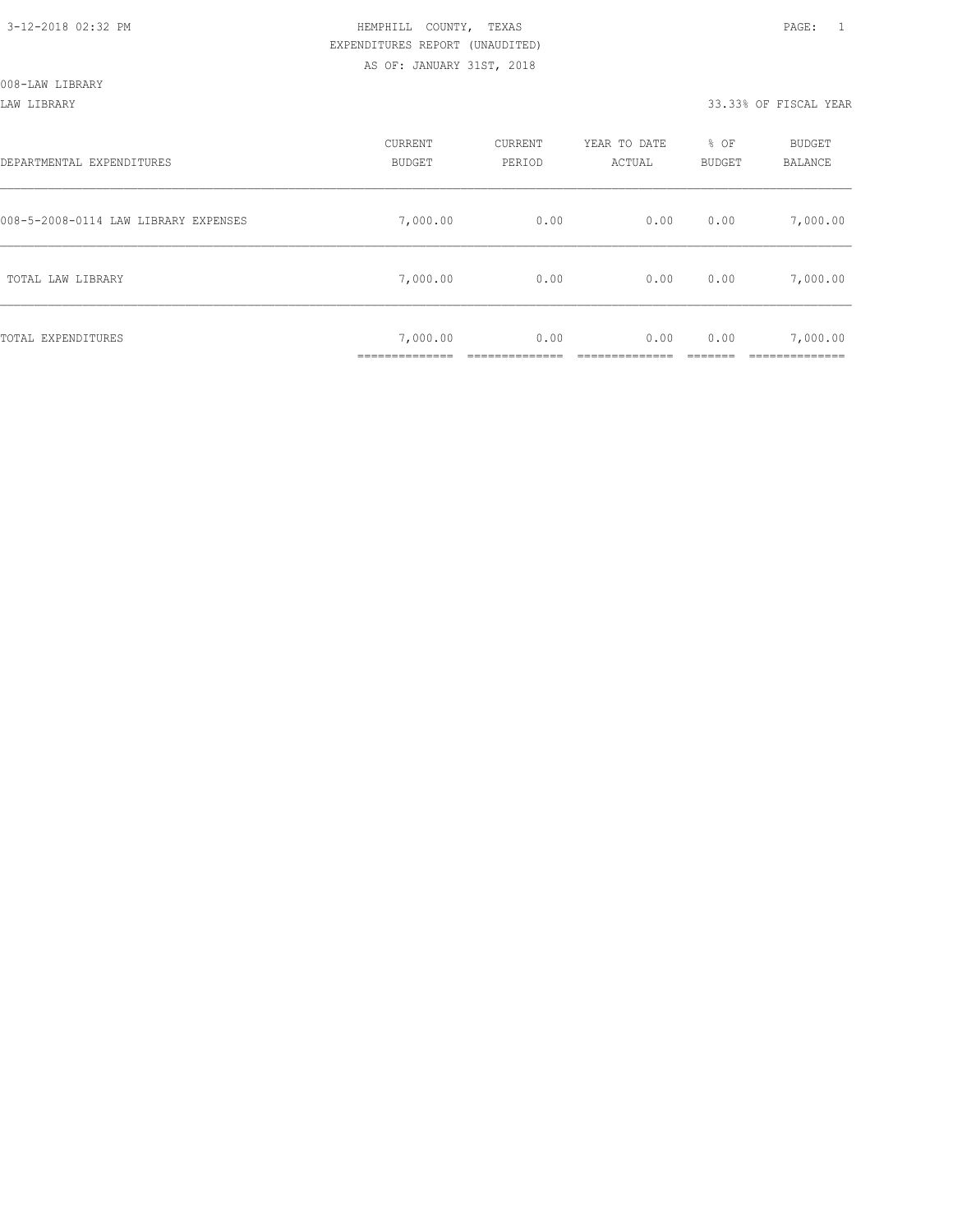CO COURTHOUSE SECURITY 33.33% OF FISCAL YEAR

| DEPARTMENTAL EXPENDITURES          | CURRENT<br><b>BUDGET</b>                     | CURRENT<br>PERIOD | YEAR TO DATE<br>ACTUAL | % OF<br><b>BUDGET</b> | <b>BUDGET</b><br>BALANCE |
|------------------------------------|----------------------------------------------|-------------------|------------------------|-----------------------|--------------------------|
| 009-5-3009-0114 CRTHS SECURITY EXP | 53,000.00                                    | 319.82            | 319.82                 | 0.60                  | 52,680.18                |
| TOTAL CO COURTHOUSE SECURITY       | 53,000.00                                    | 319.82            | 319.82                 | 0.60                  | 52,680.18                |
| TOTAL EXPENDITURES                 | 53,000.00<br>--------------<br>------------- | 319.82            | 319.82                 | 0.60                  | 52,680.18<br>__________  |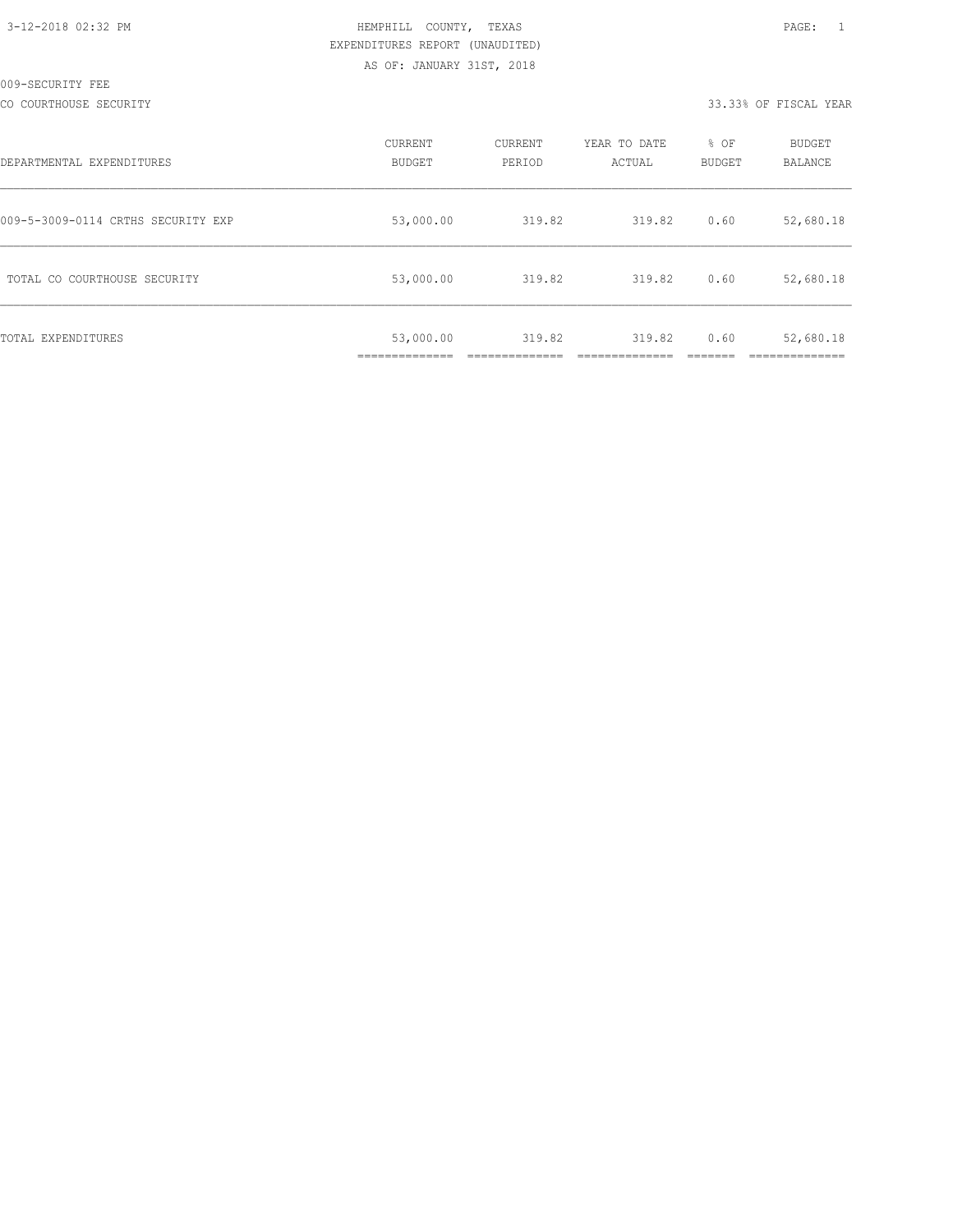## 3-12-2018 02:32 PM HEMPHILL COUNTY, TEXAS PAGE: 1 EXPENDITURES REPORT (UNAUDITED)

010-AIRPORT

AIRPORT 33.33% OF FISCAL YEAR

| DEPARTMENTAL EXPENDITURES                     | <b>CURRENT</b><br><b>BUDGET</b> | CURRENT<br>PERIOD | YEAR TO DATE<br>ACTUAL | % OF<br><b>BUDGET</b> | <b>BUDGET</b><br><b>BALANCE</b> |
|-----------------------------------------------|---------------------------------|-------------------|------------------------|-----------------------|---------------------------------|
|                                               |                                 |                   |                        |                       |                                 |
| 010-5-7010-0109 POSTAGE                       | 200.00                          | 0.00              | 0.00                   | 0.00                  | 200.00                          |
| 010-5-7010-0112 TRAVEL/DUES/PUBLICATIONS      | 800.00                          | 0.00              | 0.00                   | 0.00                  | 800.00                          |
| 010-5-7010-0122 FUEL & OIL                    | 90,000.00                       | 14,631.69         | 42,859.58              | 47.62                 | 47,140.42                       |
| 010-5-7010-0124 AIRPORT MGR CONTRACT          | 57,000.00                       | 5,103.00          | 17,791.80              | 31.21                 | 39,208.20                       |
| 010-5-7010-0127 FUEL SYSTEM MAINTENANCE       | 5,000.00                        | 0.00              | 0.00                   | 0.00                  | 5,000.00                        |
| 010-5-7010-0131 OTHER EXPENSE                 | 2,000.00                        | 0.00              | 1,001.93               | 50.10                 | 998.07                          |
| 010-5-7010-0132 AWOS SATELLITE LINK/TELEPHONE | 5,000.00                        | 192.08            | 6,544.71               | $130.89$ (            | 1,544.71)                       |
| 010-5-7010-0133 UTILITIES                     | 8,000.00                        | 896.11            | 2,881.93               | 36.02                 | 5,118.07                        |
| 010-5-7010-0134 BONDS & INSURANCE             | 2,500.00                        | 1,997.00          | 1,997.00               | 79.88                 | 503.00                          |
| 010-5-7010-0140 SATELLITE TELEVISION          | 1,100.00                        | 832.59            | 1,015.18               | 92.29                 | 84.82                           |
| 010-5-7010-0168 MOWING EOUIP./MAINT.          | 2,000.00                        | 0.00              | 0.00                   | 0.00                  | 2,000.00                        |
| 010-5-7010-0173 NAVIGATION EQUIP/MAINT        | 3,000.00                        | 0.00              | 0.00                   | 0.00                  | 3,000.00                        |
| 010-5-7010-0183 HANGAR-LOUNGE R&M             | 6,000.00                        | 1,057.24          | 2,045.45               | 34.09                 | 3,954.55                        |
| 010-5-7010-0185 WSI WEATHER                   | 1,600.00                        | 0.00              | 417.00                 | 26.06                 | 1,183.00                        |
| 010-5-7010-0189 INVENTORY                     | 3,000.00                        | 0.00              | 800.18                 | 26.67                 | 2,199.82                        |
| 010-5-7010-0510 CAPITAL OUTLAY                | 23,120.00                       | 0.00              | 0.00                   | 0.00                  | 23,120.00                       |
| TOTAL AIRPORT                                 | 210,320.00                      | 24,709.71         | 77,354.76              | 36.78                 | 132,965.24                      |
| TOTAL EXPENDITURES                            | 210,320.00                      | 24,709.71         | 77,354.76              | 36.78                 | 132,965.24                      |
|                                               | ==============                  |                   |                        |                       |                                 |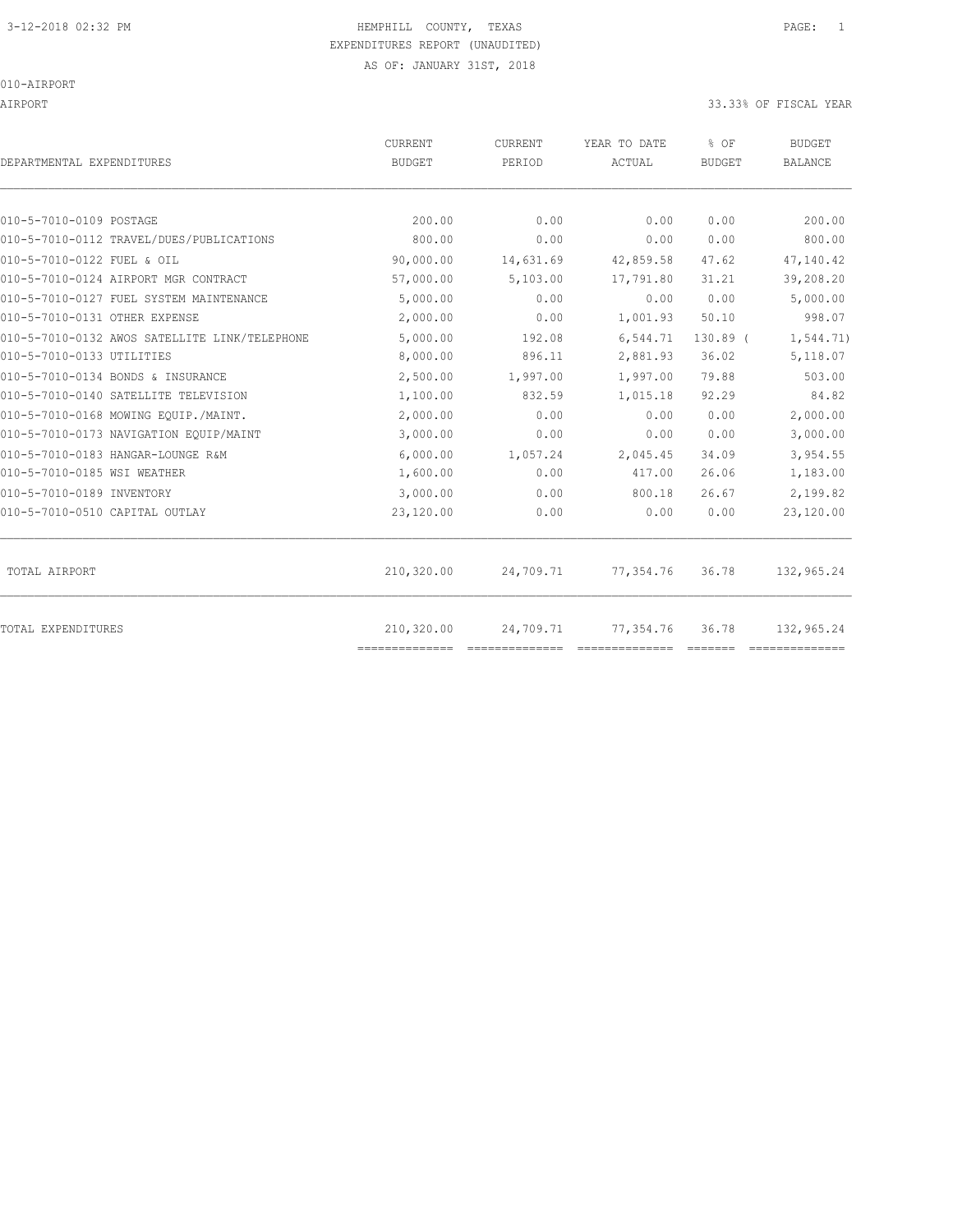ROAD & BRIDGE 1 33.33% OF FISCAL YEAR (1999) AND ROAD & SOLUTION OF SALES AND ROAD & SOLUTION OF SOLUTION OF SOLUTION OF SOLUTION OF SOLUTION OF SOLUTION OF SOLUTION OF SOLUTION OF SOLUTION OF SOLUTION OF SOLUTION OF SOLUT

| DEPARTMENTAL EXPENDITURES                      | <b>CURRENT</b><br><b>BUDGET</b> | CURRENT<br>PERIOD | YEAR TO DATE<br>ACTUAL | % OF<br><b>BUDGET</b> | <b>BUDGET</b><br><b>BALANCE</b> |
|------------------------------------------------|---------------------------------|-------------------|------------------------|-----------------------|---------------------------------|
| 011-5-4011-0082 OVERTIME                       | 2,500.00                        | 0.00              | 0.00                   | 0.00                  | 2,500.00                        |
| 011-5-4011-0090 COMMISSIONER-WEBB              | 38,534.00                       | 3,406.76          | 12,844.64              | 33.33                 | 25,689.36                       |
| 011-5-4011-0092 SR MAINTENANCE TECH-BILLENWILL | 53,844.00                       | 4,487.00          | 17,948.00              | 33.33                 | 35,896.00                       |
| 011-5-4011-0095 MAINTENANCE TECH-TREVINO       | 48,565.00                       | 4,047.08          | 14, 164. 78            | 29.17                 | 34,400.22                       |
| 011-5-4011-0096 LONGEVITY                      | 1,710.00                        | 10.00             | 10.00                  | 0.58                  | 1,700.00                        |
| 011-5-4011-0101 SOCIAL SECURITY/MEDICARE       | 11,280.00                       | 921.18            | 3,464.79               | 30.72                 | 7,815.21                        |
| 011-5-4011-0102 RETIREMENT                     | 15,000.00                       | 1,207.08          | 4,540.84               | 30.27                 | 10,459.16                       |
| 011-5-4011-0103 GROUP TERM LIFE                | 500.00                          | 32.60             | 112.62                 | 22.52                 | 387.38                          |
| 011-5-4011-0104 GROUP INSURANCE                | 22,500.00                       | 1,914.06          | 6,193.71               | 27.53                 | 16,306.29                       |
| 011-5-4011-0105 UNEMPLOYMENT INSURANCE         | 400.00                          | 11.95             | 25.85                  | 6.46                  | 374.15                          |
| 011-5-4011-0106 WORKERS' COMPENSATION          | 2,000.00                        | 0.00              | 750.00                 | 37.50                 | 1,250.00                        |
| 011-5-4011-0110 FREIGHT                        | 200.00                          | 0.00              | 0.00                   | 0.00                  | 200.00                          |
| 011-5-4011-0112 TRAVEL                         | 3,000.00                        | 0.00              | 0.00                   | 0.00                  | 3,000.00                        |
| 011-5-4011-0122 FUEL & OIL                     | 32,000.00                       | 178.20            | 2,888.31               | 9.03                  | 29, 111.69                      |
| 011-5-4011-0124 MACHINE HIRE/CONT LABOR        | 15,000.00                       | 0.00              | 710.00                 | 4.73                  | 14,290.00                       |
| 011-5-4011-0125 TIRES & TUBES                  | 8,000.00                        | 0.00              | 1,808.65               | 22.61                 | 6,191.35                        |
| 011-5-4011-0126 CALICHE & GRAVEL               | 35,000.00                       | 2,542.60          | 6,278.20               | 17.94                 | 28,721.80                       |
| 011-5-4011-0128 MATERIAL & SUPPLIES            | 10,000.00                       | 153.53            | 406.20                 | 4.06                  | 9,593.80                        |
| 011-5-4011-0130 COMMUNICATION REPAIRS          | 500.00                          | 0.00              | 0.00                   | 0.00                  | 500.00                          |
| 011-5-4011-0131 OTHER EXPENSE                  | 1,000.00                        | 0.00              | 0.00                   | 0.00                  | 1,000.00                        |
| 011-5-4011-0132 TELEPHONE                      | 1,000.00                        | 65.80             | 227.48                 | 22.75                 | 772.52                          |
| 011-5-4011-0133 UTILITIES/PCT 1                | 3,500.00                        | 245.24            | 814.84                 | 23.28                 | 2,685.16                        |
| 011-5-4011-0137 VEHICLE R&M                    | 6,000.00                        | 769.48            | 1,984.47               | 33.07                 | 4,015.53                        |
| 011-5-4011-0144 TIN HORNS/CATTLE GUARDS/CHEM   | 7,000.00                        | 0.00              | 0.00                   | 0.00                  | 7,000.00                        |
| 011-5-4011-0173 HEAVY EQUIP - R&M              | 20,000.00                       | 5,637.02          | 11,391.25              | 56.96                 | 8,608.75                        |
| 011-5-4011-0189 INVENTORY                      | 4,000.00                        | 0.00              | 707.15                 | 17.68                 | 3,292.85                        |
| 011-5-4011-0190 ROAD GRANT PROJECTS            | 0.00                            | 0.00              | 0.00                   | 0.00                  | 0.00                            |
| 011-5-4011-0510 CAPITAL OUTLAY                 | 69,117.00                       | 0.00              | 0.00                   | 0.00                  | 69,117.00                       |
| TOTAL ROAD & BRIDGE 1                          | 412,150.00                      | 25,629.58         | 87, 271.78             | 21.17                 | 324,878.22                      |
| TOTAL EXPENDITURES                             | 412,150.00                      | 25,629.58         | 87, 271.78             | 21.17                 | 324,878.22                      |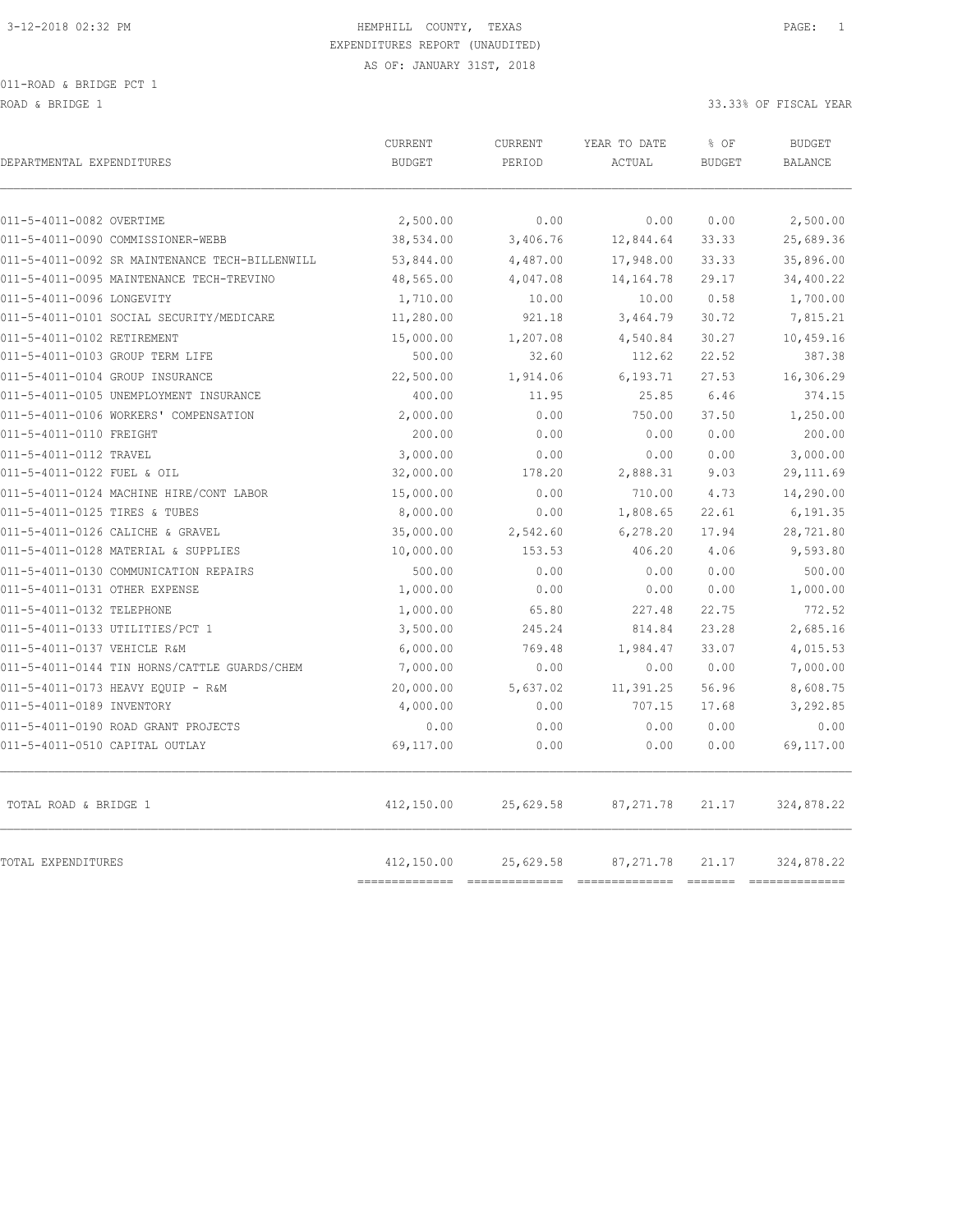|                                            | <b>CURRENT</b>               | CURRENT   | YEAR TO DATE | % OF          | <b>BUDGET</b>  |
|--------------------------------------------|------------------------------|-----------|--------------|---------------|----------------|
| DEPARTMENTAL EXPENDITURES                  | <b>BUDGET</b>                | PERIOD    | ACTUAL       | <b>BUDGET</b> | <b>BALANCE</b> |
|                                            |                              |           |              |               |                |
| 012-5-4012-0090 COMMISSIONER-ALEXANDER     | 38,534.00                    | 3,211.16  | 12,844.64    | 33.33         | 25,689.36      |
| 012-5-4012-0092 SR MAINTENANCE TECH-WALSER | 53,844.00                    | 4,487.00  | 17,948.00    | 33.33         | 35,896.00      |
| 012-5-4012-0095 MAINTENANCE TECH-SCHAFER   | 48,565.00                    | 4,047.08  | 16,188.32    | 33.33         | 32,376.68      |
| 012-5-4012-0096 LONGEVITY                  | 1,800.00                     | 140.00    | 560.00       | 31.11         | 1,240.00       |
| 012-5-4012-0097 MAINTENANCE TECH-PT/OT     | 2,500.00                     | 0.00      | 0.00         | 0.00          | 2,500.00       |
| 012-5-4012-0101 SOCIAL SECURITY/MEDICARE   | 11,280.00                    | 729.07    | 3,046.17     | 27.01         | 8,233.83       |
| 012-5-4012-0102 RETIREMENT                 | 15,000.00                    | 1,196.92  | 4,782.88     | 31.89         | 10,217.12      |
| 012-5-4012-0103 GROUP TERM LIFE            | 600.00                       | 32.33     | 118.36       | 19.73         | 481.64         |
| 012-5-4012-0104 GROUP INSURANCE            | 22,500.00                    | 1,914.06  | 7,441.26     | 33.07         | 15,058.74      |
| 012-5-4012-0105 UNEMPLOYMENT INSURANCE     | 400.00                       | 13.11     | 26.56        | 6.64          | 373.44         |
| 012-5-4012-0106 WORKERS' COMPENSATION      | 2,000.00                     | 0.00      | 750.00       | 37.50         | 1,250.00       |
| 012-5-4012-0110 FREIGHT                    | 100.00                       | 0.00      | 0.00         | 0.00          | 100.00         |
| 012-5-4012-0112 TRAVEL                     | 3,000.00                     | 0.00      | 0.00         | 0.00          | 3,000.00       |
| 012-5-4012-0122 FUEL & OIL                 | 32,000.00                    | 7,539.23  | 9,672.72     | 30.23         | 22, 327.28     |
| 012-5-4012-0124 MACHINE HIRE/CONT LABOR    | 5,000.00                     | 818.12    | 1,094.15     | 21.88         | 3,905.85       |
| 012-5-4012-0125 TIRES & TUBES              | 10,000.00                    | 35.00     | 95.00        | 0.95          | 9,905.00       |
| 012-5-4012-0126 CALICHE & GRAVEL           | 15,000.00                    | 1,640.00  | 3,880.00     | 25.87         | 11,120.00      |
| 012-5-4012-0128 MATERIAL & SUPPLIES        | 7,500.00                     | 208.67    | 394.13       | 5.26          | 7,105.87       |
| 012-5-4012-0130 COMMUNICATIONS EXPENSE     | 500.00                       | 0.00      | 0.00         | 0.00          | 500.00         |
| 012-5-4012-0132 TELEPHONE                  | 1,000.00                     | 30.00     | 120.00       | 12.00         | 880.00         |
| 012-5-4012-0133 UTILITIES/PCT 2            | 2,000.00                     | 179.25    | 534.05       | 26.70         | 1,465.95       |
| 012-5-4012-0137 VEHICLE R&M                | 3,000.00                     | 249.94    | 298.30       | 9.94          | 2,701.70       |
| 012-5-4012-0144 TIN HORN/CATTLE GUARD/CHEM | 8,000.00                     | $0.00$ (  | 350.00       | $4.38-$       | 8,350.00       |
| 012-5-4012-0173 HEAVY EQUIP - R&M          | 20,000.00                    | 249.58    | 4,908.22     | 24.54         | 15,091.78      |
| 012-5-4012-0189 INVENTORY                  | 2,500.00                     | 1,301.26  | 1,393.37     | 55.73         | 1,106.63       |
| 012-5-4012-0510 CAPITAL OUTLAY             | 91,227.00                    | 0.00      | 0.00         | 0.00          | 91,227.00      |
| TOTAL ROAD & BRIDGE 2                      | 397,850.00                   | 28,021.78 | 85,746.13    | 21.55         | 312, 103.87    |
| TOTAL EXPENDITURES                         | 397,850.00<br>-------------- | 28,021.78 | 85,746.13    | 21.55         | 312, 103.87    |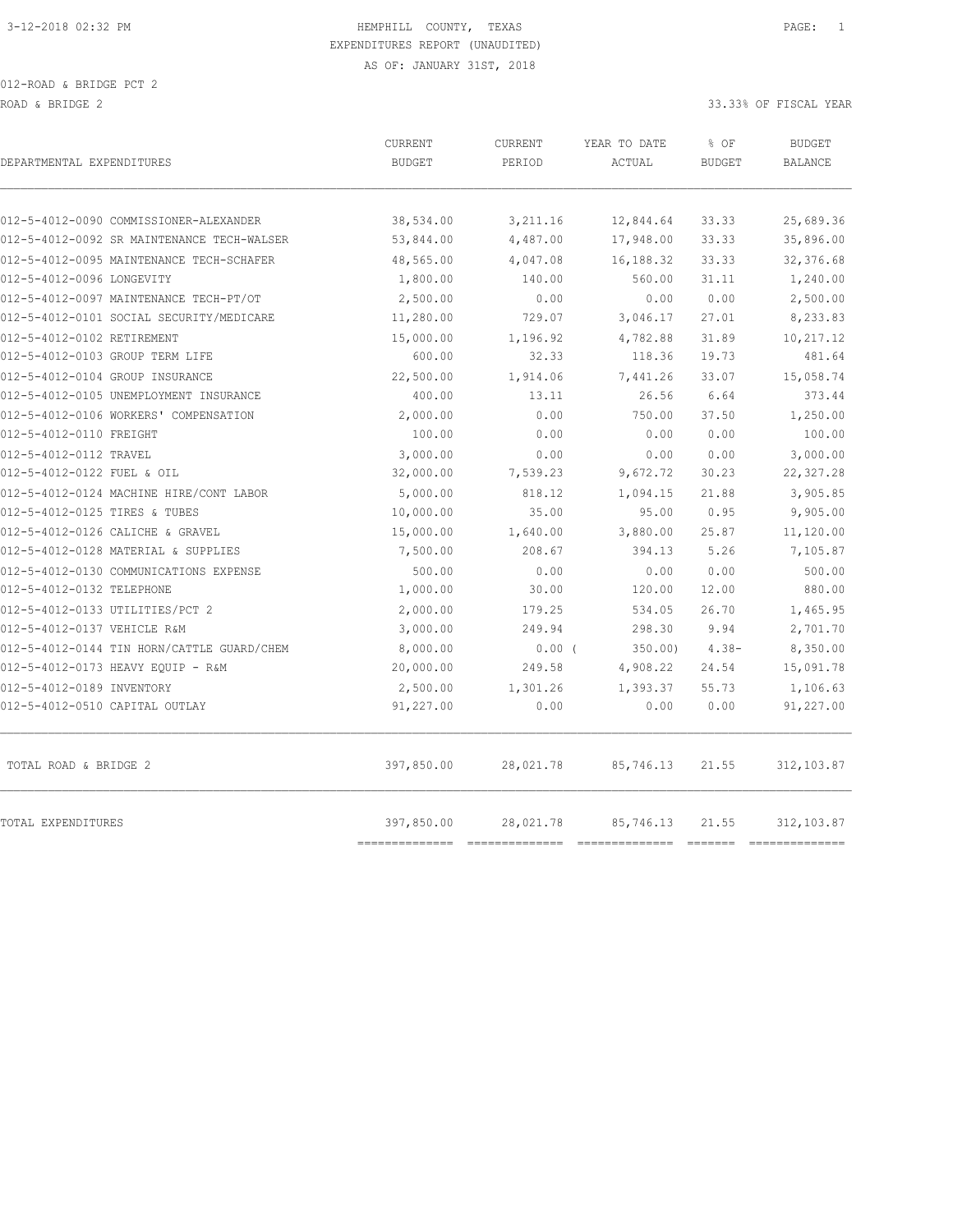| DEPARTMENTAL EXPENDITURES                  | CURRENT<br><b>BUDGET</b>     | CURRENT<br>PERIOD                            | YEAR TO DATE<br>ACTUAL | % OF<br><b>BUDGET</b>                                                                                                                                                                                                                                                                                                                                                                                                                                                                           | <b>BUDGET</b><br><b>BALANCE</b> |
|--------------------------------------------|------------------------------|----------------------------------------------|------------------------|-------------------------------------------------------------------------------------------------------------------------------------------------------------------------------------------------------------------------------------------------------------------------------------------------------------------------------------------------------------------------------------------------------------------------------------------------------------------------------------------------|---------------------------------|
| 013-5-4013-0082 OVERTIME                   | 5,000.00                     | 0.00                                         | 0.00                   | 0.00                                                                                                                                                                                                                                                                                                                                                                                                                                                                                            | 5,000.00                        |
| 013-5-4013-0090 COMMISSIONER-MCPHERSON     | 38,534.00                    | 3,211.16                                     | 12,844.64              | 33.33                                                                                                                                                                                                                                                                                                                                                                                                                                                                                           | 25,689.36                       |
| 013-5-4013-0092 SR MAINTENANCE TECH-CLARK  | 53,844.00                    | 4,487.00                                     | 17,948.00              | 33.33                                                                                                                                                                                                                                                                                                                                                                                                                                                                                           | 35,896.00                       |
| 013-5-4013-0094 MAINTENANCE TECH-ARCHER    | 48,565.00                    | 4,047.08                                     | 16,188.32              | 33.33                                                                                                                                                                                                                                                                                                                                                                                                                                                                                           | 32,376.68                       |
| 013-5-4013-0096 LONGEVITY                  | 2,300.00                     | 110.00                                       | 430.00                 | 18.70                                                                                                                                                                                                                                                                                                                                                                                                                                                                                           | 1,870.00                        |
| 013-5-4013-0097 MAINTENANCE TECH-FARRAR    | 48,565.00                    | 4,047.08                                     | 16,188.32              | 33.33                                                                                                                                                                                                                                                                                                                                                                                                                                                                                           | 32,376.68                       |
| 013-5-4013-0098 MAINTENANCE TECH-MORENO    | 48,565.00                    | 4,047.08                                     | 16,188.32              | 33.33                                                                                                                                                                                                                                                                                                                                                                                                                                                                                           | 32, 376.68                      |
| 013-5-4013-0101 SOCIAL SECURITY/MEDICARE   | 19,000.00                    | 1,407.90                                     | 5,655.73               | 29.77                                                                                                                                                                                                                                                                                                                                                                                                                                                                                           | 13, 344.27                      |
| 013-5-4013-0102 RETIREMENT                 | 25,000.00                    | 2,019.22                                     | 8,069.58               | 32.28                                                                                                                                                                                                                                                                                                                                                                                                                                                                                           | 16,930.42                       |
| 013-5-4013-0103 GROUP TERM LIFE            | 1,000.00                     | 54.53                                        | 199.71                 | 19.97                                                                                                                                                                                                                                                                                                                                                                                                                                                                                           | 800.29                          |
| 013-5-4013-0104 GROUP INSURANCE            | 37,500.00                    | 3,190.10                                     | 11,799.91              | 31.47                                                                                                                                                                                                                                                                                                                                                                                                                                                                                           | 25,700.09                       |
| 013-5-4013-0105 UNEMPLOYMENT INSURANCE     | 1,000.00                     | 25.44                                        | 50.37                  | 5.04                                                                                                                                                                                                                                                                                                                                                                                                                                                                                            | 949.63                          |
| 013-5-4013-0106 WORKERS' COMPENSATION      | 4,500.00                     | 0.00                                         | 1,250.00               | 27.78                                                                                                                                                                                                                                                                                                                                                                                                                                                                                           | 3,250.00                        |
| 013-5-4013-0110 FREIGHT                    | 100.00                       | 0.00                                         | 0.00                   | 0.00                                                                                                                                                                                                                                                                                                                                                                                                                                                                                            | 100.00                          |
| 013-5-4013-0112 TRAVEL                     | 3,000.00                     | 200.00                                       | 425.00                 | 14.17                                                                                                                                                                                                                                                                                                                                                                                                                                                                                           | 2,575.00                        |
| 013-5-4013-0122 FUEL & OIL                 | 65,000.00                    | 18,094.68                                    | 21,833.85              | 33.59                                                                                                                                                                                                                                                                                                                                                                                                                                                                                           | 43,166.15                       |
| 013-5-4013-0124 MACHINE HIRE/CONT LABOR    | 20,000.00                    | 141.00                                       | 1,612.55               | 8.06                                                                                                                                                                                                                                                                                                                                                                                                                                                                                            | 18,387.45                       |
| 013-5-4013-0125 TIRES & TUBES              | 18,000.00                    | 847.80                                       | 4,419.39               | 24.55                                                                                                                                                                                                                                                                                                                                                                                                                                                                                           | 13,580.61                       |
| 013-5-4013-0126 CALICHE & GRAVEL           | 78,000.00                    | 9,255.05                                     | 37,738.10              | 48.38                                                                                                                                                                                                                                                                                                                                                                                                                                                                                           | 40,261.90                       |
| 013-5-4013-0128 MATERIAL & SUPPLIES        | 20,000.00                    | 612.42                                       | 849.04                 | 4.25                                                                                                                                                                                                                                                                                                                                                                                                                                                                                            | 19,150.96                       |
| 013-5-4013-0130 COMMUNICATIONS EXPENSES    | 500.00                       | 0.00                                         | 0.00                   | 0.00                                                                                                                                                                                                                                                                                                                                                                                                                                                                                            | 500.00                          |
| 013-5-4013-0131 OTHER EXPENSE              | 1,000.00                     | 0.00                                         | 0.00                   | 0.00                                                                                                                                                                                                                                                                                                                                                                                                                                                                                            | 1,000.00                        |
| 013-5-4013-0132 TELEPHONE                  | 600.00                       | 138.95                                       | 555.80                 | 92.63                                                                                                                                                                                                                                                                                                                                                                                                                                                                                           | 44.20                           |
| 013-5-4013-0133 UTILITIES/PCT 3            | 3,000.00                     | 259.27                                       | 769.74                 | 25.66                                                                                                                                                                                                                                                                                                                                                                                                                                                                                           | 2,230.26                        |
| 013-5-4013-0137 VEHICLE R&M                | 15,000.00                    | 173.18                                       | 1,026.35               | 6.84                                                                                                                                                                                                                                                                                                                                                                                                                                                                                            | 13,973.65                       |
| 013-5-4013-0144 TIN HORN/CATTLE GUARD/CHEM | 7,000.00                     | 0.00                                         | 0.00                   | 0.00                                                                                                                                                                                                                                                                                                                                                                                                                                                                                            | 7,000.00                        |
| 013-5-4013-0173 HEAVY EQUIP - R&M          | 40,000.00                    | 2,038.79                                     | 315.83                 | 0.79                                                                                                                                                                                                                                                                                                                                                                                                                                                                                            | 39,684.17                       |
| 013-5-4013-0189 INVENTORY                  | 10,000.00                    | 2,792.82                                     | 7,468.88               | 74.69                                                                                                                                                                                                                                                                                                                                                                                                                                                                                           | 2,531.12                        |
| 013-5-4013-0190 ROAD GRANT PROJECTS        | 0.00                         | 0.00                                         | 0.00                   | 0.00                                                                                                                                                                                                                                                                                                                                                                                                                                                                                            | 0.00                            |
| 013-5-4013-0510 CAPITAL OUTLAY             | 232,800.00                   | 75,890.00                                    | 75,890.00              | 32.60                                                                                                                                                                                                                                                                                                                                                                                                                                                                                           | 156,910.00                      |
| TOTAL ROAD & BRIDGE 3                      | 847,373.00                   | 137,090.55                                   | 259,717.43             | 30.65                                                                                                                                                                                                                                                                                                                                                                                                                                                                                           | 587,655.57                      |
| TOTAL EXPENDITURES                         | 847,373.00<br>============== | 137,090.55<br>============================== | 259,717.43             | 30.65<br>$\begin{array}{cccccccccc} \multicolumn{2}{c}{} & \multicolumn{2}{c}{} & \multicolumn{2}{c}{} & \multicolumn{2}{c}{} & \multicolumn{2}{c}{} & \multicolumn{2}{c}{} & \multicolumn{2}{c}{} & \multicolumn{2}{c}{} & \multicolumn{2}{c}{} & \multicolumn{2}{c}{} & \multicolumn{2}{c}{} & \multicolumn{2}{c}{} & \multicolumn{2}{c}{} & \multicolumn{2}{c}{} & \multicolumn{2}{c}{} & \multicolumn{2}{c}{} & \multicolumn{2}{c}{} & \multicolumn{2}{c}{} & \multicolumn{2}{c}{} & \mult$ | 587,655.57<br>--------------    |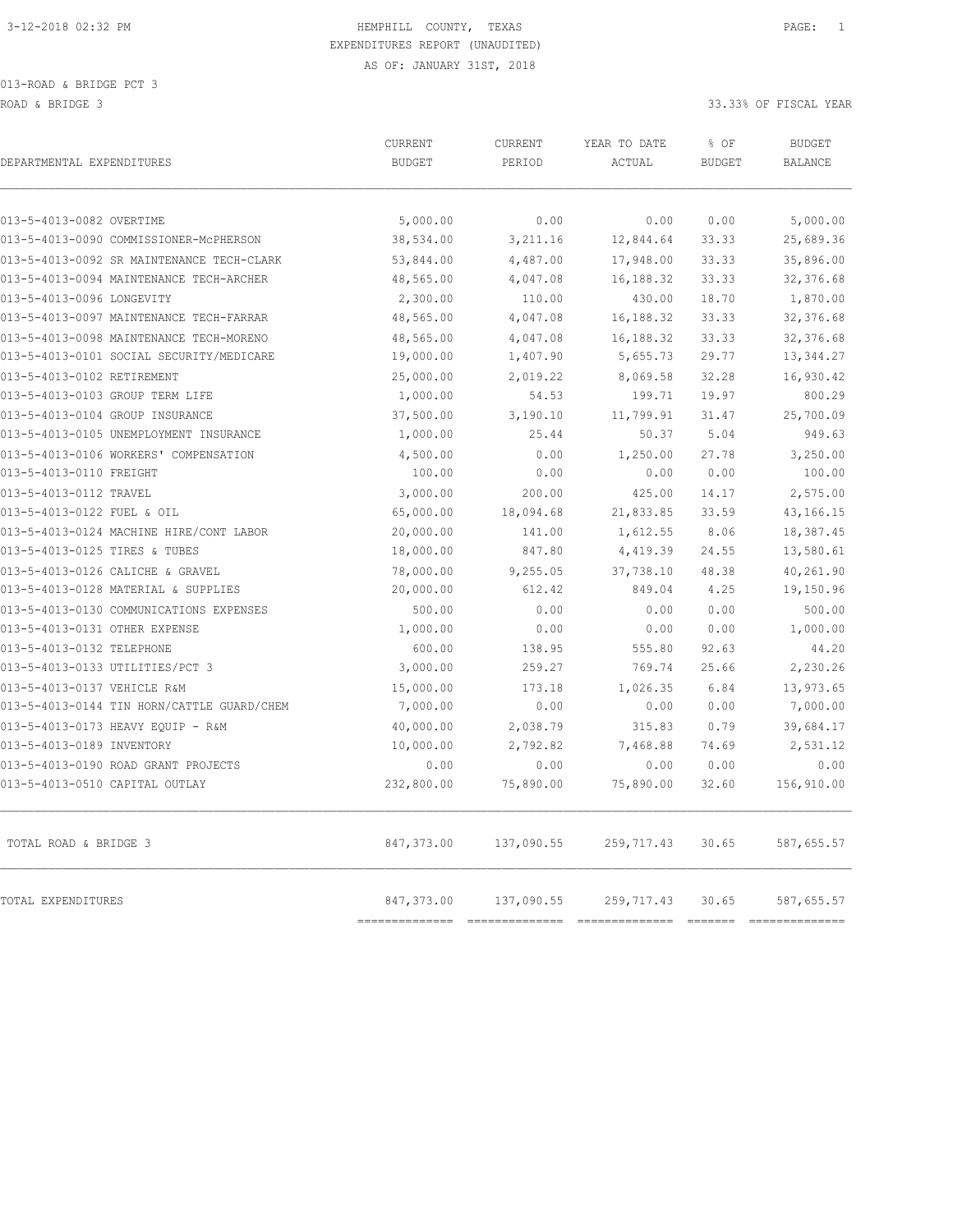ROAD & BRIDGE 4 33.33% OF FISCAL YEAR

|             | 0.00                                  | 0.00        | 0.00       | 5,000.00                       |
|-------------|---------------------------------------|-------------|------------|--------------------------------|
| 38,534.00   | 3,211.16                              | 12,844.64   | 33.33      | 25,689.36                      |
| 53,844.00   | 4,487.00                              | 17,948.00   | 33.33      | 35,896.00                      |
| 48,565.00   | 4,047.08                              | 16,188.32   | 33.33      | 32,376.68                      |
| 48,565.00   | 4,047.08                              | 16,188.32   | 33.33      | 32,376.68                      |
| 3,100.00    | 175.00                                | 655.00      | 21.13      | 2,445.00                       |
| 48,565.00   | 4,047.08                              | 14, 164. 78 | 29.17      | 34,400.22                      |
| 19,000.00   | 1,435.57                              | 5,627.92    | 29.62      | 13,372.08                      |
| 25,000.00   | 2,027.22                              | 7,887.63    | 31.55      | 17, 112.37                     |
| 1,000.00    | 54.75                                 | 195.38      | 19.54      | 804.62                         |
| 37,500.00   | 3,190.10                              | 11, 197.72  | 29.86      | 26,302.28                      |
| 1,000.00    | 24.49                                 | 45.83       | 4.58       | 954.17                         |
| 4,500.00    | 0.00                                  | 1,250.00    | 27.78      | 3,250.00                       |
| 0.00        | 0.00                                  | 0.00        | 0.00       | 0.00                           |
| 3,000.00    | 0.00                                  | 0.00        | 0.00       | 3,000.00                       |
| 65,000.00   | 979.23                                | 1,989.86    | 3.06       | 63,010.14                      |
| 3,000.00    | 0.00                                  | 0.00        | 0.00       | 3,000.00                       |
| 10,000.00   | 160.95                                | 2,173.65    | 21.74      | 7,826.35                       |
| 45,000.00   | 6, 293.11                             | 13,845.19   | 30.77      | 31, 154.81                     |
| 10,000.00   | 473.52                                | 951.81      | 9.52       | 9,048.19                       |
| 1,000.00    | 0.00                                  | 0.00        | 0.00       | 1,000.00                       |
| 100.00      | 0.00                                  | 0.00        | 0.00       | 100.00                         |
| 2,000.00    | 129.30                                | 267.20      | 13.36      | 1,732.80                       |
| 5,000.00    | 311.30                                | 1,151.26    | 23.03      | 3,848.74                       |
| 4,000.00    | 5,753.66                              | 7,485.83    | $187.15$ ( | 3,485.83                       |
| 3,000.00    | 0.00                                  | 1,650.00    | 55.00      | 1,350.00                       |
| 20,000.00   | 232.29                                | 9,710.21    | 48.55      | 10,289.79                      |
| 8,000.00    | 0.00                                  | 26.84       | 0.34       | 7,973.16                       |
| 0.00        | 0.00                                  | 0.00        | 0.00       | 0.00                           |
| 0.00        | 0.00                                  | 0.00        | 0.00       | 0.00                           |
| 147, 427.00 | 0.00                                  | 11,450.00   | 7.77       | 135,977.00                     |
| 660,700.00  | 41,079.89                             | 154,895.39  | 23.44      | 505,804.61                     |
| 660,700.00  | 41,079.89                             | 154,895.39  | 23.44      | 505,804.61<br>________________ |
|             | 5,000.00<br>$=$ = = = = = = = = = = = |             |            |                                |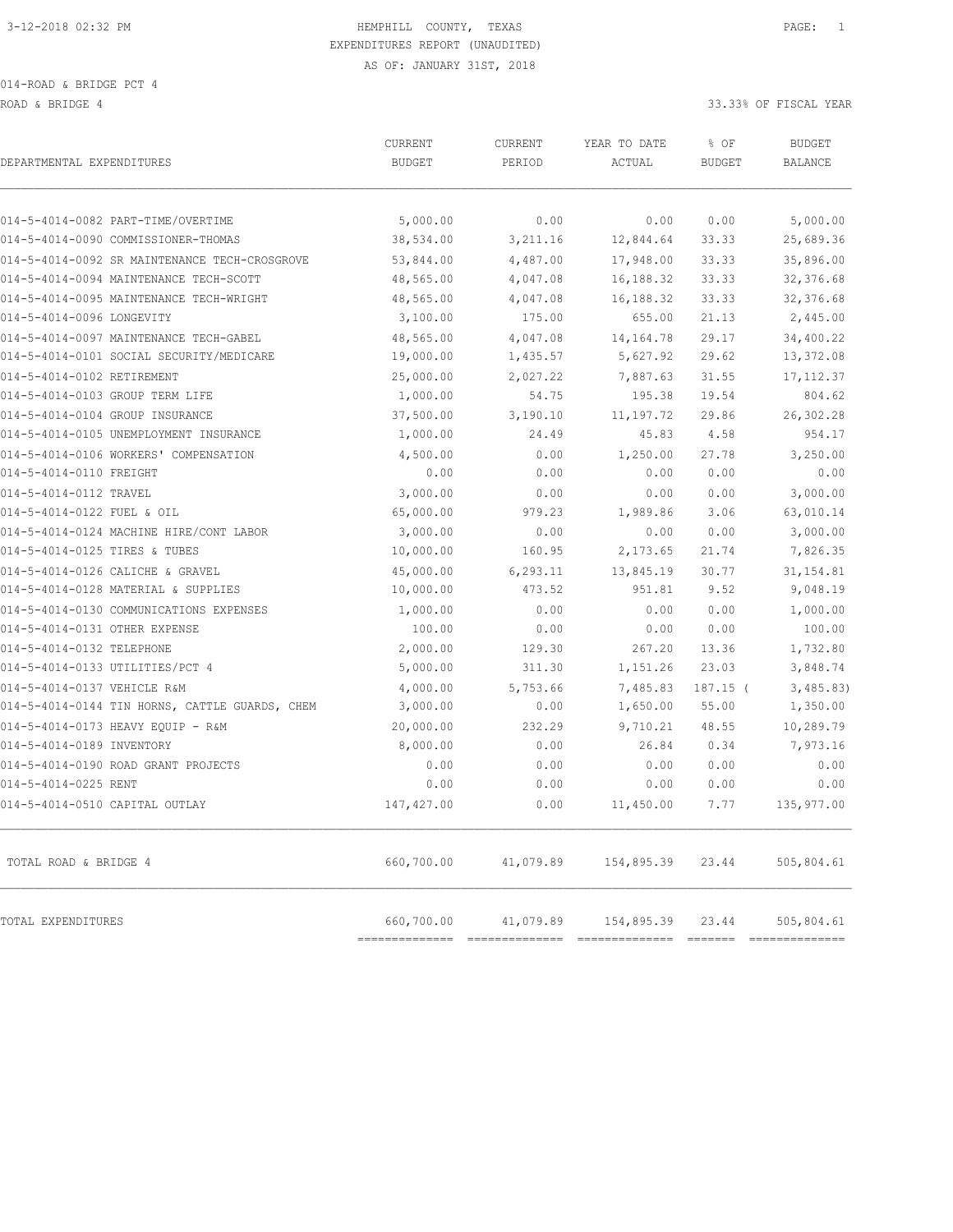#### 022-CO RECORDS PRESERVATION

CO RECORDS PRESERVATION 33.33% OF FISCAL YEAR

| DEPARTMENTAL EXPENDITURES             | <b>CURRENT</b>              | CURRENT | YEAR TO DATE | % OF          | <b>BUDGET</b>               |
|---------------------------------------|-----------------------------|---------|--------------|---------------|-----------------------------|
|                                       | <b>BUDGET</b>               | PERIOD  | ACTUAL       | <b>BUDGET</b> | <b>BALANCE</b>              |
| 022-5-1022-0114 COUNTY RPF-EXPENSE    | 35,000.00                   | 0.00    | 0.00         | 0.00          | 35,000.00                   |
| 022-5-1022-0115 CO RECORDS MANAGEMENT | 30,000.00                   | 0.00    | 0.00         | 0.00          | 30,000.00                   |
| TOTAL CO RECORDS PRESERVATION         | 65,000.00                   | 0.00    | 0.00         | 0.00          | 65,000.00                   |
| TOTAL EXPENDITURES                    | 65,000.00<br>______________ | 0.00    | 0.00         | 0.00          | 65,000.00<br>-------------- |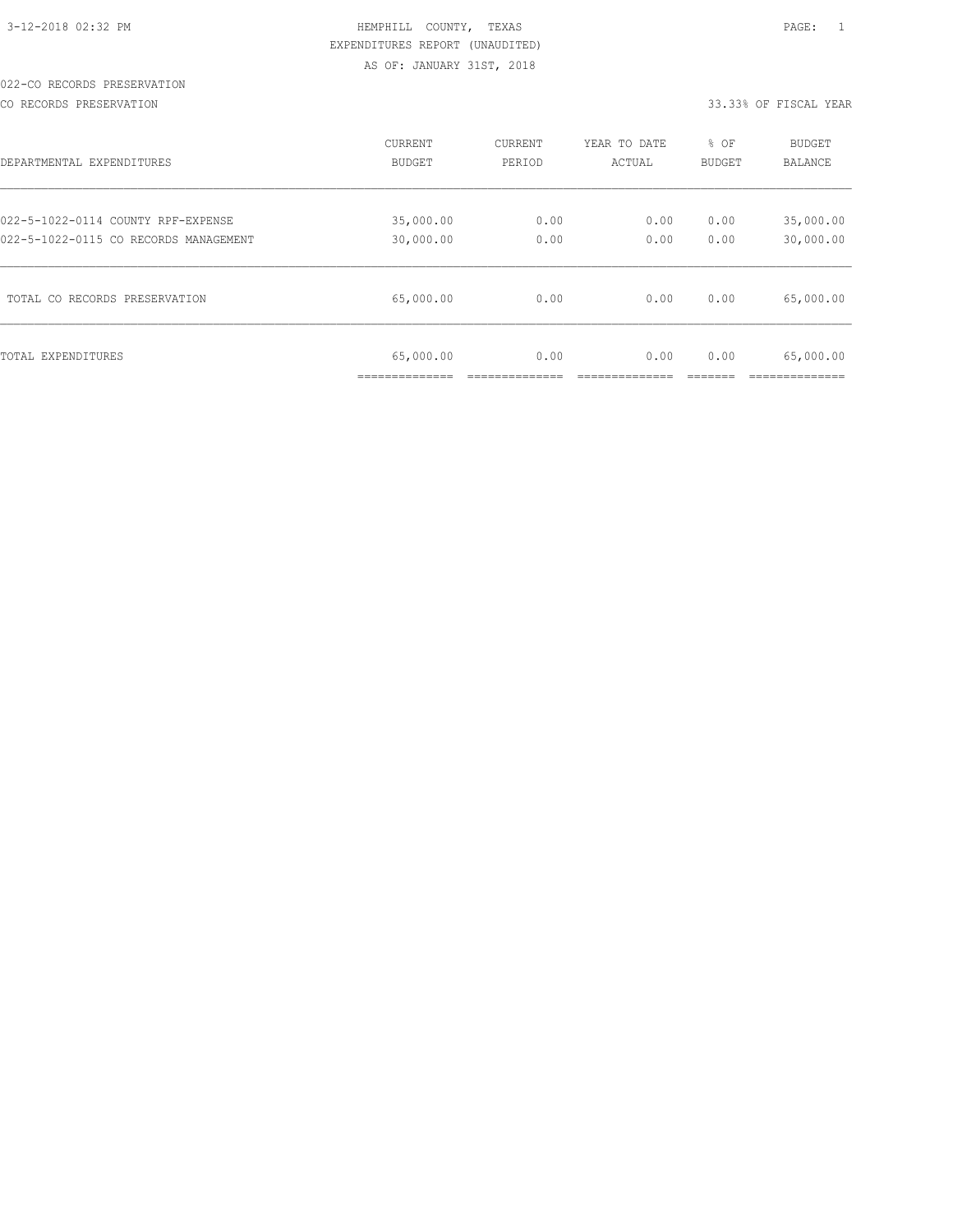|  | 3-12-2018 02:32 PM |  |
|--|--------------------|--|

#### 023-CLK'S RECORDS PRESERVE

#### CLERK REC PRESERVATION 33.33% OF FISCAL YEAR

| DEPARTMENTAL EXPENDITURES                     | <b>CURRENT</b>             | CURRENT | YEAR TO DATE | % OF   | <b>BUDGET</b>             |
|-----------------------------------------------|----------------------------|---------|--------------|--------|---------------------------|
|                                               | <b>BUDGET</b>              | PERIOD  | ACTUAL       | BUDGET | <b>BALANCE</b>            |
| 023-5-1023-0114 CLK'S RECORD PRESERVATION EXP | 3,800.00                   | 0.00    | 0.00         | 0.00   | 3,800.00                  |
| 023-5-1023-0510 RPF-CAPITAL OUTLAY            | 0.00                       | 0.00    | 0.00         | 0.00   | 0.00                      |
| TOTAL CLERK                                   | 3,800.00                   | 0.00    | 0.00         | 0.00   | 3,800.00                  |
| TOTAL EXPENDITURES                            | 3,800.00<br>______________ | 0.00    | 0.00         | 0.00   | 3,800.00<br>_____________ |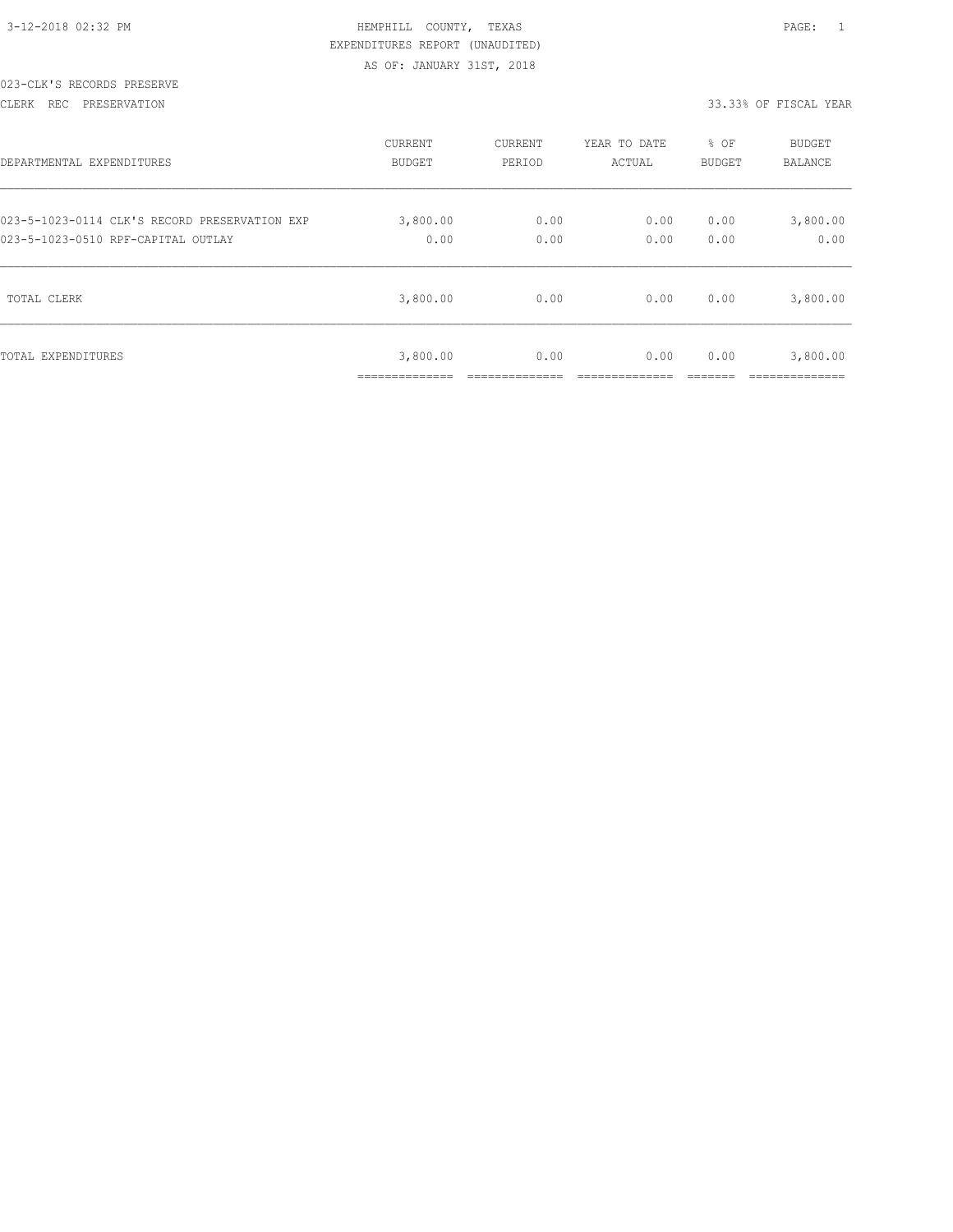# 024-JUSTICE COURT TECH FUND

#### JUSTICE COURT TECH 33.33% OF FISCAL YEAR

| DEPARTMENTAL EXPENDITURES     | CURRENT<br><b>BUDGET</b>  | CURRENT<br>PERIOD | YEAR TO DATE<br>ACTUAL | % OF<br><b>BUDGET</b> | <b>BUDGET</b><br>BALANCE |
|-------------------------------|---------------------------|-------------------|------------------------|-----------------------|--------------------------|
| 024-5-2024-0114 TECH EXPENSES | 9,000.00                  | 0.00              | 0.00                   | 0.00                  | 9,000.00                 |
| TOTAL JUSTICE COURT TECH      | 9,000.00                  | 0.00              | 0.00                   | 0.00                  | 9,000.00                 |
| TOTAL EXPENDITURES            | 9,000.00<br>------------- | 0.00              | 0.00                   | 0.00                  | 9,000.00<br>___________  |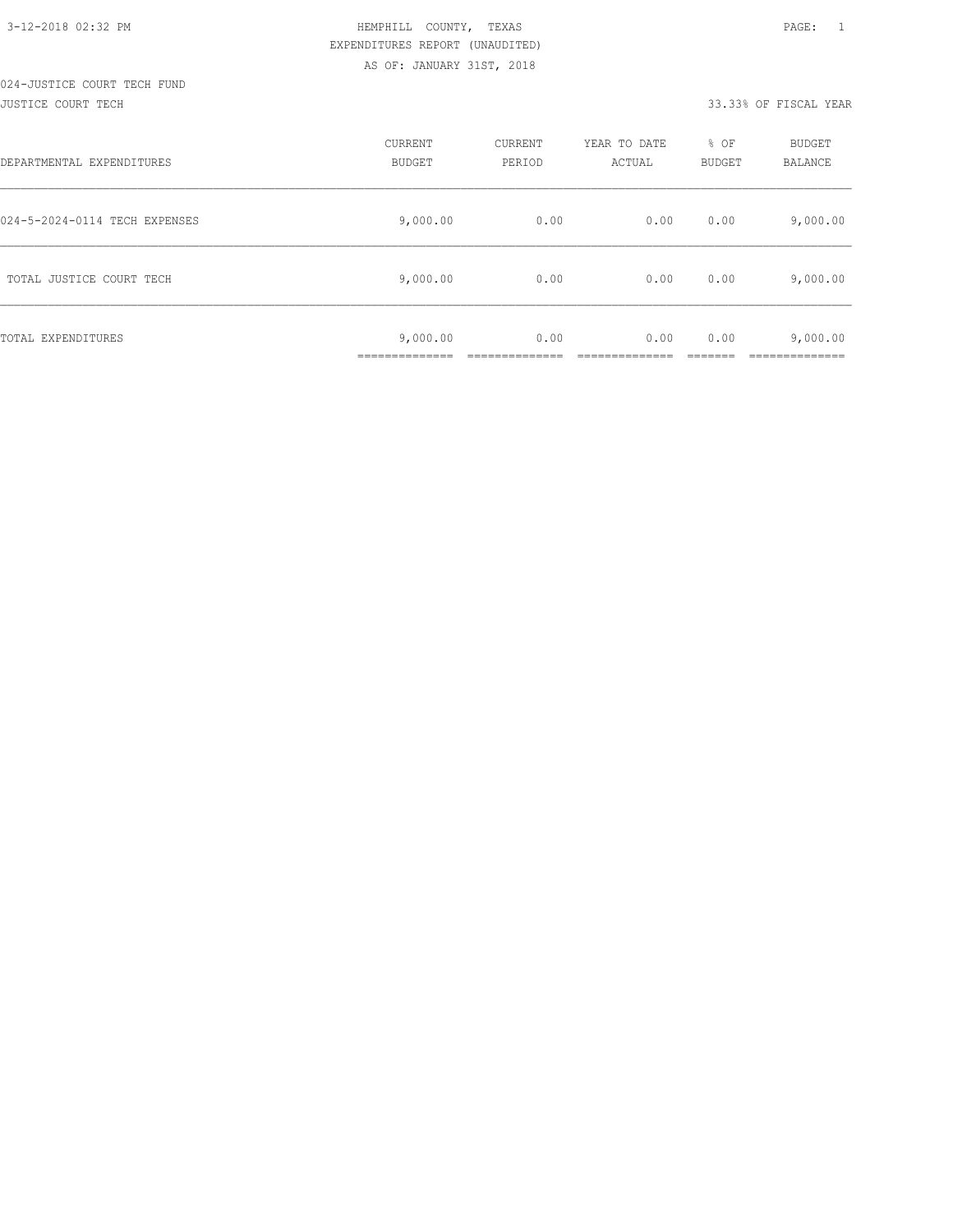#### CLERK'S TECH FUND 33.33% OF FISCAL YEAR

| DEPARTMENTAL EXPENDITURES             | CURRENT<br><b>BUDGET</b> | CURRENT<br>PERIOD | YEAR TO DATE<br>ACTUAL | % OF<br>BUDGET | BUDGET<br>BALANCE      |
|---------------------------------------|--------------------------|-------------------|------------------------|----------------|------------------------|
| 026-5-2026-0114 CLERK'S TECH EXPENSES | 1,500.00                 | 0.00              | 0.00                   | 0.00           | 1,500.00               |
| TOTAL CLERK'S TECH FUND               | 1,500.00                 | 0.00              | 0.00                   | 0.00           | 1,500.00               |
| TOTAL EXPENDITURES                    | 1,500.00<br>.            | 0.00              | 0.00                   | 0.00           | 1,500.00<br>__________ |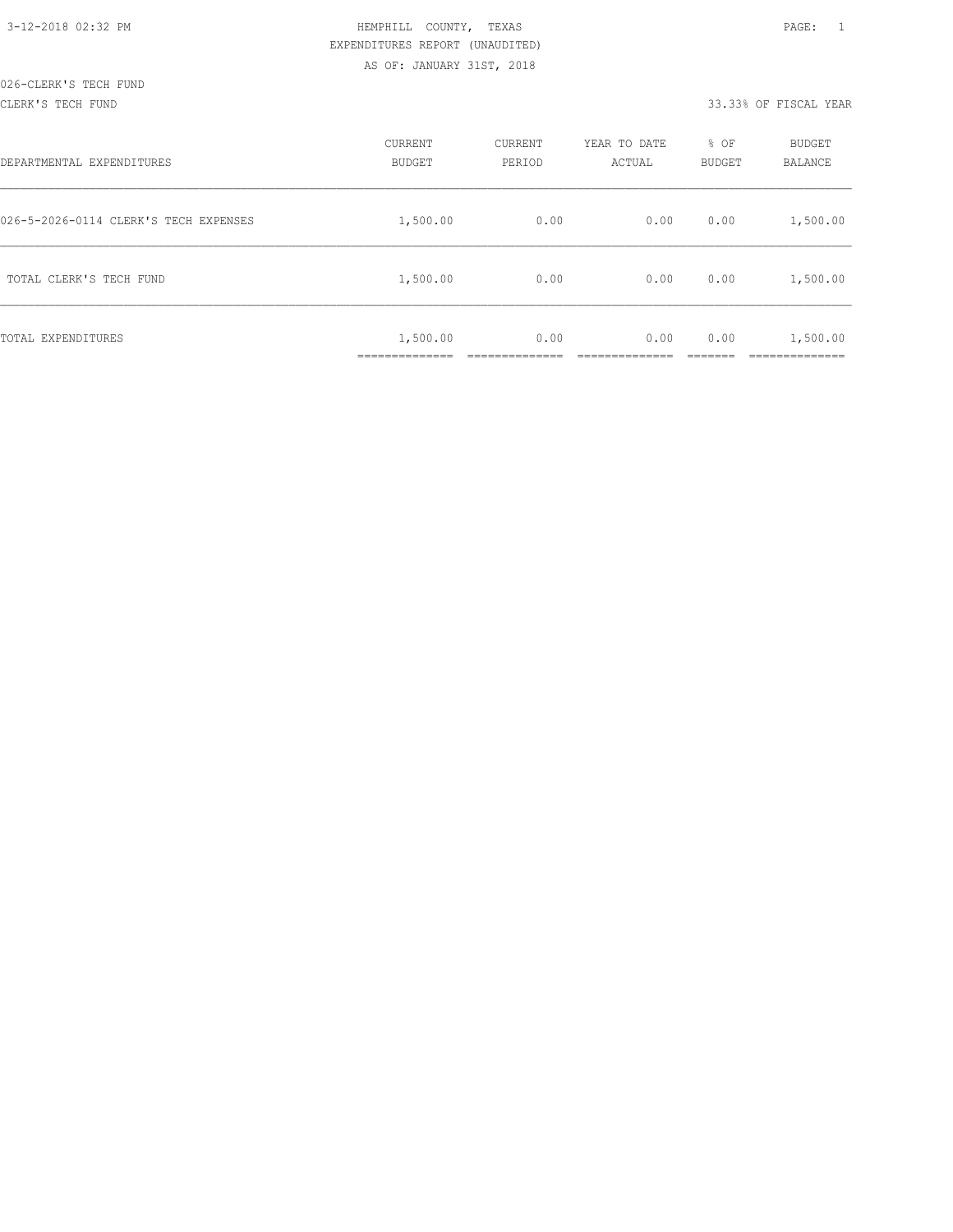## 029-PRETRIAL INTERVENTION FUN

PRETRIAL INTERVENTION 33.33% OF FISCAL YEAR

| DEPARTMENTAL EXPENDITURES                             | CURRENT<br><b>BUDGET</b> | CURRENT<br>PERIOD | YEAR TO DATE<br>ACTUAL | % OF<br>BUDGET | <b>BUDGET</b><br>BALANCE |
|-------------------------------------------------------|--------------------------|-------------------|------------------------|----------------|--------------------------|
| 029-5-2029-0112 EDUCATION                             | 600.00                   | 0.00              | 0.00                   | 0.00           | 600.00                   |
| 029-5-2029-0128 SUPPLIES<br>029-5-2029-0168 LAW BOOKS | 600.00<br>800.00         | 0.00<br>0.00      | 0.00<br>0.00           | 0.00<br>0.00   | 600.00<br>800.00         |
| TOTAL PRETRIAL INTERVENTION                           | 2,000.00                 | 0.00              | 0.00                   | 0.00           | 2,000.00                 |
| TOTAL EXPENDITURES                                    | 2,000.00<br>____________ | 0.00              | 0.00                   | 0.00           | 2,000.00                 |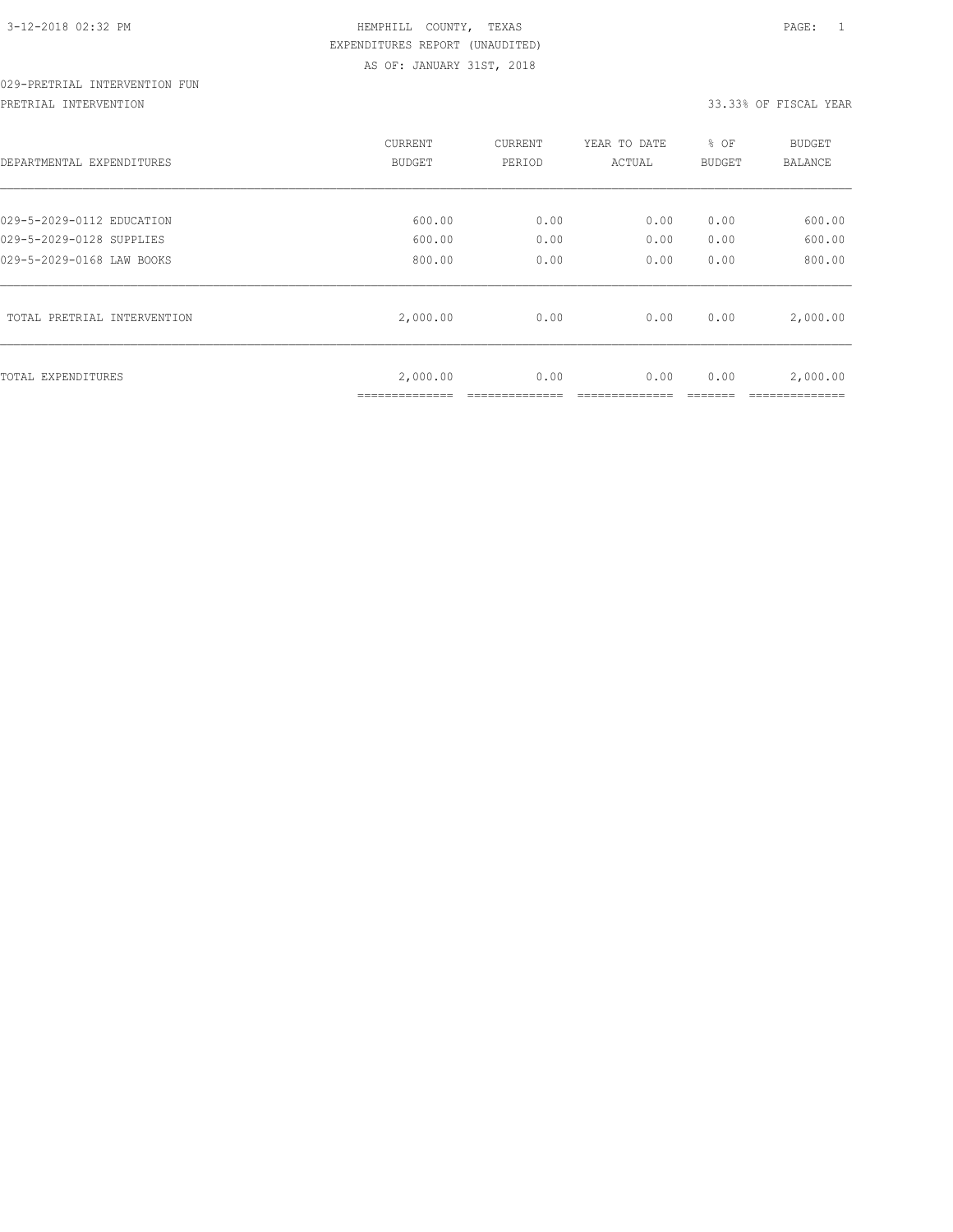## 032-CHK COLLECTION/CO ATTY

CHECK COLLECTION 33.33% OF FISCAL YEAR

| DEPARTMENTAL EXPENDITURES          | CURRENT<br>BUDGET | <b>CURRENT</b><br>PERIOD | YEAR TO DATE<br>ACTUAL | % OF<br>BUDGET | <b>BUDGET</b><br>BALANCE |
|------------------------------------|-------------------|--------------------------|------------------------|----------------|--------------------------|
| 032-5-2032-0109 OTHER MISC. EXP    | 7,000.00          | 0.00                     | 0.00                   | 0.00           | 7,000.00                 |
| 032-5-2032-0128 SUPPLIES           | 0.00              | 0.00                     | 0.00                   | 0.00           | 0.00                     |
| 032-5-2032-0168 LAW LIBRARY- BOOKS | 0.00              | 0.00                     | 0.00                   | 0.00           | 0.00                     |
| 032-5-2032-0510 CAPITAL OUTLAY     | 8,500.00          | 0.00                     | 0.00                   | 0.00           | 8,500.00                 |
| TOTAL CHECK COLLECTION             | 15,500.00         | 0.00                     | 0.00                   | 0.00           | 15,500.00                |
| TOTAL EXPENDITURES                 | 15,500.00         | 0.00                     | 0.00                   | 0.00           | 15,500.00                |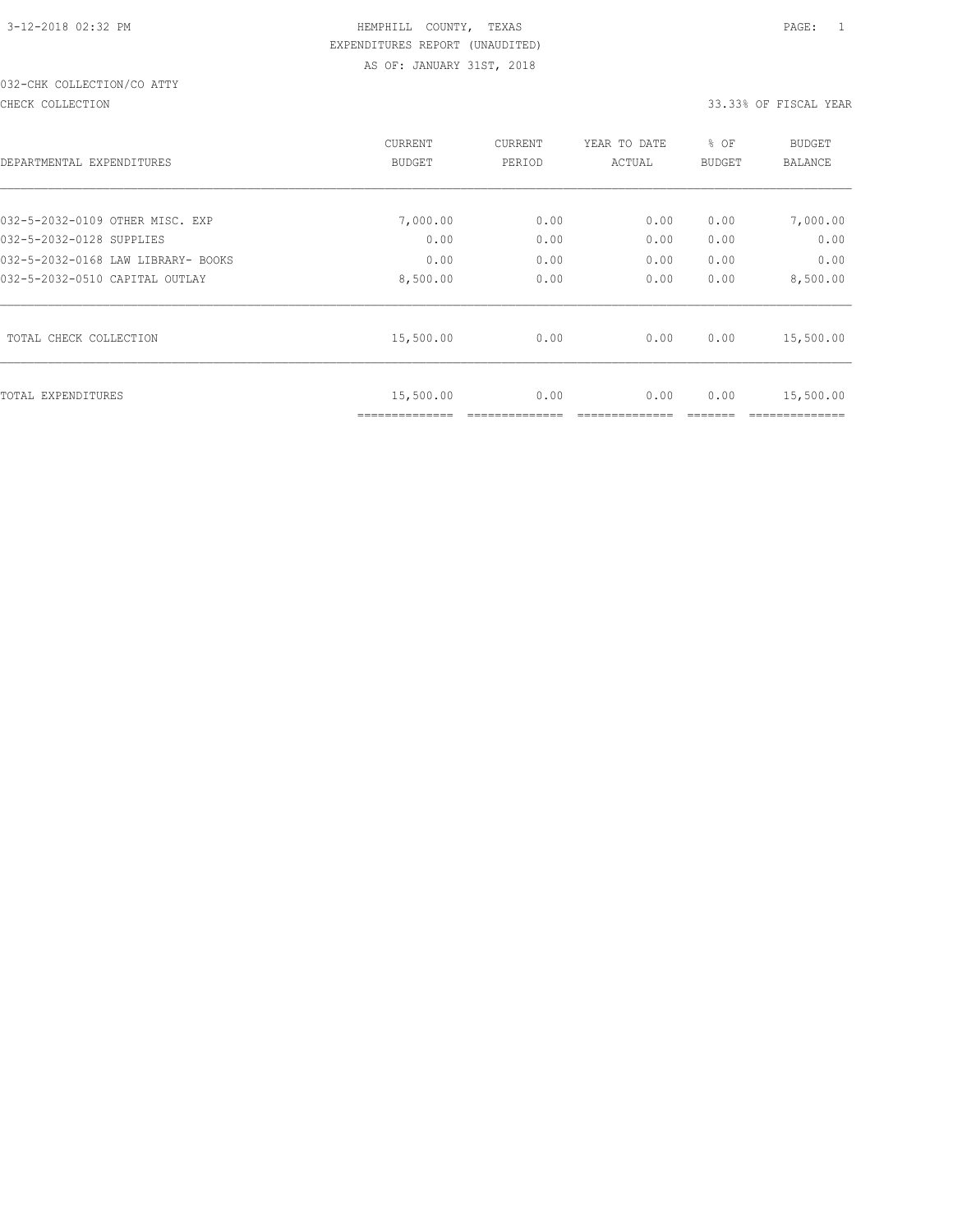#### ANNUAL LEOSE/LAW 33.33% OF FISCAL YEAR

| DEPARTMENTAL EXPENDITURES            | CURRENT<br><b>BUDGET</b>  | CURRENT<br>PERIOD | YEAR TO DATE<br>ACTUAL | % OF<br>BUDGET | BUDGET<br>BALANCE        |
|--------------------------------------|---------------------------|-------------------|------------------------|----------------|--------------------------|
| 036-5-3036-0112 CONTINUING EDUCATION | 10,000.00                 | 0.00              | 0.00                   | 0.00           | 10,000.00                |
| TOTAL ANNUAL LEOSE/LAW               | 10,000.00                 | 0.00              | 0.00                   | 0.00           | 10,000.00                |
| TOTAL EXPENDITURES                   | 10,000.00<br>____________ | 0.00              | 0.00                   | 0.00           | 10,000.00<br>----------- |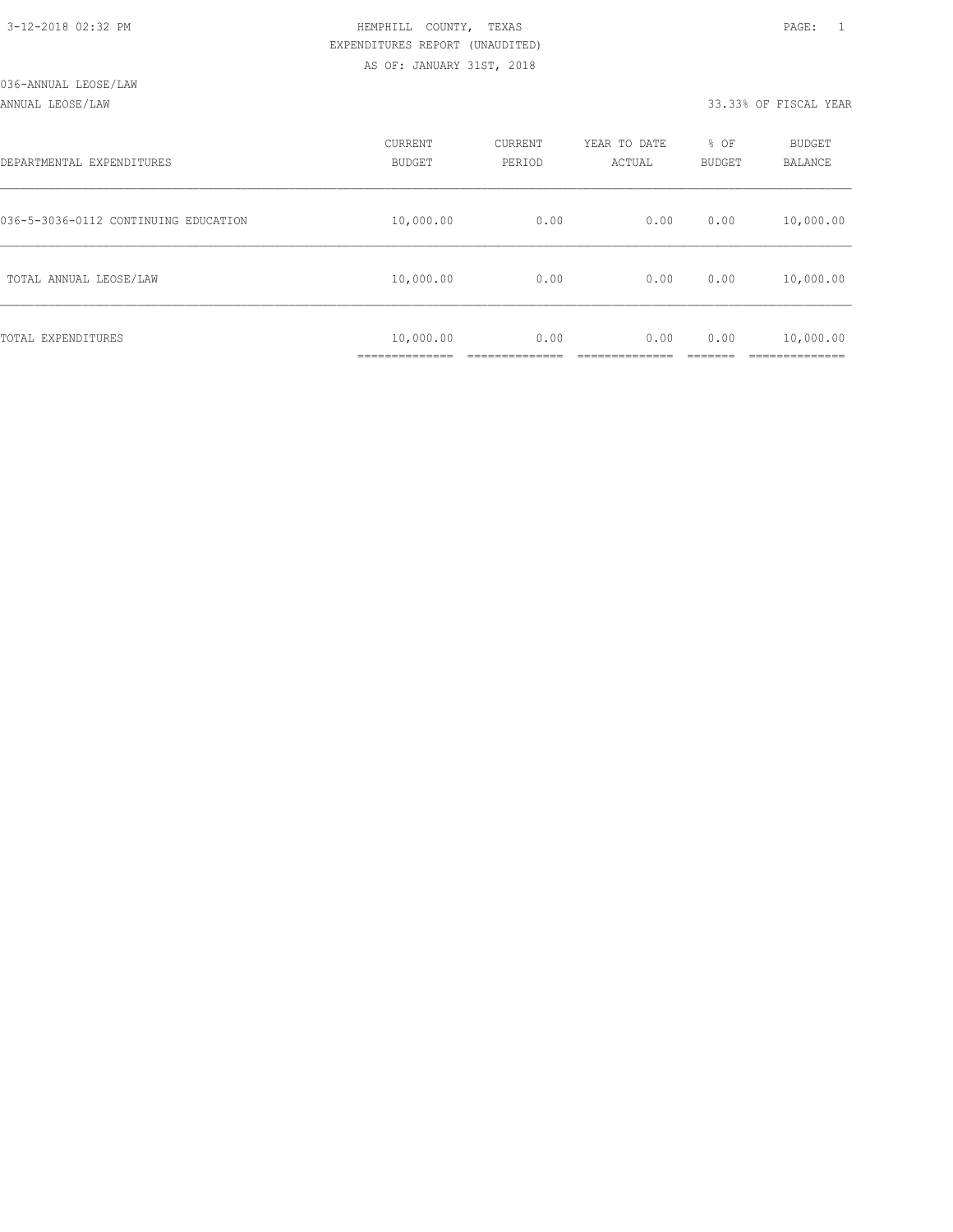046-SCAAP

SCAAP 33.33% OF FISCAL YEAR

| DEPARTMENTAL EXPENDITURES              | <b>CURRENT</b><br><b>BUDGET</b> | CURRENT<br>PERIOD | YEAR TO DATE<br>ACTUAL | % OF<br><b>BUDGET</b> | <b>BUDGET</b><br><b>BALANCE</b> |
|----------------------------------------|---------------------------------|-------------------|------------------------|-----------------------|---------------------------------|
| 046-5-3046-0124 CONTRACT LABOR/JBI     | 16,000.00                       | 0.00              | 0.00                   | 0.00                  | 16,000.00                       |
| 046-5-3046-0183 REPAIRS & IMPROVEMENTS | 35,000.00                       | 0.00              | 0.00                   | 0.00                  | 35,000.00                       |
| 046-5-3046-0185 OTHER APPROVED EXP     | 20,000.00                       | 0.00              | 0.00                   | 0.00                  | 20,000.00                       |
| TOTAL SCAAP                            | 71,000.00                       | 0.00              | 0.00                   | 0.00                  | 71,000.00                       |
| TOTAL EXPENDITURES                     | 71,000.00                       | 0.00              | 0.00                   | 0.00                  | 71,000.00                       |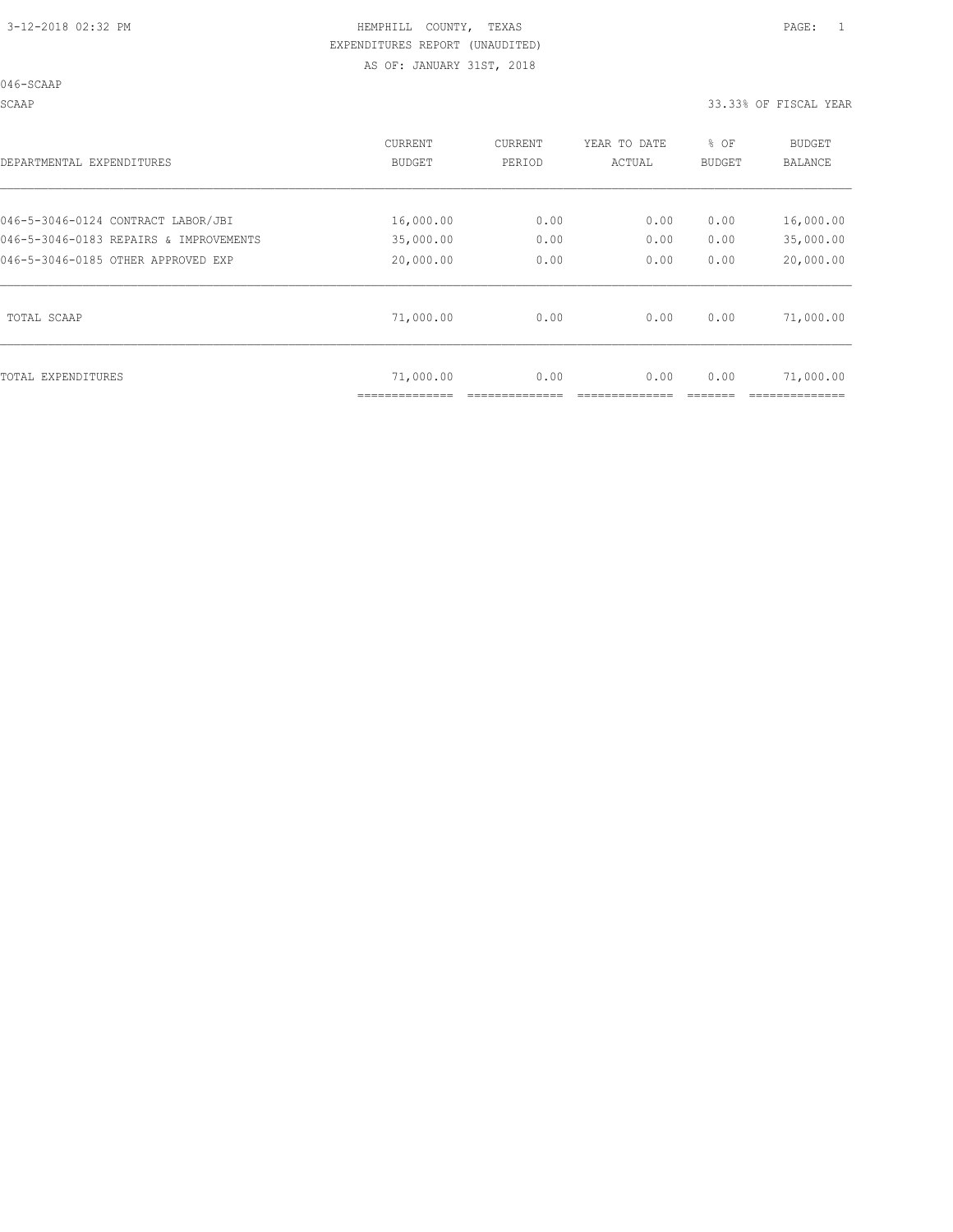|                           | EXPENDITURES REPORT (UNAUDITED) |         |              |        |                       |
|---------------------------|---------------------------------|---------|--------------|--------|-----------------------|
|                           | AS OF: JANUARY 31ST, 2018       |         |              |        |                       |
| 047-SHERIFF COMMISSARY    |                                 |         |              |        |                       |
|                           |                                 |         |              |        | 33.33% OF FISCAL YEAR |
|                           | CURRENT                         | CURRENT | YEAR TO DATE | % OF   | BUDGET                |
| DEPARTMENTAL EXPENDITURES | BUDGET                          | PERIOD  | ACTUAL       | BUDGET | BALANCE               |
|                           |                                 |         |              |        |                       |
| TOTAL EXPENDITURES        | 0.00                            | 0.00    | 0.00         | 0.00   | 0.00                  |
|                           |                                 |         |              |        |                       |

3-12-2018 02:32 PM HEMPHILL COUNTY, TEXAS PAGE: 1